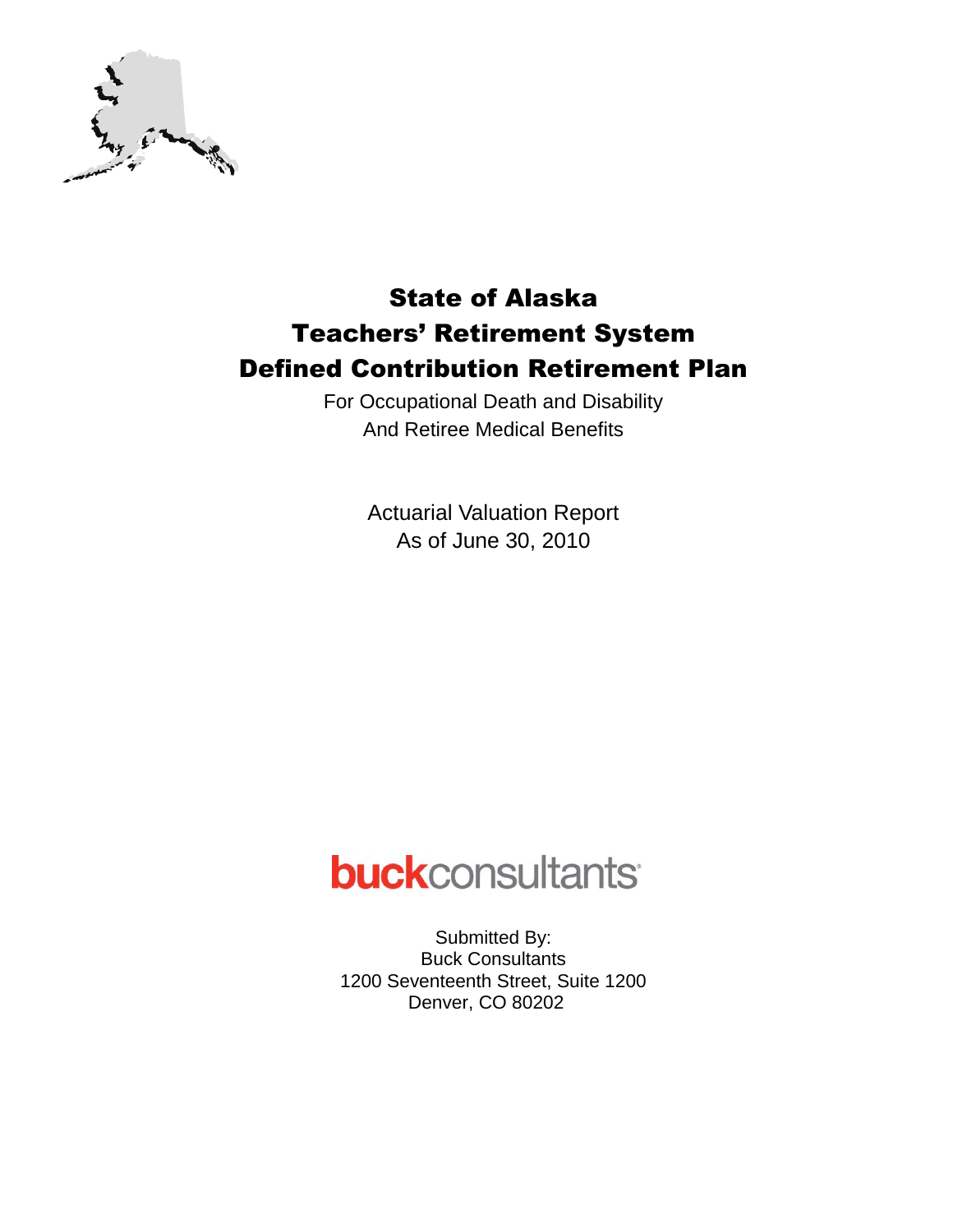# **buck**consultants

## A Xerox Company

September 23, 2011

State of Alaska The Alaska Retirement Management Board The Department of Revenue, Treasury Division The Department of Administration, Division of Retirement and Benefits P.O. Box 110203 Juneau, AK 99811-0203

Dear Members of The Alaska Retirement Management Board, The Department of Revenue and The Department of Administration:

#### **Actuarial Certification**

The annual actuarial valuation required for the State of Alaska Teachers' Retirement System Defined Contribution Retirement (DCR) Plan has been prepared as of June 30, 2010 by Buck Consultants. The purposes of the report include:

- (1) a presentation of the valuation results of the Plan as of June 30, 2010;
- (2) a review of experience under the Plan for the year ended June 30, 2010;
- (3) a determination of the appropriate contribution rate which will be applied for the fiscal year ending June 30, 2013; and
- (4) the provision of reporting and disclosure information for financial statements, governmental agencies, and other interested parties.

The following schedules that we have prepared are included in this report:

- (1) Summary of actuarial assumptions and methods (Section 2.3)
- (2) Schedule of active member valuation data (Section 2.2(b))
- (3) Solvency test (Section 3.2)
- (4) Schedule of Funding Progress, Schedule of Employer Contributions and trend data schedules (Section 3.1)

In preparing this valuation, we have employed generally accepted actuarial methods and assumptions, in conjunction with employee data provided to us by the Division of Retirement and Benefits and financial information provided in the financial statements audited by KPMG LLP, to determine a sound value for the Plan liability. The employee data has not been audited, but it has been reviewed and found to be consistent, both internally and with prior years' data. The actuarial assumptions are based on the results of an experience study presented to the Alaska Retirement Management Board (Board) in September 2010 and adopted by the Board in December 2010. Actuarial methods, medical cost trend, and assumed blended medical premiums were also reviewed during the experience study.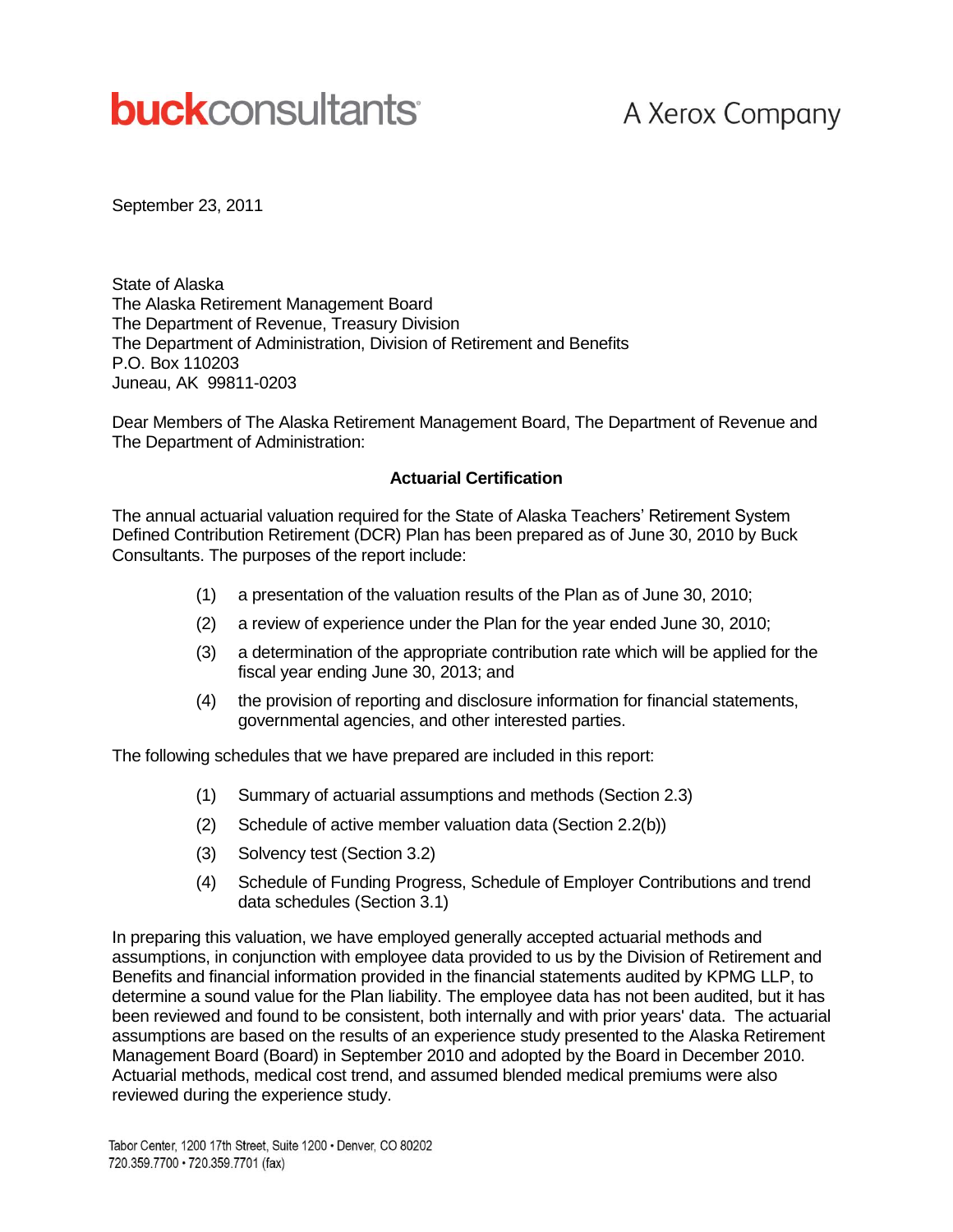The Alaska Retirement Management Board, The Department of Revenue and The Department of Administration September 23, 2011 Page 2

The contribution requirements are determined as a percentage of payroll, and reflect the cost of benefits accruing in FY11 and a fixed 25-year amortization as a level percentage of payroll of the initial unfunded accrued liability and subsequent gains/losses. The amortization period is set by the Board. Contribution levels are recommended by the Actuary and adopted by the Board each year. The ratio of valuation assets to liabilities decreased from 234.5% to 223.5% during the year. This report provides an analysis of the factors that led to the decrease.

A summary of the actuarial assumptions and methods is presented in Section 2.3 of this report. The assumptions, when applied in combination, fairly represent past and anticipated future experience of the Plan.

The funding objective of the plan, as adopted by the ARM Board, is to set a contribution rate that will pay the normal cost and amortize the initial unfunded actuarial accrued liability and each subsequent annual change in the unfunded actuarial accrued liability over a closed 25-year period as a level percentage of payroll. The funding objective for the plan, as adopted by the ARM Board, is currently being met.

Future contribution requirements may differ from those determined in the valuation because of:

- (1) differences between actual experience and anticipated experience based on the assumptions;
- (2) changes in actuarial assumptions or methods;
- (3) changes in statutory provisions; or
- (4) differences between the contribution rates determined by the valuation and those adopted by the Board.

The undersigned are members of the American Academy of Actuaries and the Society of Actuaries, are fully qualified to provide actuarial services to the State of Alaska, and are available to answer questions regarding this report.

We believe that the assumptions and methods used for funding purposes and for the disclosures presented in this report satisfy the parameter requirements set forth in the Government Accounting Standards Board (GASB) Statement Nos. 25 and 43.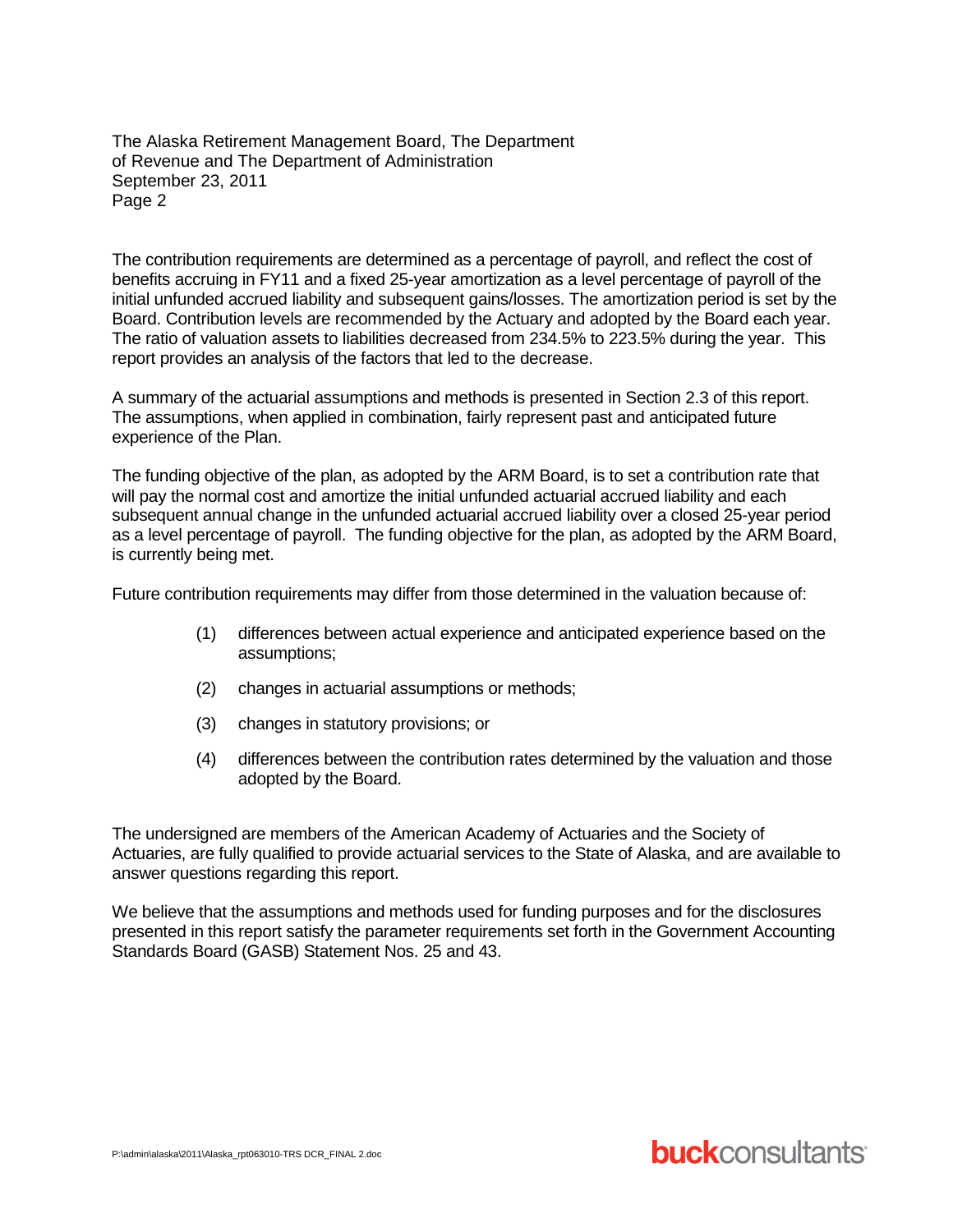The Alaska Retirement Management Board, The Department of Revenue and The Department of Administration September 23, 2011 Page 3

We believe that this report conforms with the requirements of the Alaska statutes, and where applicable, other federal and accounting laws, regulations and rules, as well as generally accepted actuarial principles and practices.

Sincerely,

David H. Slockinsky

David H. Slishinsky, ASA, EA, MAAA Principal, Consulting Actuary

The undersigned actuary is responsible for all assumptions related to the average annual per capita health claims cost and the health care cost trend rates, and hereby affirms her qualification to render opinions in such matters, in accordance with the qualification standards of the American Academy of Actuaries.

Nelisse Q. Bissett

Melissa Bissett, FSA, MAAA Senior Consultant, Health & Productivity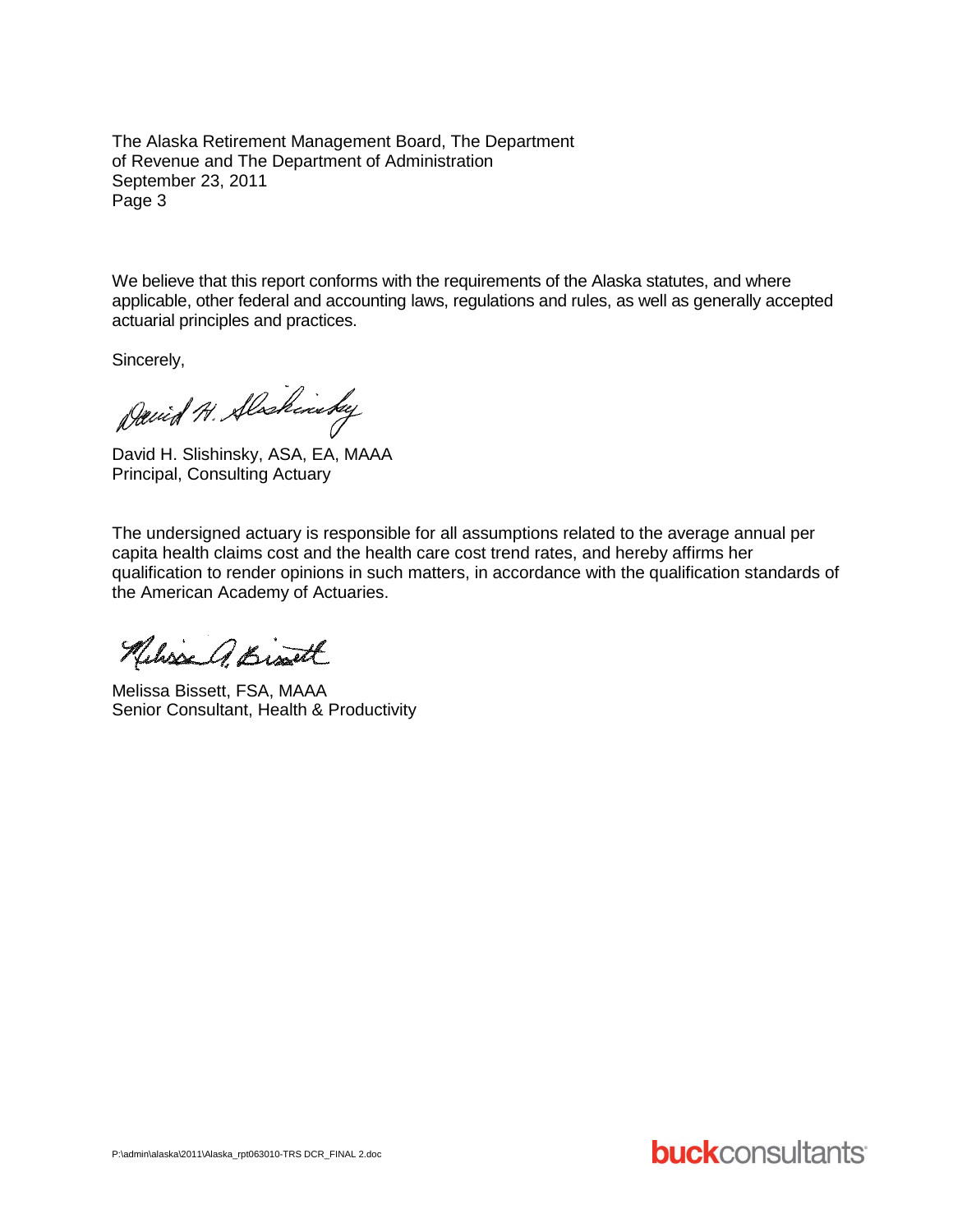## **Contents**

| Section 1: |  |  |  |  |  |
|------------|--|--|--|--|--|
| 1.1(a)     |  |  |  |  |  |
| 1.1(b)     |  |  |  |  |  |
| 1.1(c)     |  |  |  |  |  |
| 1.2        |  |  |  |  |  |
| 1.3        |  |  |  |  |  |
| 1.4        |  |  |  |  |  |

| Section 2: |  |
|------------|--|
| 2.1        |  |
| 2.2(a)     |  |
| 2.2(b)     |  |
| 2.2(c)     |  |
| 2.2(d)     |  |
| 2.3        |  |

| Section 3: |                                                                               |  |
|------------|-------------------------------------------------------------------------------|--|
| 3.1(a)     |                                                                               |  |
| 3.1(b)     | Schedule of Contributions from Employers and Other Contributing Entities  38  |  |
| 3.1(c)     | Schedule of the Actuarial Assumptions, Methods and Additional Information  39 |  |
| 3.2        |                                                                               |  |

**buck**consultants

State of Alaska Teachers' Retirement System Defined Contribution Retirement Plan As of June 30, 2010

p:\admin\alaska\2011\alaska\_rpt063010-trs dcr\_final 2.doc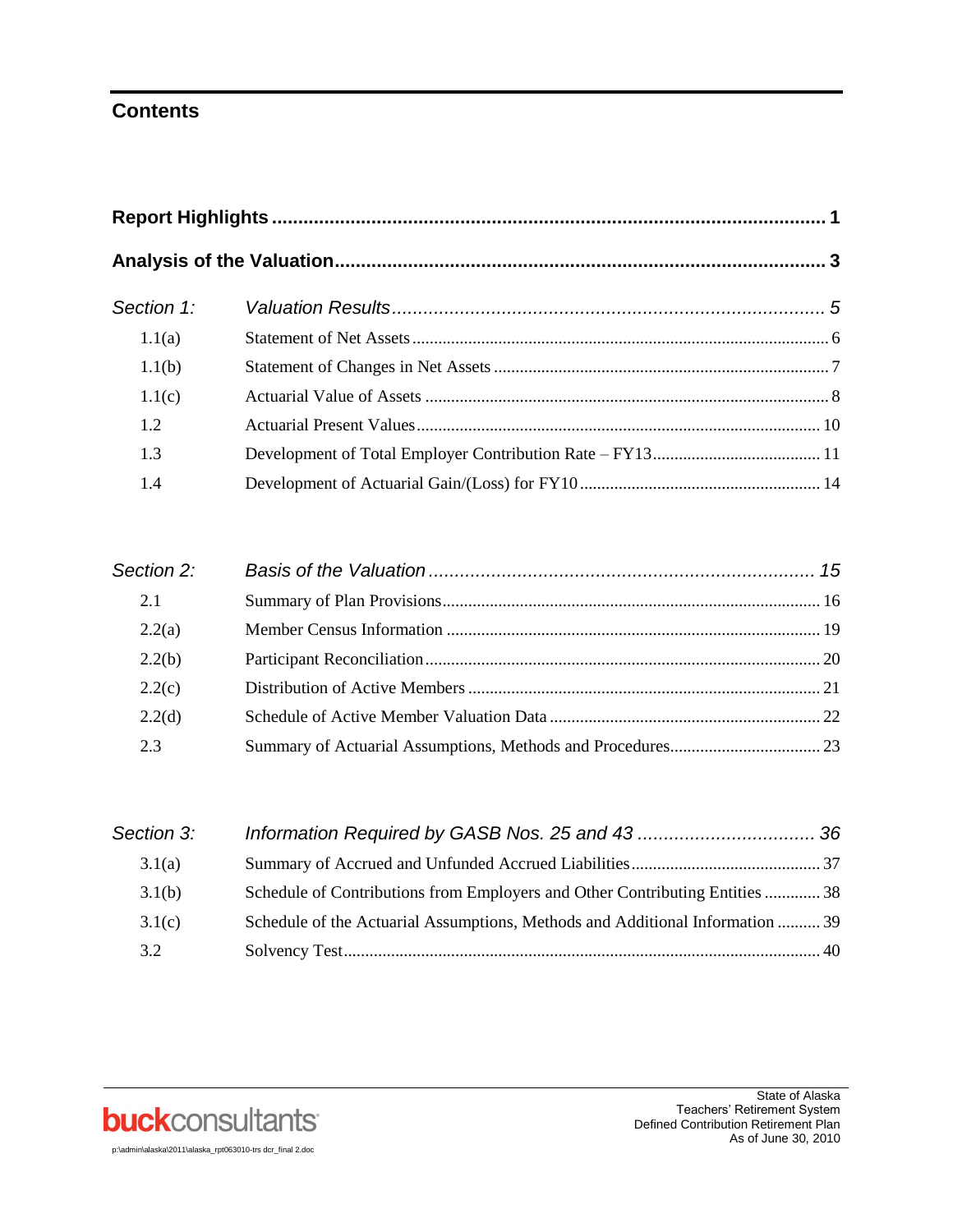## **Report Highlights**

This report has been prepared by Buck Consultants for the State of Alaska Teachers' Retirement System Defined Contribution Retirement Plan, to:

- Present the results of a valuation of the State of Alaska Teachers' Retirement System Defined  $\bullet$ Contribution Retirement Plan as of June 30, 2010;
- Review experience under the Plan for the year ended June 30, 2010;  $\bullet$
- Determine the appropriate contribution rate for all employers in the Plan; and
- Provide reporting and disclosure information for financial statements, governmental agencies, and other interested parties.

This report is divided into three sections. Section 1 contains the results of the valuation. It includes the experience of the Plan during Fiscal Year 2010, the current annual costs, and reporting and disclosure information.

Section 2 describes the basis of the valuation. It summarizes the Plan provisions, provides information relating to the Plan members, and describes the funding methods and actuarial assumptions used in determining liabilities and costs.

Section 3 provides reporting and disclosure information for financial statements, governmental agencies and other interested parties.

The principal results are as follows:

| Funding Status as of June 30 <sup>1</sup>                   | 2009           | 2010         |  |  |
|-------------------------------------------------------------|----------------|--------------|--|--|
| (a) Accrued Liability <sup>2</sup>                          | 1.460<br>S     | 2,448<br>\$  |  |  |
| (b) Valuation Assets <sup>2</sup>                           | 3,424          | 5,472        |  |  |
| (c) Unfunded Accrued Liability <sup>2</sup> , (a) – (b)     | (1,964)<br>\$. | (3,024)<br>S |  |  |
| (d) Funding Ratio based on Valuation Assets, $(b) \div (a)$ | 234.5%         | 223.5%       |  |  |
| (e) Market Value of Assets <sup>2</sup>                     | 2.966<br>S     | S<br>5.077   |  |  |
| Funding Ratio based on Market Assets, $(e) \div (a)$<br>(t) | 203.2%         | 207.4%       |  |  |

l

*<sup>1</sup> Includes occupational death & disability and retiree medical benefits.*

*<sup>2</sup> In thousands.*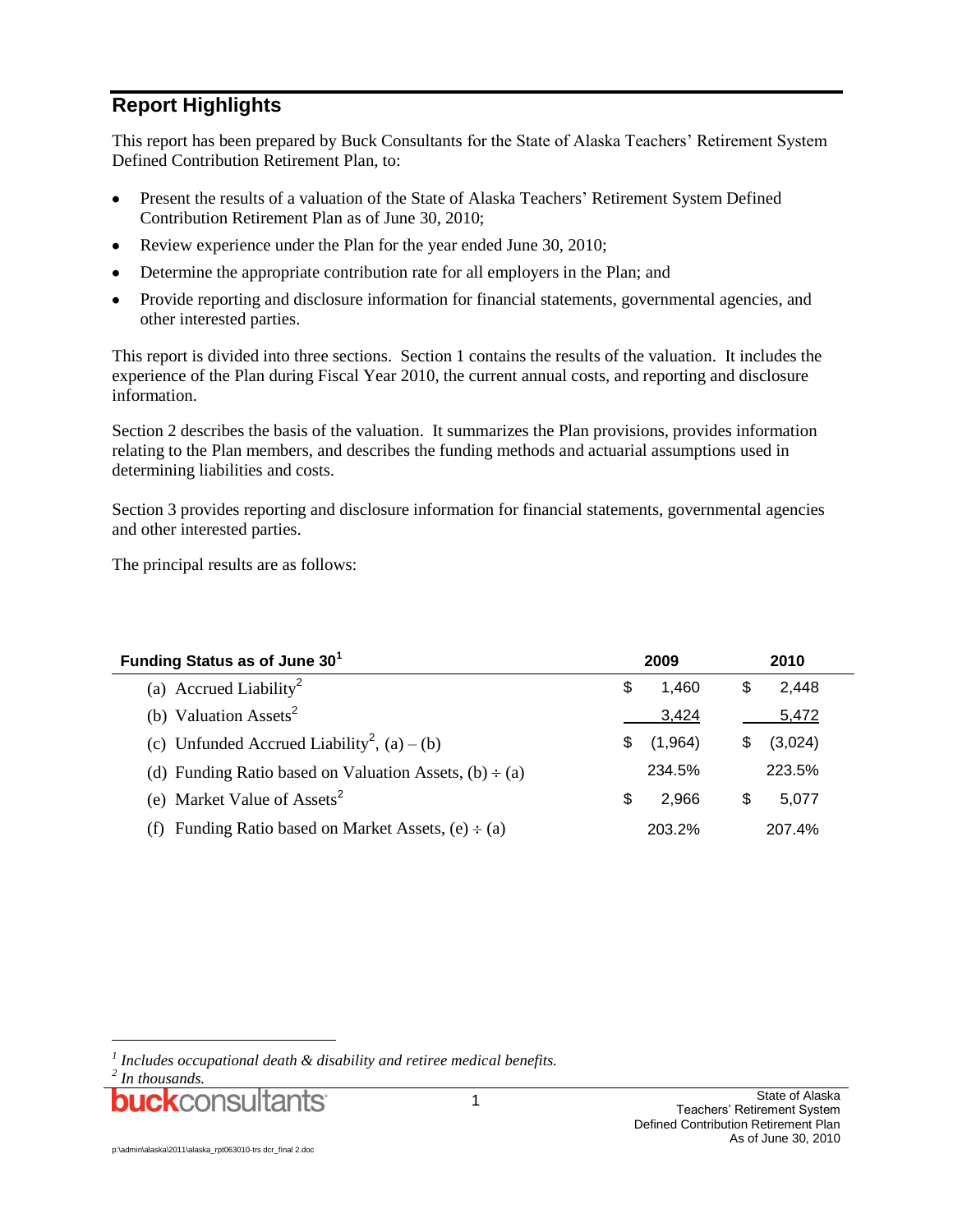## **Report Highlights** *(continued)*

| <b>Total Employer Contribution Rates for</b><br><b>Occupational Death &amp; Disability for Fiscal Year Ending:</b> | 2012       | 2013       |
|--------------------------------------------------------------------------------------------------------------------|------------|------------|
| (a) Employer Normal Cost Rate                                                                                      | 0.05%      | 0.04%      |
| (b) Past Service Cost Rate                                                                                         | $(0.05)\%$ | $(0.04)$ % |
| Total Employer Contribution Rate, $(a) + (b)$ ,<br>(c)<br>not less than $0\%$                                      | $0.00\%$   | $0.00\%$   |
| <b>Total Employer Contribution Rates for Retiree</b><br><b>Medical for Fiscal Year Ending:</b>                     | 2012       | 2013       |
| (a) Employer Normal Cost Rate                                                                                      | 0.64%      | 0.57%      |
| (b) Past Service Cost Rate                                                                                         | $(0.06)\%$ | $(0.08)\%$ |
| (c) Total Employer Contribution Rate, $(a) + (b)$ ,<br>not less than 0%                                            | 0.58%      | 0.49%      |
| <b>Total Employer Contribution Rates for Fiscal Year Ending:</b>                                                   | 2012       | 2013       |
| <b>Total Employer Contribution Rate</b><br>(a)                                                                     | 0.58%      | 0.49%      |
| (b) Board Adopted Total Employer Contribution Rate                                                                 | 0.58%      | 0.49%      |

The exhibit below shows the historical Board adopted employer contribution rates for the DCR Plan.

|                       |                    |                                              | <b>Total Employer Contribution Rate</b> |       |  |  |  |  |
|-----------------------|--------------------|----------------------------------------------|-----------------------------------------|-------|--|--|--|--|
| <b>Valuation Date</b> | <b>Fiscal Year</b> | Occupational<br>Death &<br><b>Disability</b> | <b>Retiree Medical</b>                  | Total |  |  |  |  |
| N/A                   | FY07               | N/A                                          | 1.75%                                   | 1.75% |  |  |  |  |
| N/A                   | FY <sub>08</sub>   | 0.56%                                        | 0.99%                                   | 1.55% |  |  |  |  |
| N/A                   | FY <sub>09</sub>   | 0.62%                                        | 0.99%                                   | 1.61% |  |  |  |  |
| June 30, 2007         | <b>FY10</b>        | 0.32%                                        | 1.03%                                   | 1.35% |  |  |  |  |
| June 30, 2008         | <b>FY11</b>        | 0.28%                                        | 0.68%                                   | 0.96% |  |  |  |  |
| June 30, 2009         | <b>FY12</b>        | $0.00\%$                                     | 0.58%                                   | 0.58% |  |  |  |  |
| June 30, 2010         | <b>FY13</b>        | $0.00\%$                                     | 0.49%                                   | 0.49% |  |  |  |  |

Contribution rates are based on salary for DCR Plan members only.

The rates shown above are for funding purposes which differ from the Annual Required Contribution for GASB No. 43 reporting purposes. Under GASB No. 43, retiree medical liabilities are gross of the retiree drug subsidy and based on a discount rate in accordance with GASB parameters.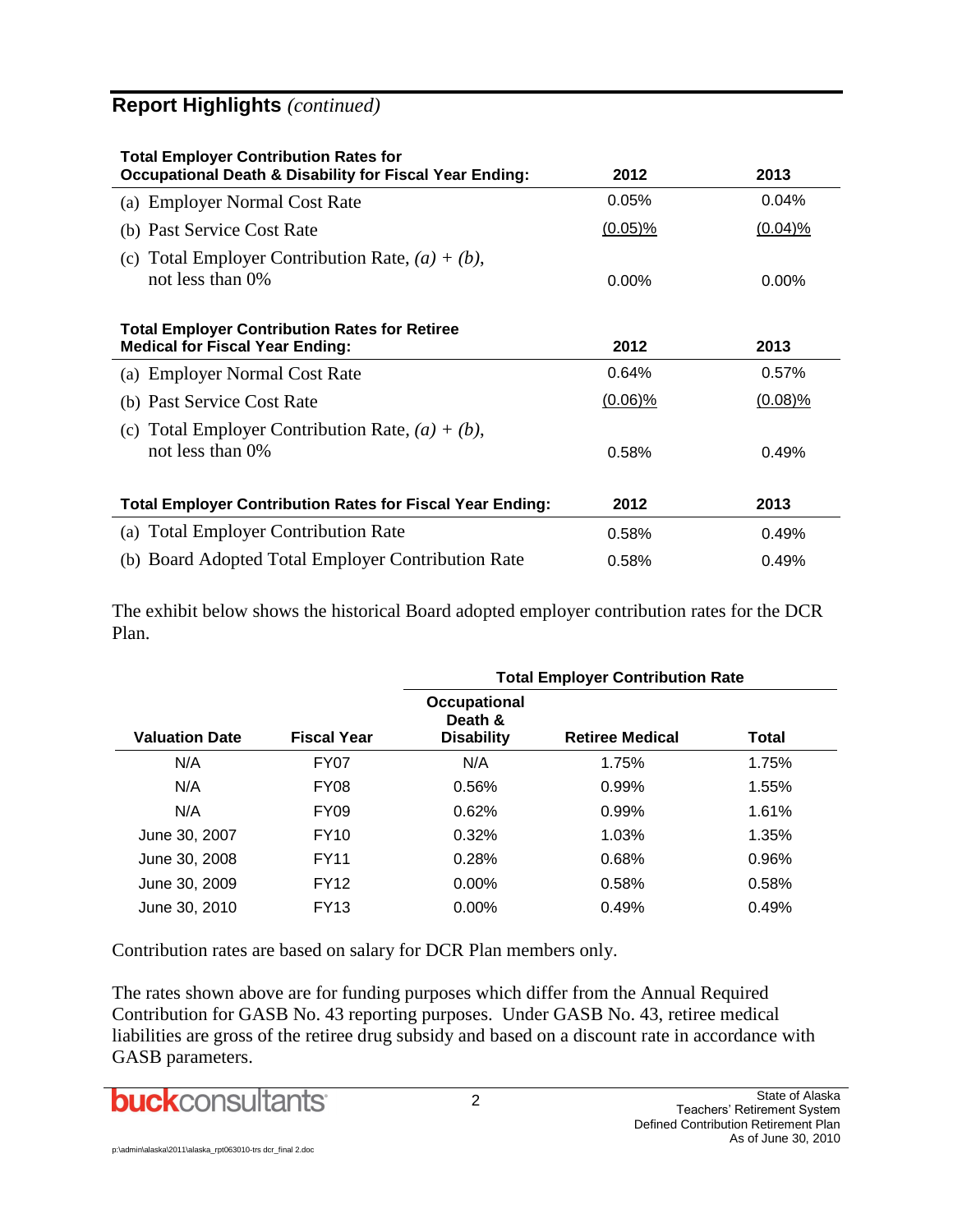### **Analysis of Valuation**

As shown in the Highlights section of the report, the funding ratio based on valuation assets as of June 30, 2010 has decreased from 234.5% to 223.5%, a decrease of 11.0%. The total calculated employer contribution rate has decreased from 0.58% of payroll for FY12 to 0.49% for FY13, a decrease of 0.09%. The reasons for the change in the funded status and calculated contribution rate are explained below.

#### **(1) Retiree Medical Costs and Assumptions**

Please refer to Section 2.3 of the State of Alaska Teachers' Retirement System Defined Benefit Plan Actuarial Valuation Report as of June 30, 2010 for a full description of the assumptions and costs of the retiree medical plan. Adjustments from these costs and assumptions are described in this report.

Due to the lack of experience for the DCR Plan only, base claims costs are based on those described in the actuarial valuation as of June 30, 2010 for TRS with some adjustments to reflect the differences between the DCR medical plan and the DB medical plan. These differences include different coverage levels and an indexing of the retiree out-of-pocket dollar amounts. To account for higher initial copays, deductibles and out-of-pocket limits, FY10 claims costs were reduced 5.9% for medical and 0.7% for prescription drugs. Retiree out-of-pocket amounts were indexed 4.8% each year to reflect the effect of the deductible leveraging on trend, putting the annual projected trend closer to the ultimate trend rate.

#### **(2) Investment Experience**

The approximate FY10 investment return based on market value was 6.36% compared to the expected investment return of 8.25%. This resulted in a loss of approximately \$72 thousand to the Plan from investment experience. The asset valuation method recognizes 20 percent of this loss (\$15,000) this year and an additional 20 percent in each of the next 4 years. In addition, 20 percent of the FY07 investment loss, 20 percent of the FY08 investment loss and 20 percent of the FY09 investment loss were recognized this year. The approximate FY10 investment return based on actuarial value was 4.25% compared to the expected investment return of 8.25%.

#### **(3) Salary Increase**

During the period from June 30, 2009 to June 30, 2010, salary increases for continuing active members were more than anticipated in the valuation assumptions.

#### **(4) Demographic Experience**

The number of active participants increased 25.33% from 1,792 at June 30, 2009 to 2,246 at June 30, 2010 due to the opening of the DCR Plan to new entrants as of July 1, 2006. The average age of active participants decreased from 37.10 to 36.79 and average credited service increased from 1.68 to 2.07 years.

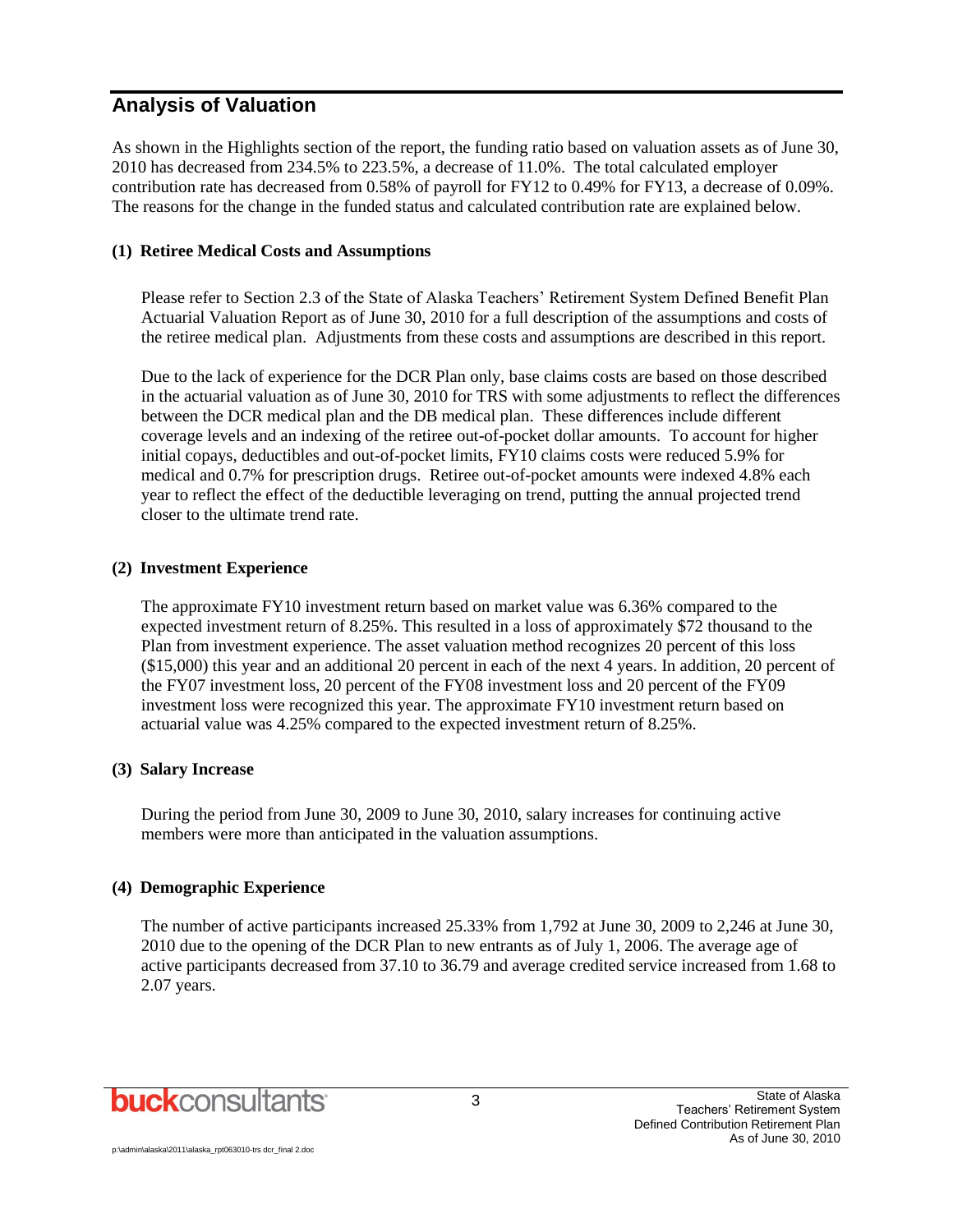## **Analysis of Valuation** *(continued)*

#### **(5) Changes in Methods from the Prior Valuation**

There were no changes in asset or valuation methods from the prior valuation.

#### **(6) Changes in Assumptions from the Prior Valuation**

Effective for the June 30, 2010 valuation, the Board adopted the changes to the demographic and economic assumptions recommended by the actuary based on the results of an experience analysis performed on the population experience from July 1, 2005 through June 30, 2009. The changes in assumptions were adopted by the Board during the December 2010 Board meeting.

#### **(7) Changes in Benefit Provisions Since the Prior Valuation**

There have been no changes in benefit provisions since the prior valuation.

#### **(8) Actuarial Liability Gains/(Losses) During the Year**

The following table shows the pension gain/(loss) by source on total accrued liability (in thousands): **Amount**

|               | - Retirement Experience        | S | 0   |
|---------------|--------------------------------|---|-----|
|               | - Termination Experience       |   | 1   |
|               | - Mortality Experience         |   | (7) |
| $\frac{1}{2}$ | Disability Experience          |   | 21  |
|               | - Other Demographic Experience |   | 25  |
|               | <b>Salary Increases</b>        |   | (1) |
|               | Total                          | S | 39  |
|               |                                |   |     |

| The following table shows the healthcare gain/(loss) on total accrued liability (in thousands): |   | Amount |
|-------------------------------------------------------------------------------------------------|---|--------|
| - Claims Costs                                                                                  |   | (61)   |
| - Administration Fee                                                                            |   | 13     |
| - Other Demographic Experience                                                                  |   | (157   |
| Total                                                                                           | S | (205)  |

A gain on total accrued liability is favorable to the System. A loss is unfavorable.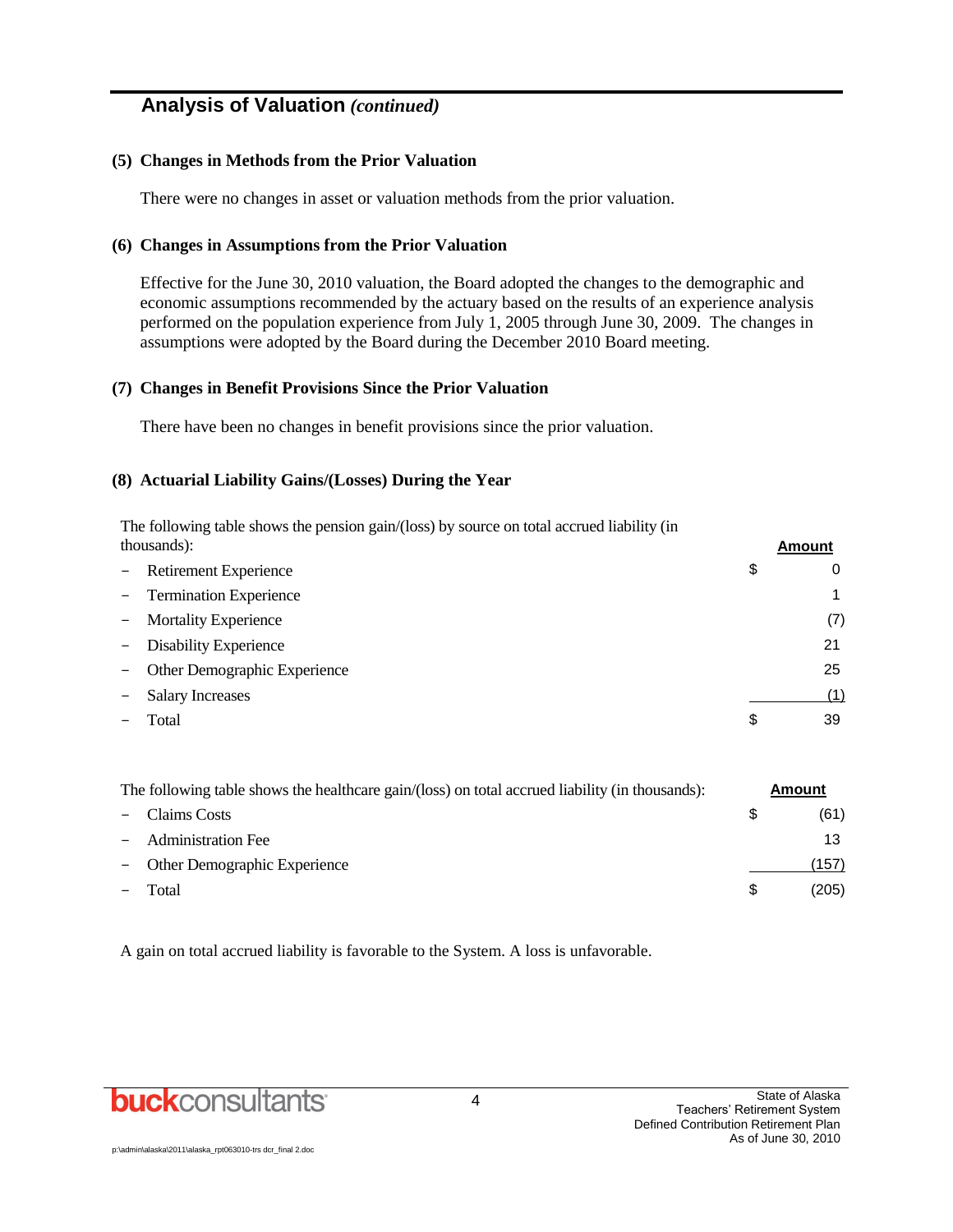## **Section 1**

This section sets forth the results of the actuarial valuation.

- Section 1.1(a) Statement of Net Assets.
- Section 1.1(b) Statement of Changes in Net Assets During FY10 and the Investment Return During FY10.
- Section 1.1(c) Actuarial Value of Assets.
- Section 1.2 Actuarial Present Values.
- Section 1.3 Development of Total Employer Contribution Rate for FY13.
- Section 1.4 Development of Actuarial Gain or Loss for FY10.

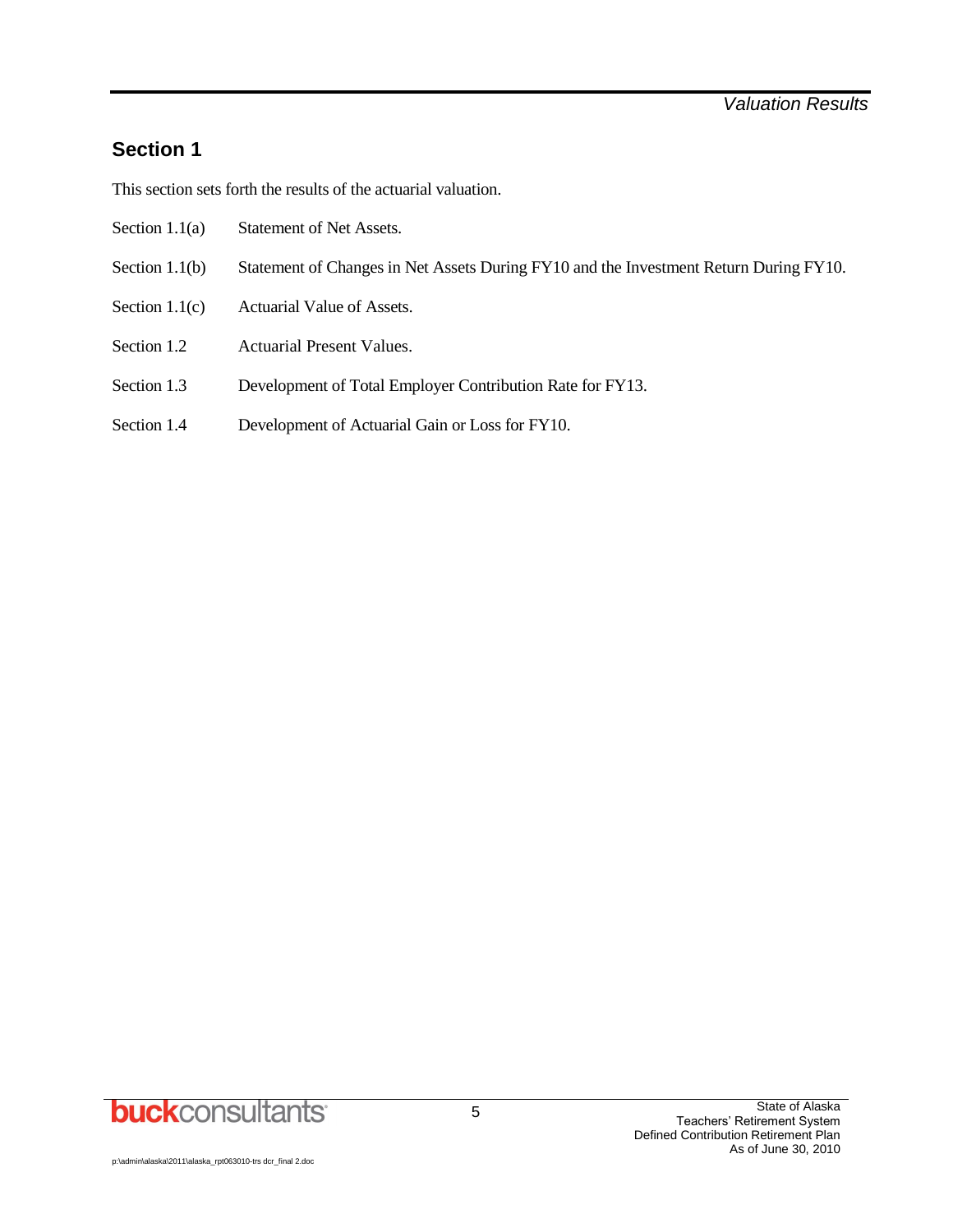## **1.1(a) Statement of Net Assets**

| As of June 30, 2010 (in thousands)        | <b>Total</b><br><b>Market Value</b><br><b>Retiree Medical</b> |             |    |            |
|-------------------------------------------|---------------------------------------------------------------|-------------|----|------------|
| Cash and Cash Equivalents                 | \$<br><b>Disability</b><br>20                                 | \$<br>63    | \$ | 83         |
| Domestic Equity Pool                      | 409                                                           | 984         |    | 1,393      |
| Domestic Fixed Income Pool                | 210                                                           | 504         |    | 714        |
| <b>International Equity Pool</b>          | 243                                                           | 585         |    | 828        |
| <b>Real Estate Pool</b>                   | 146                                                           | 351         |    | 497        |
| International Fixed Income Pool           | 30                                                            | 72          |    | 102        |
| Private Equity Pool                       | 104                                                           | 251         |    | 355        |
| <b>Emerging Markets Equity Pool</b>       | 66                                                            | 159         |    | 225        |
| <b>Other Investments Pool</b>             | 42                                                            | 103         |    | 145        |
| High Yield Pool                           | 30                                                            | 72          |    | 102        |
| <b>Absolute Return Pool</b>               | 72                                                            | 174         |    | 246        |
| <b>Treasury Inflation Protection Pool</b> | 48                                                            | 114         |    | 162        |
| <b>Emerging Debt Pool</b>                 | 29                                                            | 70          |    | 99         |
| Loans and Mortgages (Net of Reserves)     | $\Omega$                                                      | $\Omega$    |    | 0          |
| Net Accrued Receivables                   | $\overline{30}$                                               | 96          |    | <u>126</u> |
| <b>Net Assets</b>                         | \$<br>1,479                                                   | \$<br>3,598 | \$ | 5,077      |

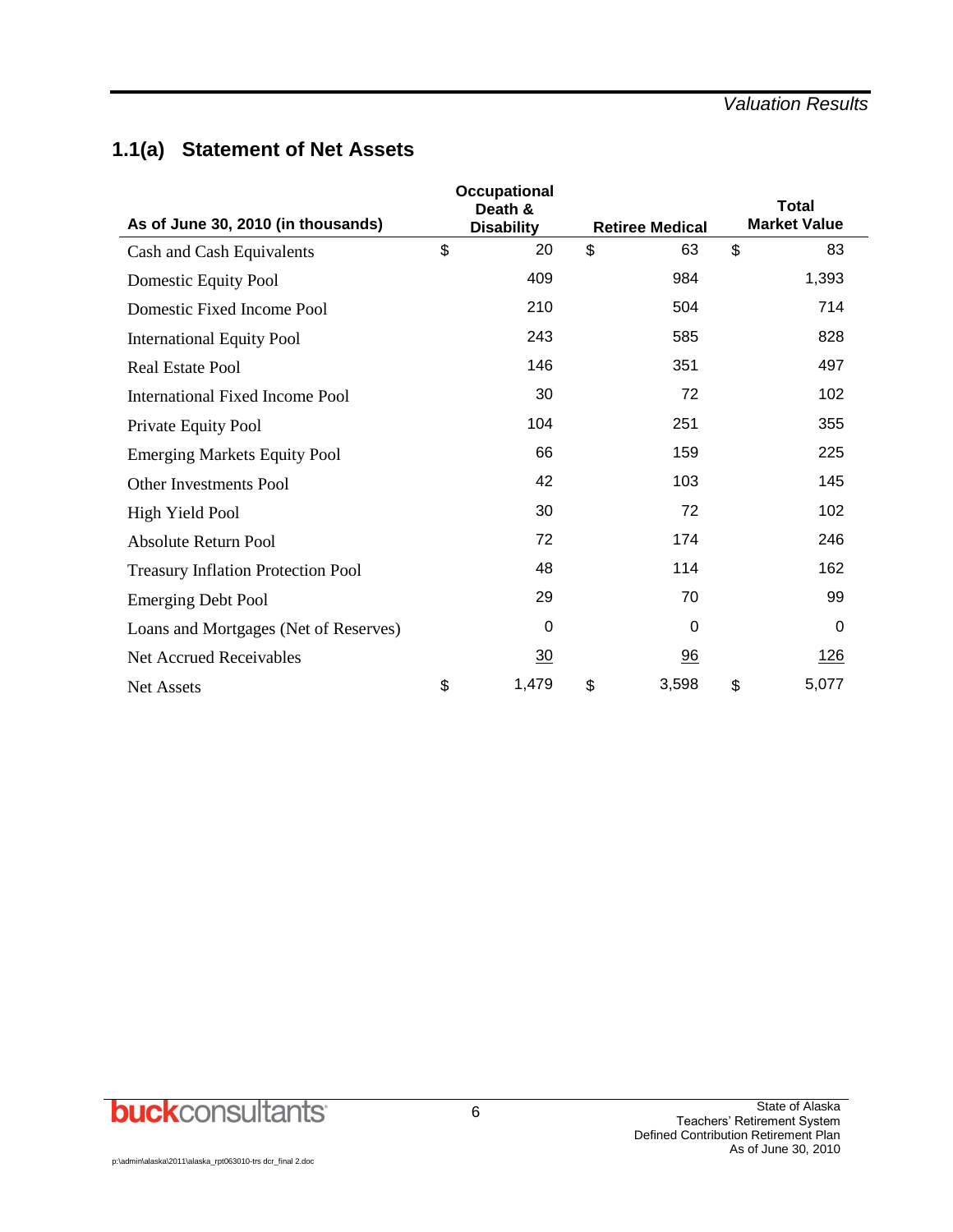## **1.1(b) Statement of Changes in Net Assets**

| Fiscal Year 2010 (in thousands)                 | Occupational<br>Death & Disability | <b>Retiree Medical</b> | <b>Total</b><br><b>Market Value</b> |
|-------------------------------------------------|------------------------------------|------------------------|-------------------------------------|
| Net Assets, June 30, 2009<br>(1)                |                                    |                        |                                     |
| (market value)                                  | \$<br>954                          | \$<br>2,012            | \$<br>2,966                         |
| Additions:<br>(2)                               |                                    |                        |                                     |
| <b>Member Contributions</b><br>(a)              | \$<br>0                            | \$<br>0                | \$<br>0                             |
| <b>Employer Contributions</b><br>(b)            | 442                                | 1,421                  | 1,863                               |
| Interest and Dividend Income<br>(c)             | 20                                 | 47                     | 67                                  |
| Net Appreciation (Depreciation) in<br>(d)       |                                    |                        |                                     |
| Fair Value of Investments                       | 63                                 | 118                    | 181                                 |
| Other<br>(e)                                    | 0                                  | 0                      | 0                                   |
| <b>Total Additions</b><br>(f)                   | \$<br>525                          | \$<br>1,586            | \$<br>2,111                         |
| Deductions:<br>(3)                              |                                    |                        |                                     |
| <b>Medical Benefits</b><br>(a)                  | \$<br>$\boldsymbol{0}$             | \$<br>0                | \$<br>0                             |
| Death & Disability Benefits<br>(b)              | 0                                  | 0                      | 0                                   |
| <b>Investment Expenses</b><br>(c)               | 0                                  | 0                      | 0                                   |
| <b>Administrative Expenses</b><br>(d)           | <u>0</u>                           | 0                      | 0                                   |
| <b>Total Deductions</b><br>(e)                  | \$<br>$\overline{0}$               | \$<br>0                | \$<br>$\overline{0}$                |
| Net Assets, June 30, 2010<br>(4)                |                                    |                        |                                     |
| (market value)                                  | \$<br>1,479                        | \$<br>3,598            | \$<br>5,077                         |
| Approximate Market Value Investment Return Rate |                                    |                        |                                     |
| During FY10 Net of All Expenses                 |                                    |                        | 6.36%                               |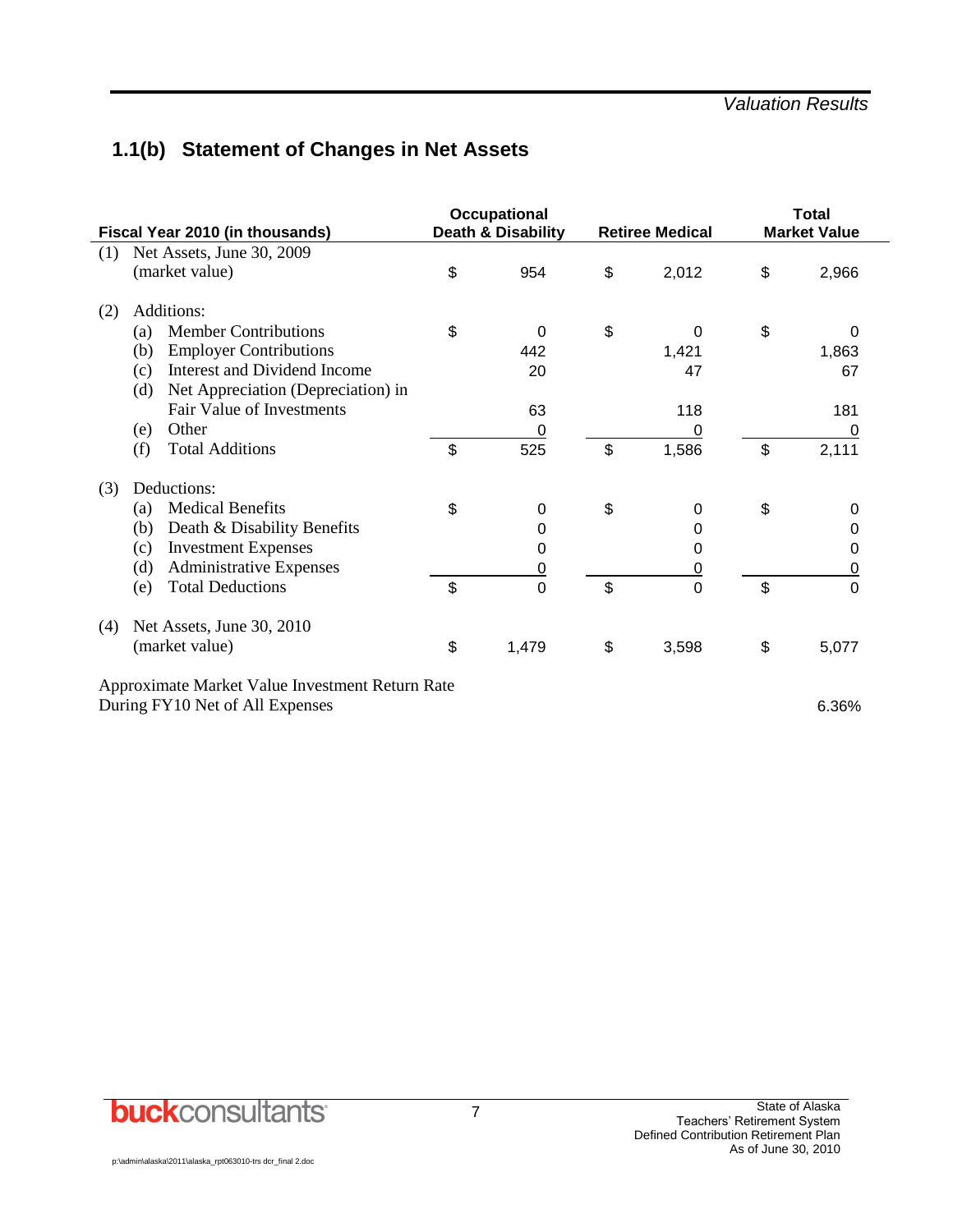## **1.1(c) Actuarial Value of Assets**

The actuarial value of assets and the market value were \$0 at June 30, 2006. Future investment gains and losses will be recognized 20% per year over 5 years. In no event may valuation assets be less than 80% or more than 120% of market value as of the current valuation date.

|                                                                           |                   | <b>Occupational</b><br>Death & |                | <b>Retiree</b> |              |        |
|---------------------------------------------------------------------------|-------------------|--------------------------------|----------------|----------------|--------------|--------|
| <b>In Thousands</b>                                                       | <b>Disability</b> |                                | <b>Medical</b> |                | <b>Total</b> |        |
| Deferral of Investment Return/(Loss) for FY10<br>(1)                      |                   |                                |                |                |              |        |
| (a) Market Value, June 30, 2009                                           | \$                | 954                            | \$             | 2,012          | \$           | 2,966  |
| Contributions for FY10<br>(b)                                             |                   | 442                            |                | 1,421          |              | 1,863  |
| Benefit Payments for FY10<br>(c)                                          |                   | 0                              |                | 0              |              | 0      |
| Actual Investment Return (net of expenses)<br>(d)                         |                   | 83                             |                | 165            |              | 248    |
| Expected Return Rate (net of expenses)<br>(e)                             |                   | 8.25%                          |                | 8.25%          |              | 8.25%  |
| <b>Expected Return</b><br>(f)                                             |                   | 97                             |                | 223            |              | 320    |
| Investment Gain/(Loss) for the Year $(d. -f.)$<br>(g)                     |                   | (14)                           |                | (58)           |              | (72)   |
| (h) Deferred Investment Return/(Loss)                                     |                   | (98)                           |                | (297)          |              | (395)  |
| (2) Actuarial Value, June 30, 2010                                        |                   |                                |                |                |              |        |
| Market Value, June 30, 2010<br>(a)                                        | \$                | 1,479                          | \$             | 3,598          | \$           | 5,077  |
| 2010 Deferred Investment Return/(Loss)<br>(b)                             |                   | (98)                           |                | (297)          |              | (395)  |
| Preliminary Actuarial Value, June 30, 2010<br>(c)                         |                   |                                |                |                |              |        |
| $(a. - b.)$                                                               |                   | 1,577                          |                | 3,895          |              | 5,472  |
| (d) Upper Limit: 120% of Market Value, June 30, 2010                      |                   | 1,774                          |                | 4,317          |              | N/A    |
| Lower Limit: 80% of Market Value, June 30, 2010<br>(e)                    |                   | 1,184                          |                | 2,879          |              | N/A    |
| Actuarial Value, June 30, 2010<br>(f)<br>$(c.$ limited by $d.$ and $e.$ ) | \$                | 1,577                          | \$             | 3,895          | \$           | 5,472  |
| Ratio of Actuarial Value of Assets to<br>$\left( \varrho \right)$         |                   |                                |                |                |              |        |
| <b>Market Value of Assets</b>                                             |                   | 106.6%                         |                | 108.3%         |              | 107.8% |
| (h) Approximate Actuarial Value Investment                                |                   |                                |                |                |              |        |
| Return Rate During FY10 Net of All Expenses                               |                   | 4.95%                          |                | 3.95%          |              | 4.25%  |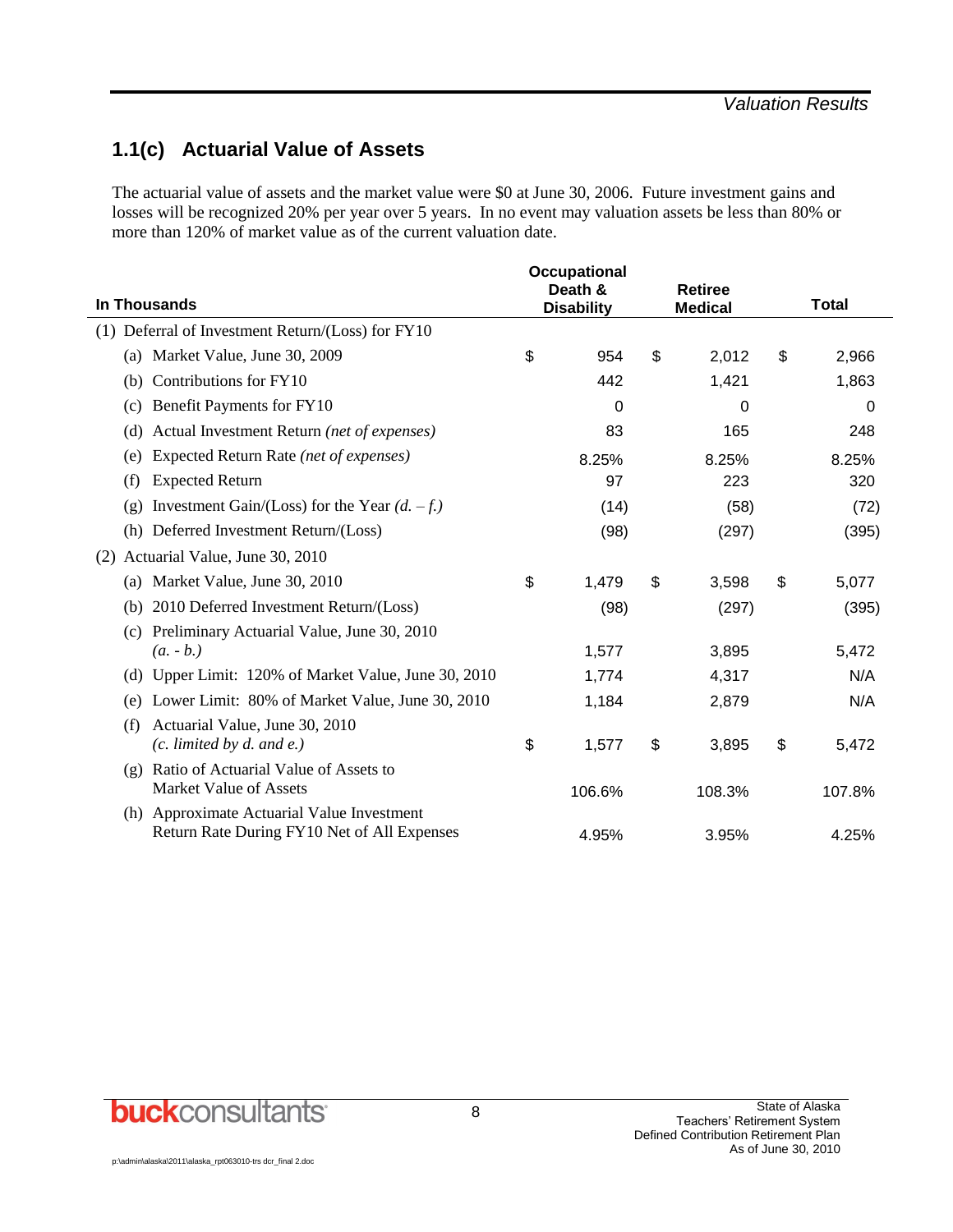#### *Valuation Results*

## **1.1(c) Actuarial Value of Assets** *(continued)*

The tables below show the development of gain/(loss) to be recognized in the current year (in thousands).

| <b>Occupational Death &amp; Disability</b> |    |                          |    |                                                    |    |                                               |   |                                                   |  |
|--------------------------------------------|----|--------------------------|----|----------------------------------------------------|----|-----------------------------------------------|---|---------------------------------------------------|--|
| <b>Plan Year</b><br><b>Ended</b>           |    | <b>Asset Gain/(Loss)</b> |    | Gain/(Loss)<br><b>Recognized in Prior</b><br>Years |    | Gain/(Loss)<br><b>Recognized This</b><br>Year |   | Gain/(Loss)<br><b>Deferred to Future</b><br>Years |  |
| 6/30/2007                                  | \$ |                          | \$ | 0                                                  | \$ | 0                                             | S | 0                                                 |  |
| 6/30/2008                                  |    | (25)                     |    | (10)                                               |    | (5)                                           |   | (10)                                              |  |
| 6/30/2009                                  |    | (127)                    |    | (25)                                               |    | (25)                                          |   | (77)                                              |  |
| 6/30/2010                                  |    | (14)                     |    |                                                    |    | (3)                                           |   | (11)                                              |  |
| <b>Total</b>                               |    | (166)                    |    | (35)                                               |    | (33)                                          |   | (98)                                              |  |

|                                  |    |                          |    | <b>Retiree Medical</b>                             |                                               |                                                   |
|----------------------------------|----|--------------------------|----|----------------------------------------------------|-----------------------------------------------|---------------------------------------------------|
| <b>Plan Year</b><br><b>Ended</b> |    | <b>Asset Gain/(Loss)</b> |    | Gain/(Loss)<br><b>Recognized in Prior</b><br>Years | Gain/(Loss)<br><b>Recognized This</b><br>Year | Gain/(Loss)<br><b>Deferred to Future</b><br>Years |
| 6/30/2007                        | \$ | (9)                      | \$ | (6)                                                | \$<br>(2)                                     | \$<br>(1)                                         |
| 6/30/2008                        |    | (71)                     |    | (28)                                               | (14)                                          | (29)                                              |
| 6/30/2009                        |    | (369)                    |    | (74)                                               | (74)                                          | (221)                                             |
| 6/30/2010                        |    | (58)                     |    |                                                    | (12)                                          | (46)                                              |
| <b>Total</b>                     | ⊅  | (507)                    | ₽  | (108)                                              | (102)                                         | (297)                                             |

|                                  |                          |    | Total                                              |    |                                               |    |                                                   |
|----------------------------------|--------------------------|----|----------------------------------------------------|----|-----------------------------------------------|----|---------------------------------------------------|
| <b>Plan Year</b><br><b>Ended</b> | <b>Asset Gain/(Loss)</b> |    | Gain/(Loss)<br><b>Recognized in Prior</b><br>Years |    | Gain/(Loss)<br><b>Recognized This</b><br>Year |    | Gain/(Loss)<br><b>Deferred to Future</b><br>Years |
| 6/30/2007                        | \$<br>(9)                | \$ | (6)                                                | \$ | (2)                                           | \$ | (1)                                               |
| 6/30/2008                        | (96)                     |    | (38)                                               |    | (19)                                          |    | (39)                                              |
| 6/30/2009                        | (496)                    |    | (99)                                               |    | (99)                                          |    | (298)                                             |
| 6/30/2010                        | (72)                     |    |                                                    |    | (15)                                          |    | (57)                                              |
| <b>Total</b>                     | \$<br>(673)              | ₽  | (143)                                              | ₽  | (135)                                         | Φ  | (395)                                             |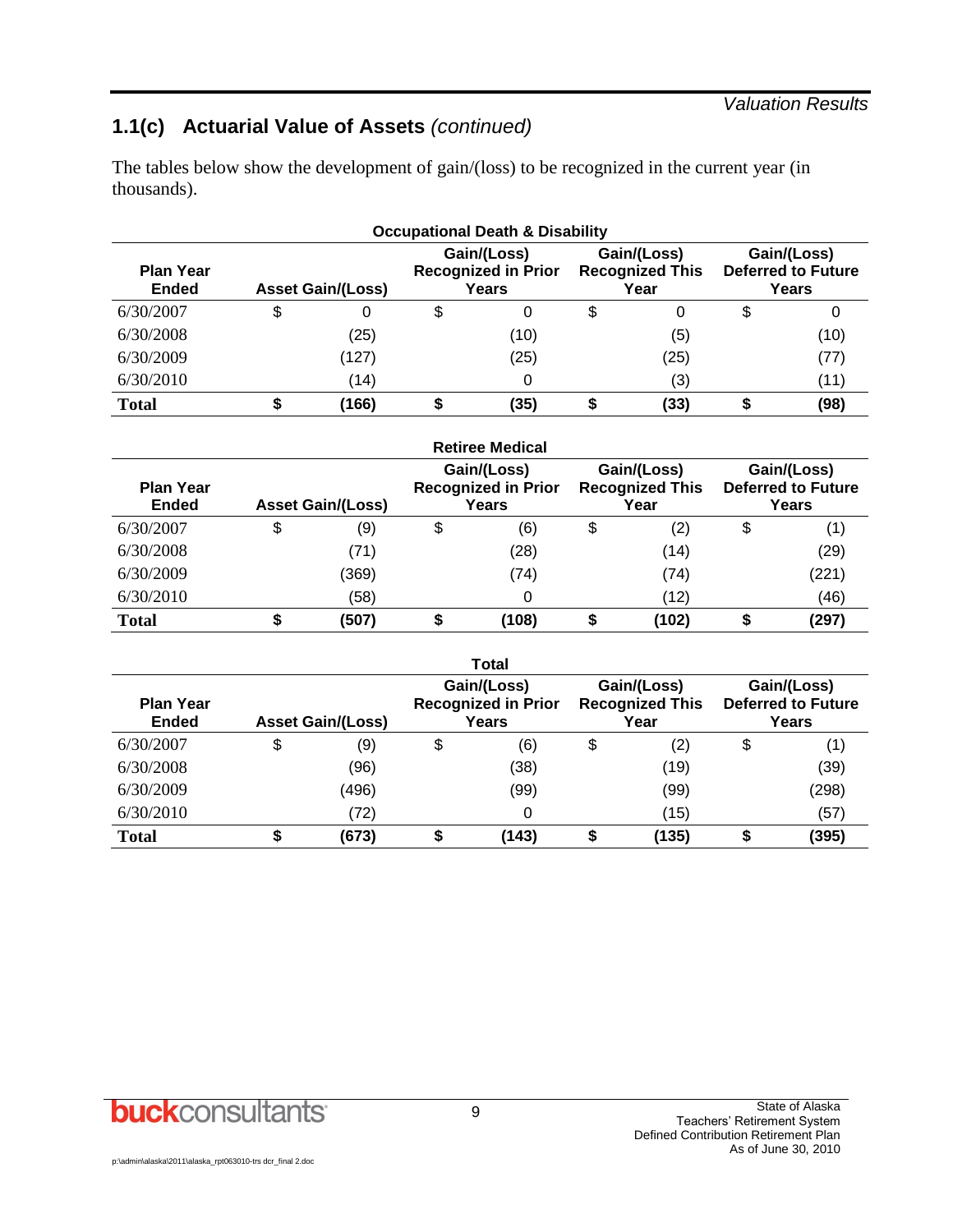## **1.2 Actuarial Present Values**

| As of June 30, 2010 (in thousands)                    | <b>Normal</b><br>Cost | <b>Accrued</b><br>(Past Service)<br>Liability |          |  |
|-------------------------------------------------------|-----------------------|-----------------------------------------------|----------|--|
| <b>Active Members</b>                                 |                       |                                               |          |  |
| Occupational Death Benefits                           | \$<br>21              | \$                                            | 9        |  |
| Occupational Disability Benefits                      | 25                    |                                               | 9        |  |
| Medical and Prescription Drug Benefits                | 840                   |                                               | 2,809    |  |
| Medicare Part D Subsidy                               | (113)                 |                                               | (379)    |  |
| Subtotal                                              | \$<br>773             | \$                                            | 2,448    |  |
| <b>Benefit Recipients</b>                             |                       |                                               |          |  |
| <b>Survivor Benefits</b>                              |                       | \$                                            | $\Omega$ |  |
| <b>Disability Benefits</b>                            |                       |                                               | 0        |  |
| Medical and Prescription Drug Benefits                |                       |                                               | 0        |  |
| Medicare Part D Subsidy                               |                       |                                               | 0        |  |
| Subtotal                                              |                       | \$                                            | 0        |  |
| <b>Total</b>                                          | \$<br>773             | \$                                            | 2,448    |  |
| <b>Total Occupational Death &amp; Disability</b>      | \$<br>46              | \$                                            | 18       |  |
| <b>Total Retiree Medical, Net of Part D Subsidy</b>   | \$<br>727             | \$                                            | 2,430    |  |
| <b>Total Retiree Medical, Gross of Part D Subsidy</b> | \$<br>840             | \$                                            | 2,809    |  |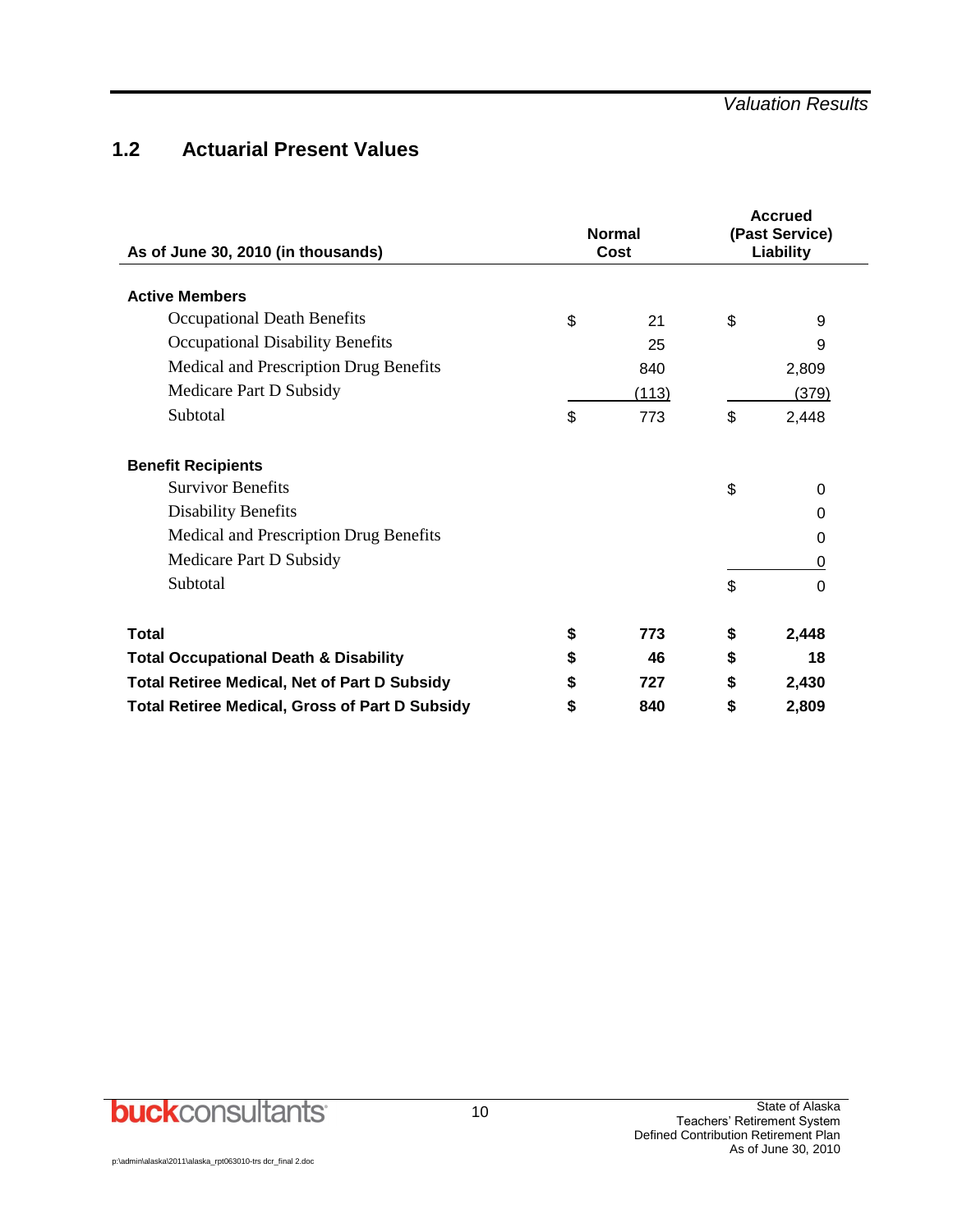### **Normal Cost Rate Occupational Death & Disability Retiree Medical Total** (1) Total Normal Cost \$ 46 \$ 727 \$ 773 (2) DCR Plan Member Salaries Projected for FY11 126,520 126,520 126,520 126,520 (3) Employer Normal Cost Rate,  $(1) / (2)$  0.04% 0.57% 0.61% **Past Service Rate** (1) Accrued Liability \$ 18 \$ 2,430 \$ 2,448 (2) Valuation Assets 1,577 3,895 5,472 (3) Total Unfunded Liability,  $(1) - (2)$  (1,559) (1,465) (3,024) (4) Funded Ratio based on Valuation Assets 8,761.1% 160.3% 223.5% (5) Past Service Cost Amortization Payment (See Section 1.5)  $(46)^*$  (95) (141) (6) DCR Plan Member Salaries Projected for  $FY11$  126,520 126,520 126,520 (7) Past Service Cost Rate,  $(5) / (6)$  (0.04)%\* (0.08)% (0.12)% **Total Employer Contribution Rate, not less than 0% 0.00% 0.49% 0.49%**

#### **1.3 Development of Total Employer Contribution Rate – FY13 (in thousands)**

The table below shows the total employer contribution rate based on total DB and DCR Plan payroll for informational purposes.

#### **Total Employer Contribution Rate as Percent of Total Payroll**

| (1) Total Normal Cost                                           | \$ | 46         | \$<br>727  | \$<br>773   |
|-----------------------------------------------------------------|----|------------|------------|-------------|
| (2) Total DB and DCR Plan Member Salaries<br>Projected for FY11 |    | 718.463    | 718.463    | 718.463     |
| (3) Employer Normal Cost Rate, $(1) / (2)$                      |    | 0.01%      | 0.10%      | $0.11\%$    |
| (4) Past Service Cost Amortization Payment                      | S  | (100)      | \$<br>(95) | \$<br>(195) |
| (5) Past Service Cost Rate, $(4) / (2)$                         |    | $(0.01)$ % | $(0.01)\%$ | $(0.02)$ %  |
| (6) Total Employer Contribution Rate, $(3) + (5)$               |    | $0.00\%$   | 0.09%      | 0.09%       |

\*Adjusted to offset normal cost, so employer contribution is not less than \$0.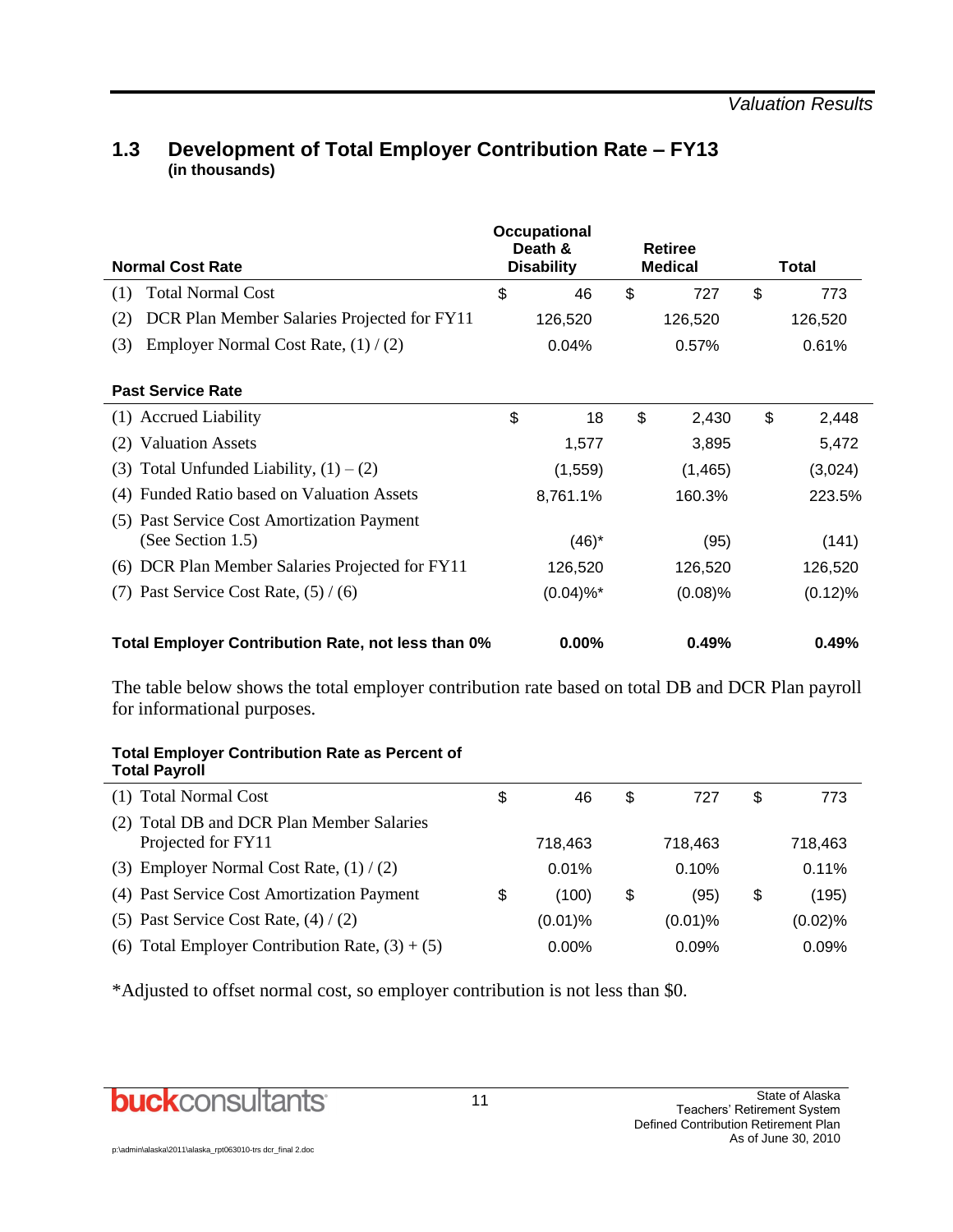## **1.3 Development of Total Employer Contribution Rate – FY13** *(continued)*

|                            | <b>Amortization Period</b>    |                   | <b>Balances</b> |                |                                             |
|----------------------------|-------------------------------|-------------------|-----------------|----------------|---------------------------------------------|
| Charge                     | <b>Date</b><br><b>Created</b> | <b>Years Left</b> | <b>Initial</b>  | Outstanding    | <b>Beginning-of-</b><br><b>Year Payment</b> |
| Initial Unfunded Liability | 06/30/2007                    | 22                | \$<br>16        | \$<br>16       | \$                                          |
| FY08 Gain                  | 06/30/2008                    | 23                | (392)           | (403)          | (27)                                        |
| Change in Assumptions      | 06/30/2009                    | 24                | (82)            | (83)           | (5)                                         |
| FY09 Gain                  | 06/30/2009                    | 24                | (594)           | (603)          | (39)                                        |
| Change in Assumptions      | 06/30/2010                    | 25                | (7)             | (7)            | $\Omega$                                    |
| FY10 Gain                  | 06/30/2010                    | 25                | (479)           | (479)          | (30)                                        |
| <b>Total</b>               |                               |                   |                 | \$<br>(1, 559) | \$<br>(100)                                 |

#### **Schedule of Past Service Cost Amortizations – Occupational Death & Disability**

#### **Schedule of Past Service Cost Amortizations – Retiree Medical**

|                                    | <b>Amortization Period</b>    |                   | <b>Balances</b> |                |                                      |
|------------------------------------|-------------------------------|-------------------|-----------------|----------------|--------------------------------------|
| Charge                             | <b>Date</b><br><b>Created</b> | <b>Years Left</b> | <b>Initial</b>  | Outstanding    | Beginning-of-<br><b>Year Payment</b> |
| Initial Unfunded Liability         | 06/30/2007                    | 22                | \$<br>(239)     | \$<br>(248)    | \$<br>(17)                           |
| Change in Assumptions              | 06/30/2008                    | 23                | 84              | 88             | 6                                    |
| FY08 Gain                          | 06/30/2008                    | 23                | (393)           | (404)          | (27)                                 |
| Change in Assumptions              | 06/30/2009                    | 24                | (69)            | (70)           | (5)                                  |
| FY09 Gain                          | 06/30/2009                    | 24                | (281)           | (286)          | (18)                                 |
| Change in Assumptions <sup>1</sup> | 06/30/2010                    | 25                | 0               | 0              | 0                                    |
| FY10 Gain                          | 06/30/2010                    | 25                | (545)           | (545)          | (34)                                 |
| <b>Total</b>                       |                               |                   |                 | \$<br>(1, 465) | \$<br>(95)                           |

<sup>1</sup> The net effect of changing assumptions is less than \$1,000. The demographic assumption changes decreased liability by *\$133 thousand and the economic assumption changes increased the liability by \$133 thousand. Therefore, the net effect of all assumption changes is \$0 for amortization purposes.*

**buck**consultants

l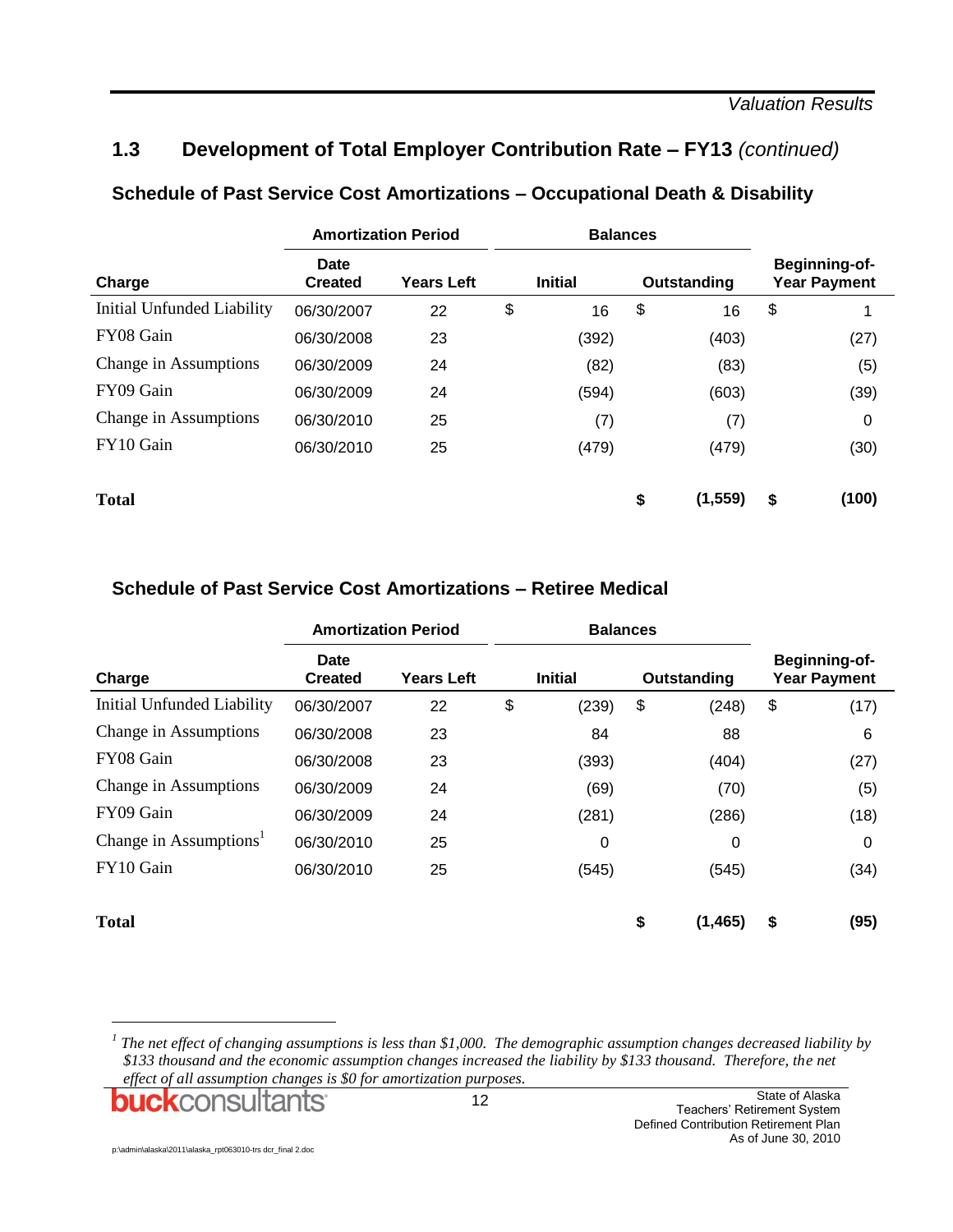## **1.3 Development of Total Employer Contribution Rate – FY13** *(continued)*

| <b>Amortization Period</b> |                               |                   | <b>Balances</b> |    |             |                                      |
|----------------------------|-------------------------------|-------------------|-----------------|----|-------------|--------------------------------------|
| Charge                     | <b>Date</b><br><b>Created</b> | <b>Years Left</b> | <b>Initial</b>  |    | Outstanding | Beginning-of-<br><b>Year Payment</b> |
| Initial Unfunded Liability | 06/30/2007                    | 22                | \$<br>(223)     | \$ | (232)       | \$<br>(16)                           |
| Change in Assumptions      | 06/30/2008                    | 23                | 84              |    | 88          | 6                                    |
| FY08 Gain                  | 06/30/2008                    | 23                | (785)           |    | (807)       | (54)                                 |
| Change in Assumptions      | 06/30/2009                    | 24                | (151)           |    | (153)       | (10)                                 |
| FY09 Gain                  | 06/30/2009                    | 24                | (875)           |    | (889)       | (57)                                 |
| Change in Assumptions      | 06/30/2010                    | 25                | (7)             |    | (7)         | 0                                    |
| FY10 Gain                  | 06/30/2010                    | 25                | (1,024)         |    | (1,024)     | (64)                                 |
| <b>Total</b>               |                               |                   |                 | \$ | (3,024)     | \$<br>(195)                          |

#### **Schedule of Past Service Cost Amortizations – Total**

The amortization factor for 25 years is 15.898717. The weighted average amortization factor is 15.507692. The amortization method is level percentage of pay.

The equivalent single amortization period is 24.

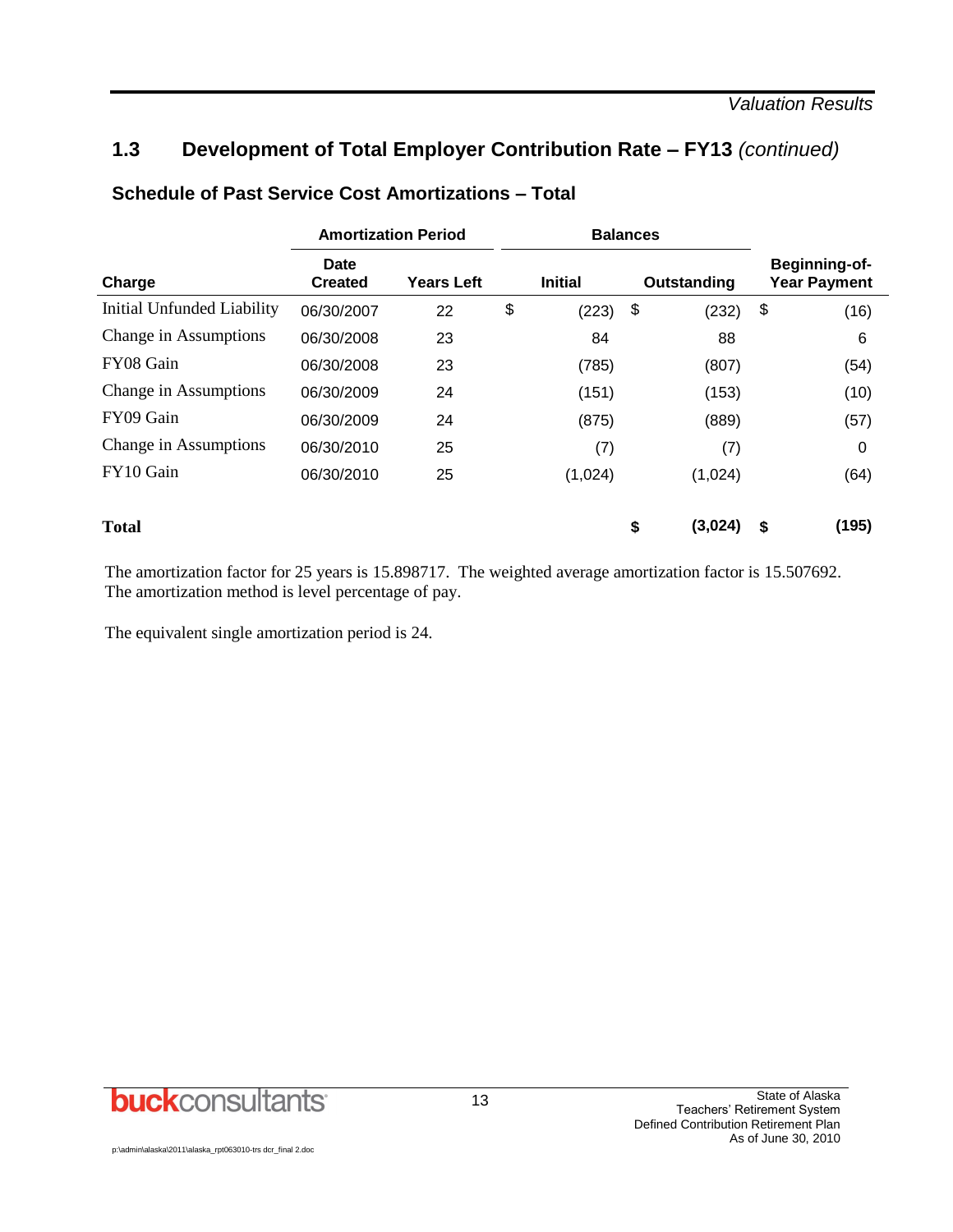#### **1.4 Development of Actuarial Gain/(Loss) for FY10 (in thousands)**

|     |                                                                                              | <b>Occupational</b><br>Death &<br><b>Disability</b> | <b>Retiree Medical</b> | <b>Total</b> |  |
|-----|----------------------------------------------------------------------------------------------|-----------------------------------------------------|------------------------|--------------|--|
|     | (1) Expected Actuarial Accrued Liability                                                     |                                                     |                        |              |  |
|     | Accrued Liability, June 30, 2009<br>(a)                                                      | \$<br>14                                            | \$<br>1,446            | \$<br>1,460  |  |
|     | Normal Cost for FY10<br>(b)                                                                  | 45                                                  | 609                    | 654          |  |
|     | Interest on (a) and (b) at $8.25\%$<br>(c)                                                   | 5                                                   | 170                    | 175          |  |
|     | Benefit Payments for FY10<br>(d)                                                             | 0                                                   | 0                      | 0            |  |
|     | Interest on (d) at $8.25\%$ for<br>(e)<br>one-half year                                      | $\mathbf 0$                                         | 0                      | 0            |  |
|     | Change in Assumptions<br>(f)                                                                 | (7)                                                 | 0                      | (7)          |  |
|     | Expected Accrued Liability as of June 30, 2010<br>(g)<br>$(a) + (b) + (c) - (d) - (e) + (f)$ | 57                                                  | 2,225                  | 2,282        |  |
| (2) | Actual Accrued Liability, June 30, 2010                                                      | 18                                                  | 2,430                  | 2,448        |  |
| (3) | Liability Gain/(Loss), $(1)(g) - (2)$                                                        | \$<br>39                                            | \$<br>(205)            | \$<br>(166)  |  |
| (4) | <b>Expected Actuarial Asset Value</b>                                                        |                                                     |                        |              |  |
|     | (a) Actuarial Asset Value, June 30, 2009                                                     | \$<br>1,071                                         | \$<br>2,353            | \$<br>3,424  |  |
|     | Interest on (a) at $8.25\%$<br>(b)                                                           | 88                                                  | 194                    | 282          |  |
|     | <b>Employer Contributions for FY10</b><br>(c)                                                | 442                                                 | 1,421                  | 1,863        |  |
|     | Interest on $(c)$ at 8.25% for<br>(d)<br>one-half year                                       | 18                                                  | 57                     | 75           |  |
|     | Benefit Payments for FY10<br>(e)                                                             | 0                                                   | 0                      | 0            |  |
|     | Interest on (e) at 8.25% for<br>(f)<br>one-half year                                         | $\mathbf 0$                                         | 0                      | 0            |  |
|     | Expected Actuarial Asset Value, June 30, 2010<br>(g)<br>$(a) + (b) + (c) + (d) - (e) - (f)$  | 1,619                                               | 4,025                  | 5,644        |  |
| (5) | Actuarial Asset Value, June 30, 2010                                                         | 1,577                                               | 3,895                  | 5,472        |  |
| (6) | Actuarial Asset Gain/(Loss), $(5) - (4)(g)$                                                  | \$<br>(42)                                          | \$<br>(130)            | \$<br>(172)  |  |
| (7) | Actuarial Gain/(Loss), $(3) + (6)$                                                           | \$<br>(3)                                           | \$<br>(335)            | \$<br>(338)  |  |
|     | (8) Effect of the 2-Year Delay on Contributions                                              | \$<br>482                                           | \$<br>880              | \$<br>1,362  |  |
|     | (9) FY10 Gain/(Loss) to be Amortized, $(7) + (8)$                                            | \$<br>479                                           | \$<br>545              | \$<br>1,024  |  |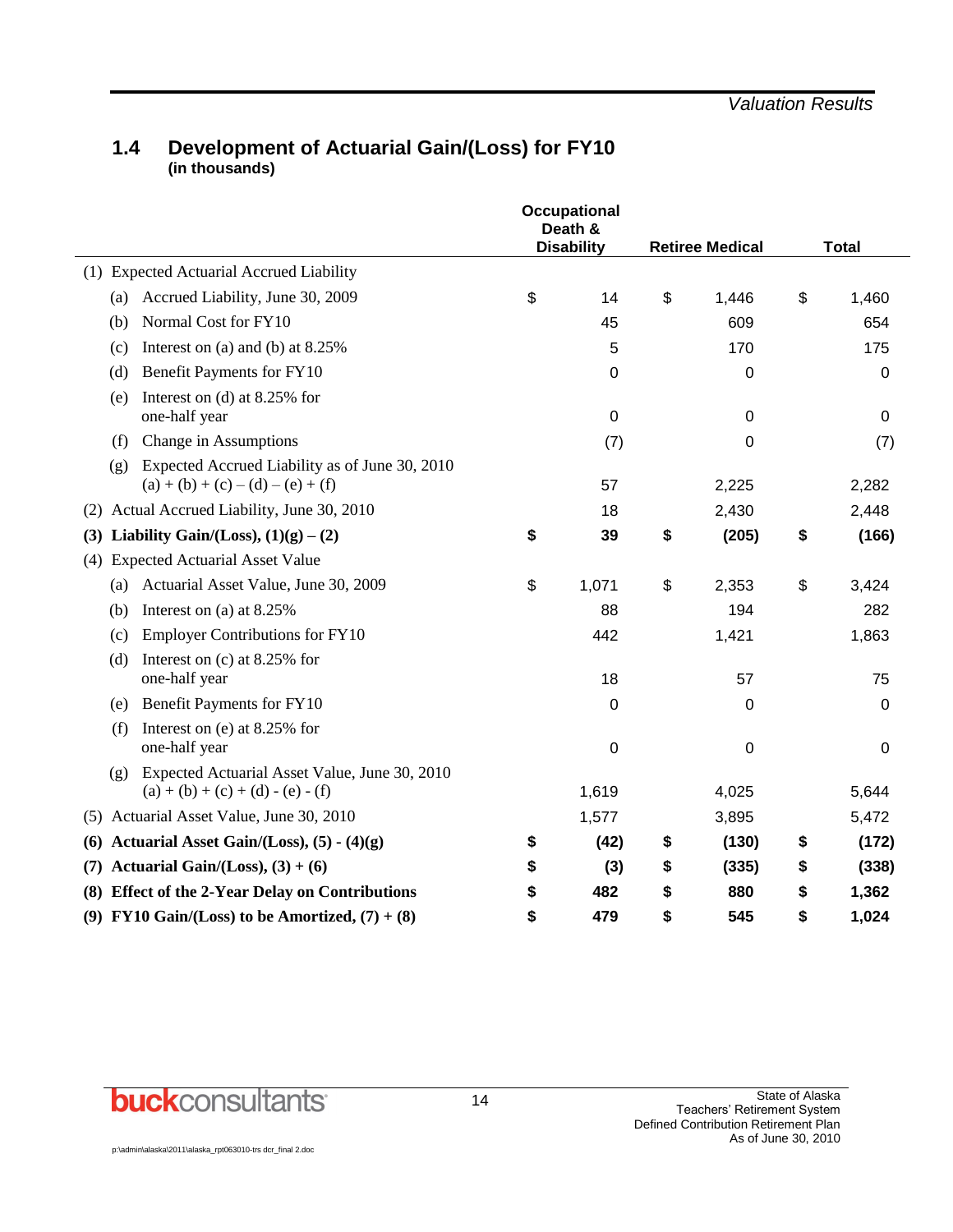## **Section 2**

In this section, the basis of the valuation is presented and described. This information – the provisions of the Plan and the census of participants – is the foundation of the valuation, since these are the present facts upon which benefit payments will depend.

A summary of the Plan's provisions is provided in Section 2.1 and member census information is shown in Section 2.2.

The valuation is based upon the premise that the Plan will continue in existence, so that future events must also be considered. These future events are assumed to occur in accordance with the actuarial assumptions and concern such events as the earnings of the fund; the number of members who will retire, die or terminate their services; their ages at such termination and their expected benefits.

The actuarial assumptions and the actuarial cost method, or funding method, which have been adopted to guide the sponsor in funding the Plan in a reasonable and acceptable manner, are described in Section 2.3.

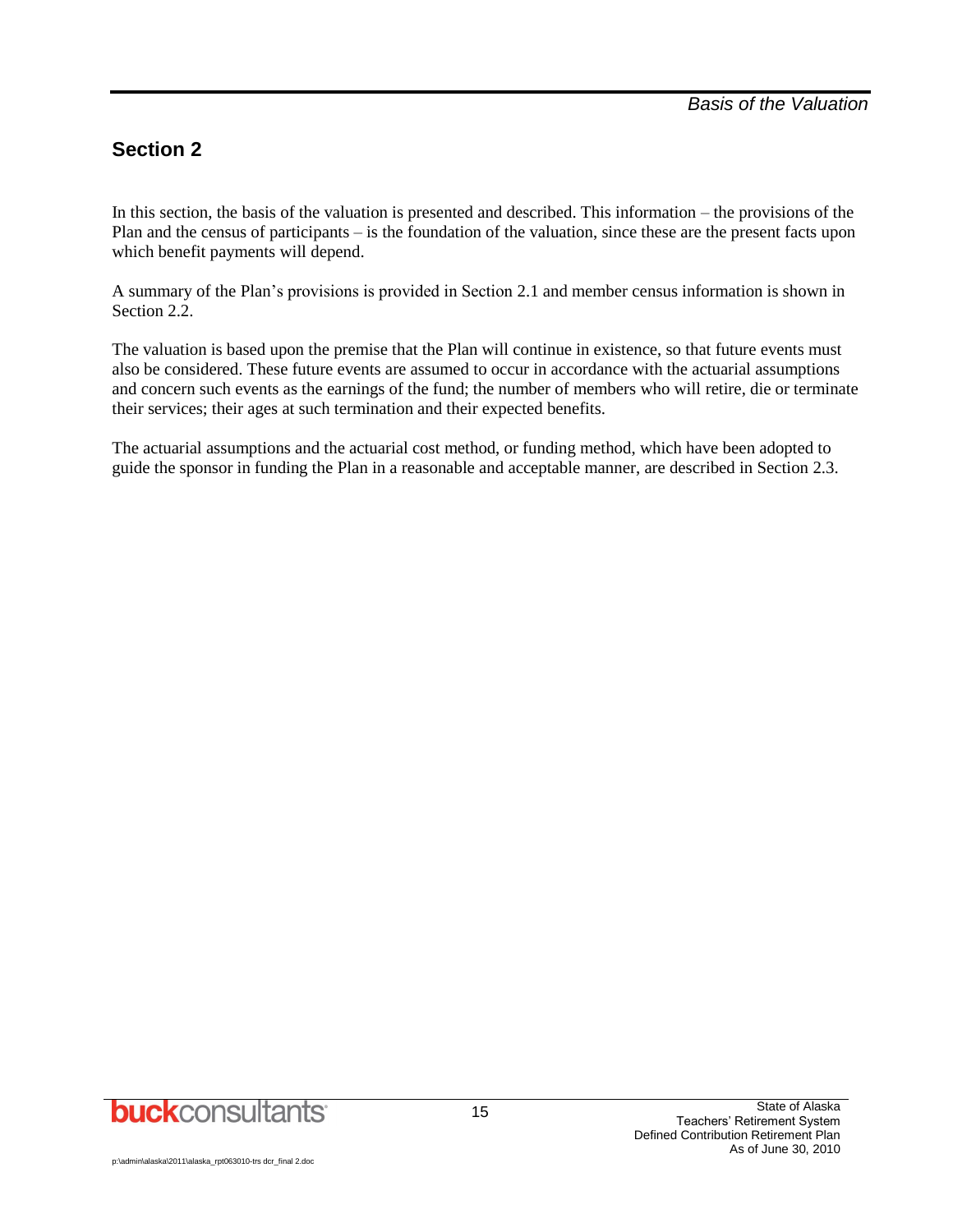## **2.1 Summary of Plan Provisions**

#### **(1) Effective Date**

July 1, 2006, with amendments through June 30, 2010.

#### **(2) Administration of Plan**

The Commissioner of Administration or the Commissioner's designee is the administrator of the Plan. The Attorney General of the state is the legal counsel for the Plan and shall advise the administrator and represent the Plan in legal proceedings.

The Alaska Retirement Management Board prescribes policies, adopts regulations, invests the funds, and performs other activities necessary to carry out the provisions of the Plan.

#### **(3) Employers Included**

Currently there are 58 employers participating in the TRS DCR Plan, including the State of Alaska, 53 school districts, and four other eligible organizations.

#### **(4) Membership**

An employee of a participating employer who first enters service on or after July 1, 2006, or a member of the defined benefit plan who works for an employer who began participation on or after July 1, 2006, and meets the following criteria is a participant in the Plan:

- Permanent full-time or part-time elementary or secondary teachers, school nurses, or a person in a  $\bullet$ position requiring a teaching certificate as a condition of hire in a public school of the State of Alaska, the Department of Education and Early Development or in the Department of Labor and Workforce Development.
- Full-time or part-time teachers at the University of Alaska or persons occupying full-time administrative positions requiring academic standing who are not in the University's Optional Retirement Plan.

Members can convert to the DCR Plan if they are an eligible nonvested member of the TRS defined benefit plan whose employer consents to transfers to the defined contribution plan and they elect to transfer his or her account balance to the TRS DCR Plan.

**buck**consultants

p:\admin\alaska\2011\alaska\_rpt063010-trs dcr\_final 2.doc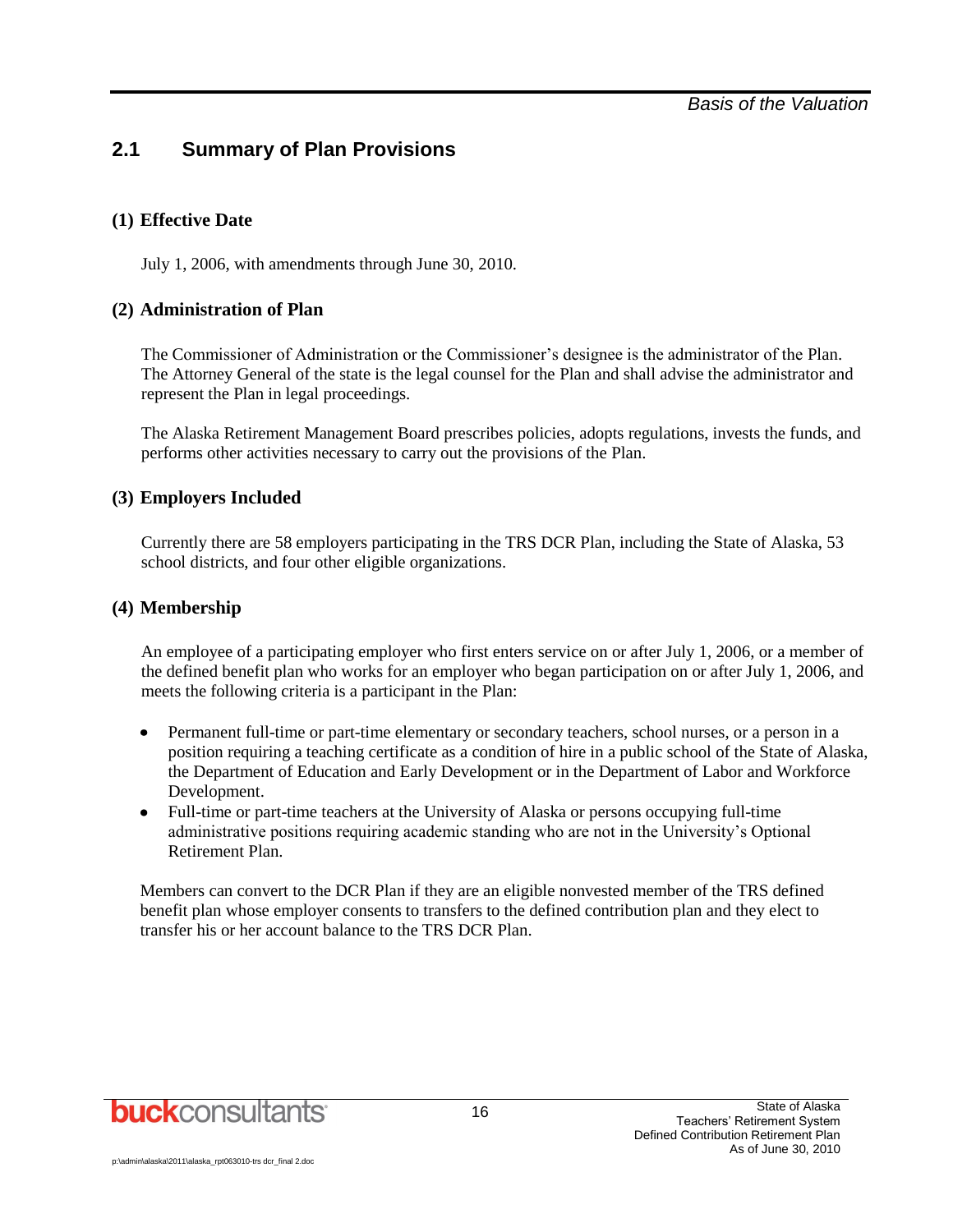## **2.1 Summary of Plan Provisions** *(continued)*

#### **(5) Member Contributions**

There are no member contributions for the occupational death  $\&$  disability and retiree medical benefits.

#### **(6) Retiree Medical**

- Member must retire directly from the plan to be eligible for retiree medical coverage. Normal  $\bullet$ retirement eligibility is the earlier of a) 30 years of service or b) Medicare eligible and 10 years of service.
- No retiree medical benefits are provided until normal retirement eligibility. The member's premium is 100% until they are Medicare eligible.
- Coverage cannot be denied except for failure to pay premium.
- Members who are receiving disability benefits or survivors who are receiving monthly survivor benefits are not eligible until the member meets, or would have met if he/she had lived, the normal retirement eligibility requirements.
- The plan's coverage is supplemental to Medicare.  $\bullet$
- The Medicare-eligible premium will be based on the member's years of service. The percentage of  $\bullet$ premium paid by the member is as follows:

| <b>Years of Service</b> | <b>Percent of Premium Paid</b><br>by Member |
|-------------------------|---------------------------------------------|
| Less than 15 years      | 30%                                         |
| $15 - 19$               | 25%                                         |
| $20 - 24$               | 20%                                         |
| $25 - 29$               | 15%                                         |
| 30 years or more        | 10%                                         |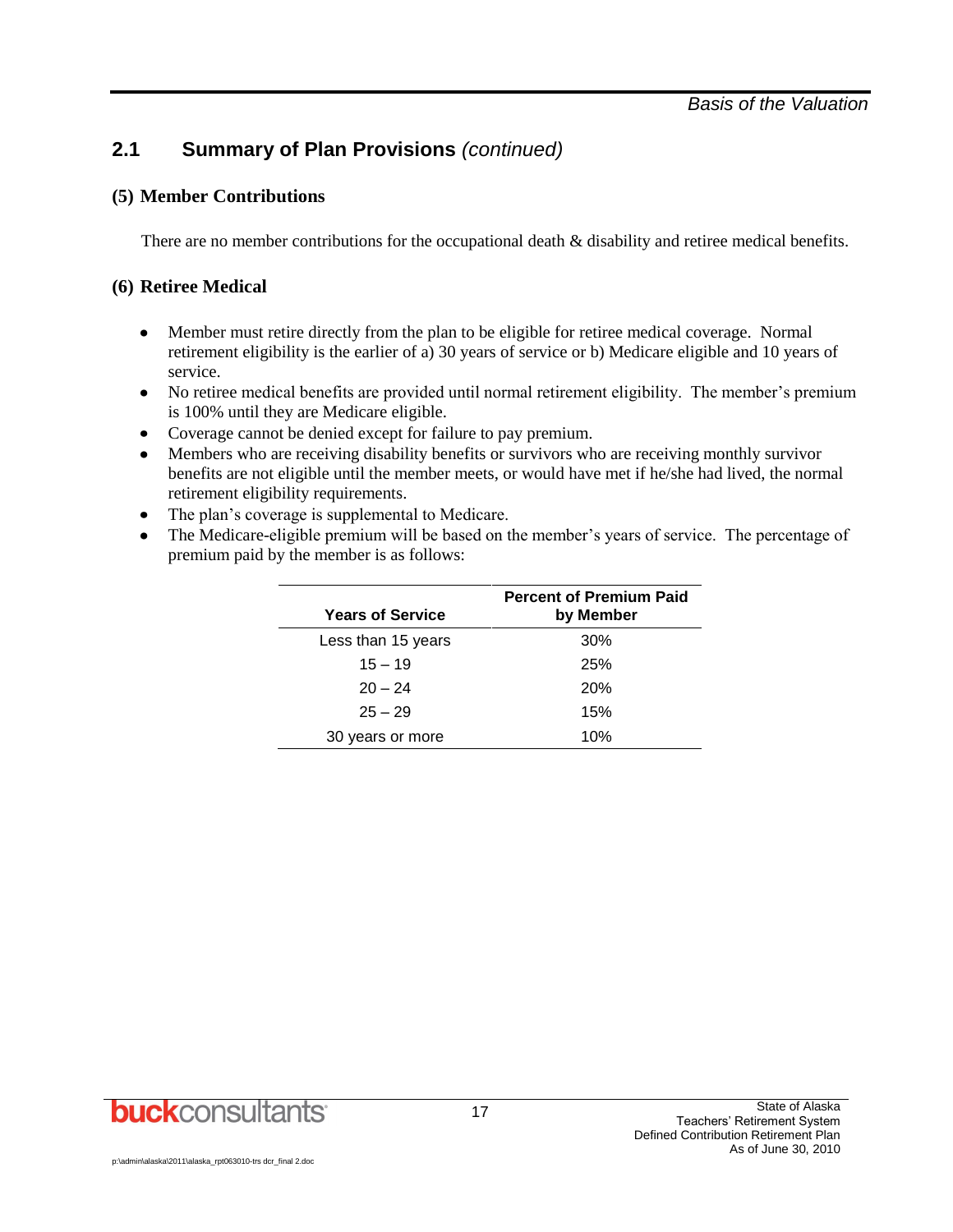## **2.1 Summary of Plan Provisions** *(continued)*

#### **(7) Occupational Disability Benefits**

- Benefit is 40% of salary at date of disability.
- There is no increase in the benefit after commencement.
- Member earns service while on occupational disability.
- Benefits cease when the member becomes eligible for normal retirement at Medicare-eligible age and 10 years of service, or at any age with 30 years of service.
- No retiree medical benefits are provided until normal retirement eligibility. The member's premium is 100% until they are Medicare eligible. Medicare-eligible premiums follow the service-based schedule above.

#### **(8) Occupational Death Benefits**

- Benefit is 40% of salary.
- There is no increase in the benefit after commencement.
- Benefits cease when the member would have become eligible for normal retirement.
- The period during which the survivor is receiving benefits is counted as service credit toward retiree medical benefits.
- No retiree medical benefits are provided until the member would have been eligible for normal  $\bullet$ retirement. The surviving spouse's premium is 100% until the member would have been Medicare eligible. Medicare-eligible premiums follow the service-based schedule above.

#### **Changes Since the Prior Valuation**

There have been no changes in benefit provisions since the prior valuation.

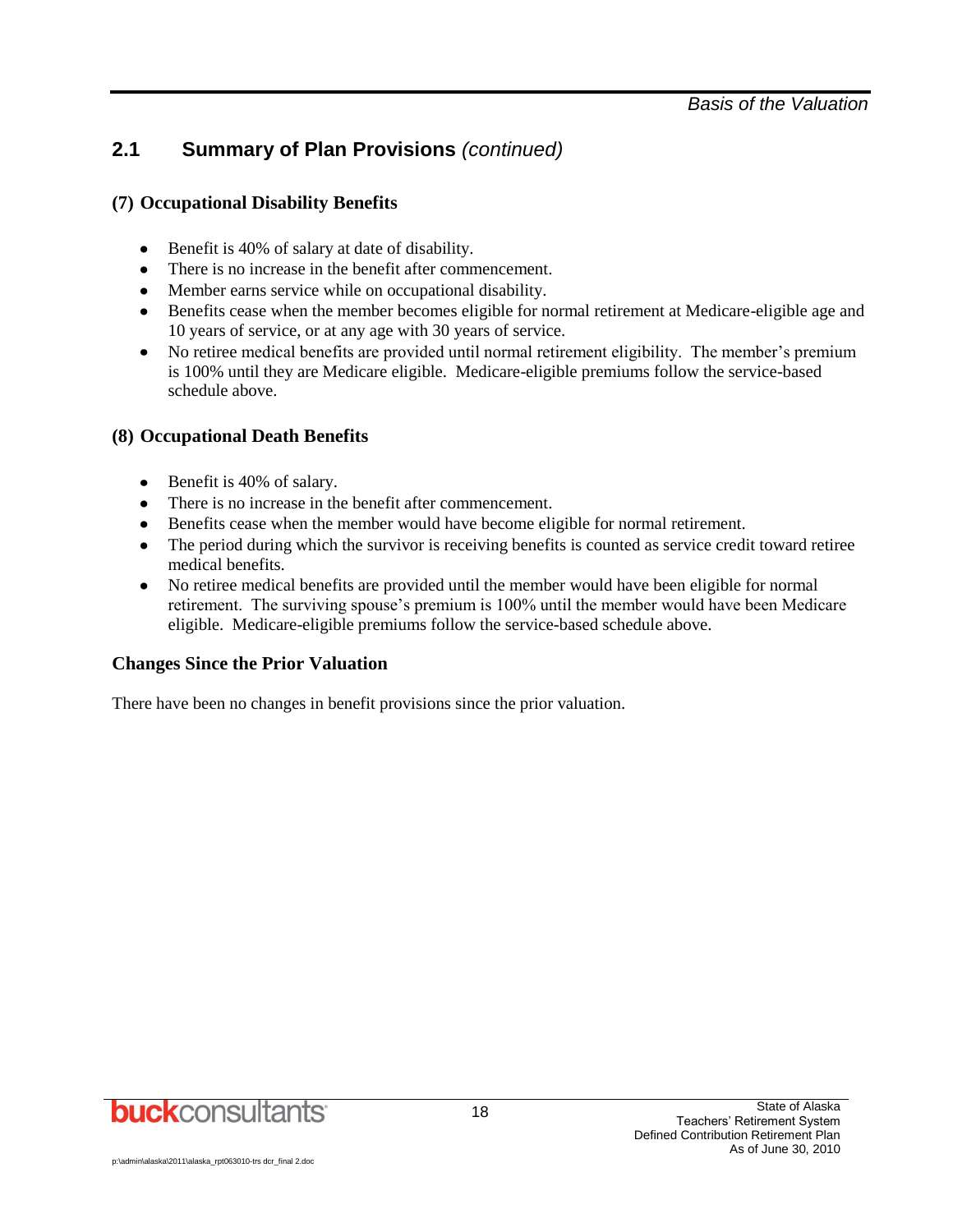#### *Basis of the Valuation*

## **2.2(a) Member Census Information**

| As of June 30                                        | 2006            | 2007         | 2008         | 2009         | 2010         |
|------------------------------------------------------|-----------------|--------------|--------------|--------------|--------------|
| <b>Active Members</b>                                |                 |              |              |              |              |
| $(1)$ Number                                         | $\mathbf 0$     | 641          | 1,198        | 1,792        | 2,246        |
| (2) Average Age                                      | N/A             | 36.63        | 36.82        | 37.10        | 36.79        |
| (3) Average Credited Service                         | N/A             | 0.91         | 1.29         | 1.68         | 2.07         |
| (4) Average Entry Age                                | N/A             | 35.72        | 35.53        | 35.42        | 34.71        |
| (5) Average Annual Earnings                          | \$<br>$\pmb{0}$ | \$<br>44,322 | \$<br>47,053 | \$<br>50,061 | \$<br>52,900 |
| <b>Retirees, Disableds and Beneficiaries</b>         |                 |              |              |              |              |
| $(1)$ Number                                         | $\mathbf 0$     | $\mathbf 0$  | 0            | $\mathbf 0$  | 0            |
| (2) Average Age                                      | N/A             | N/A          | N/A          | N/A          | N/A          |
| (3) Average Monthly Death $\&$<br>Disability Benefit | N/A             | N/A          | N/A          | N/A          | N/A          |
| <b>Inactive Members*</b>                             |                 |              |              |              |              |
| $(1)$ Number                                         | 0               | 0            | 3            | 4            | 4            |

\*Inactive members are not eligible for future benefits from the Plan.

Average annual earnings are the annualized earnings for the fiscal year ending on the valuation date.

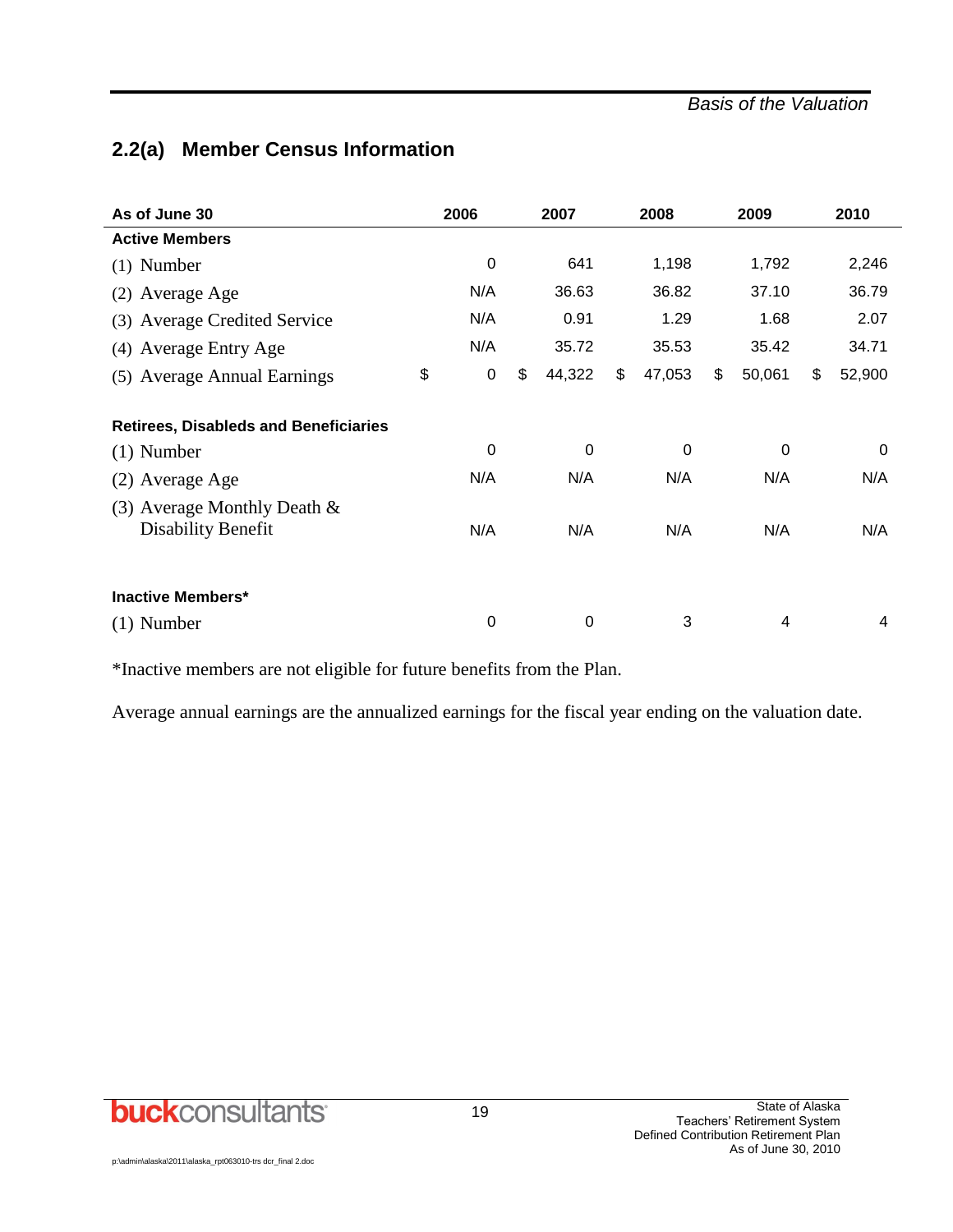## *Basis of the Valuation*

|                                | <b>Actives</b> | <b>Vested</b><br><b>Inactive</b> | Retired  | <b>Disabled</b> | <b>Beneficiary</b> | Total |
|--------------------------------|----------------|----------------------------------|----------|-----------------|--------------------|-------|
| Total as of July 1, 2009       | 1,792          | 4                                | $\Omega$ | 0               | 0                  | 1,796 |
| <b>Vested Termination</b>      | (1)            |                                  | $\Omega$ | 0               | 0                  |       |
| <b>Non-vested Termination</b>  | (321)          | 0                                | 0        | 0               | 0                  | (321) |
| <b>Refund of Contributions</b> | (28)           | (1)                              | 0        | 0               | 0                  | (29)  |
| <b>Disabled</b>                | 0              | 0                                | 0        | 0               | 0                  |       |
| Retired                        | 0              | 0                                | 0        | 0               | 0                  |       |
| Deceased, No Beneficiary       | 0              | 0                                | $\Omega$ | 0               | 0                  |       |
| Deceased, With Beneficiary     | (2)            | $\Omega$                         | $\Omega$ | $\Omega$        | 0                  | (2)   |
| <b>Return to Active</b>        | 80             | $\Omega$                         | 0        | 0               | 0                  | 80    |
| Data Adjustment                | $\overline{2}$ | 0                                | 0        | 0               | 0                  | 2     |
| New Entrant                    | 724            | 0                                | 0        | 0               | 0                  | 724   |
| Total as of July 1, 2010       | 2,246          | 4                                | $\Omega$ | $\Omega$        | 0                  | 2,250 |

## **2.2(b) Participation Reconciliation**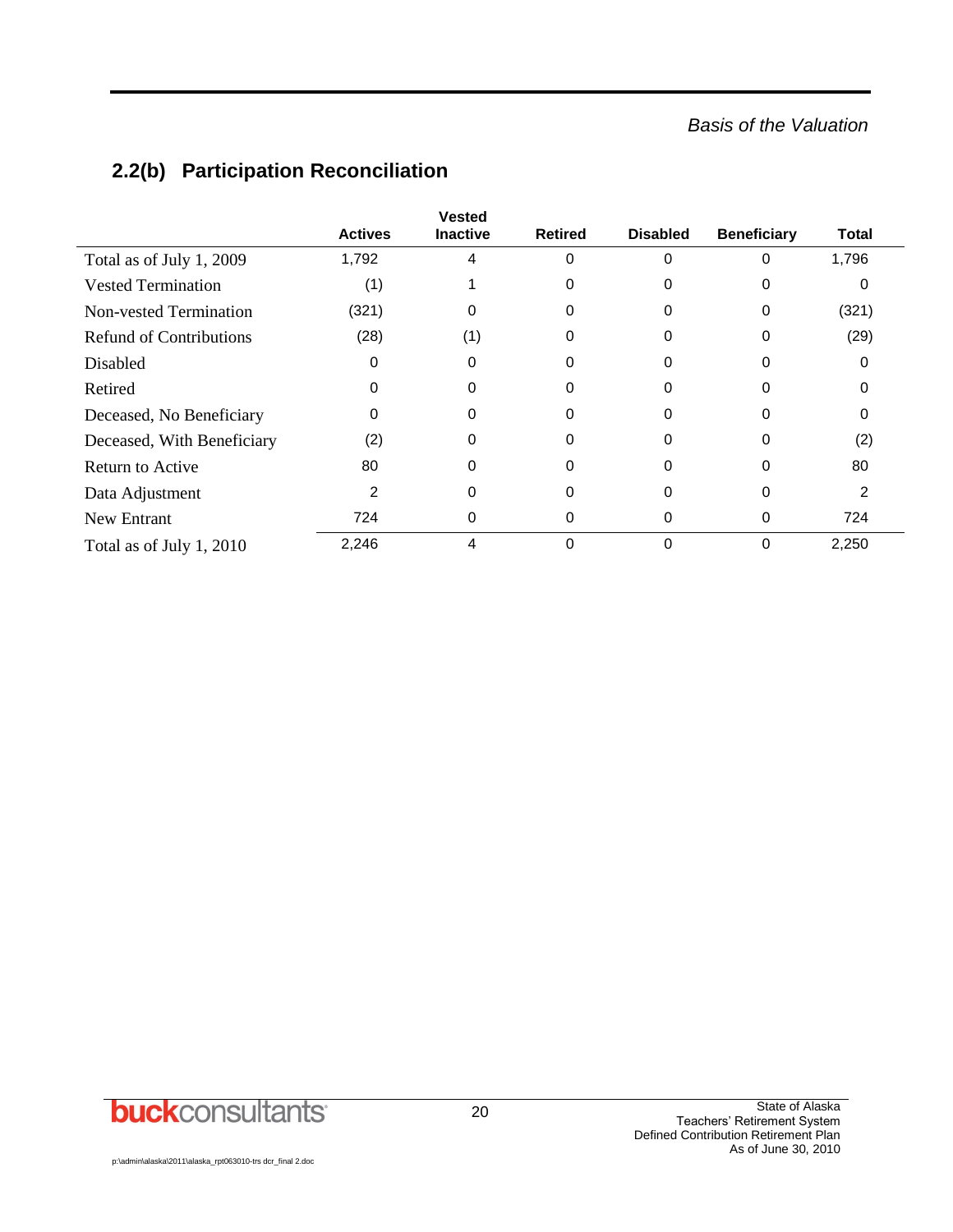## **2.2(c) Distribution of Active Members**

|  | Annual Earnings by Age |  |
|--|------------------------|--|
|--|------------------------|--|

|           |        | Total         | Average      | Years     |        | Total           | Average      |
|-----------|--------|---------------|--------------|-----------|--------|-----------------|--------------|
|           |        | Annual        | Annual       | οf        |        | Annual          | Annual       |
| Age       | Number | Earnings      | Earnings     | Service   | Number | Earnings        | Earnings     |
| $0 - 19$  | 0      | \$<br>0       | \$           | 0         | 136    | \$<br>5,798,699 | \$<br>42,637 |
| 20 – 24   | 134    | 6,077,668     | 45,356       |           | 751    | 38,403,217      | 51,136       |
| 25 – 29   | 662    | 32,452,120    | 49,021       | 2         | 603    | 32,049,025      | 53,149       |
| 30 – 34   | 438    | 22,723,936    | 51,881       | 3         | 472    | 26, 151, 527    | 55,406       |
| 35 – 39   | 267    | 14,424,363    | 54,024       | 4         | 281    | 16,198,413      | 57,646       |
| 40 – 44   | 213    | 11,825,317    | 55,518       | $0 - 4$   | 2.243  | 118,600,881     | 52,876       |
| 45 – 49   | 207    | 11,493,460    | 55,524       | $5 - 9$   | 2      | 140.159         | 70,080       |
| $50 - 54$ | 149    | 8,521,993     | 57,195       | $10 - 14$ |        | 71,565          | 71,565       |
| 55 – 59   | 101    | 6,462,344     | 63,984       | $15 - 19$ |        |                 | O            |
| 60 – 64   | 65     | 4,223,105     | 64.971       | $20 - 24$ | O      |                 |              |
| 65 – 69   | 10     | 608,299       | 60,830       | $25 - 29$ |        |                 | O            |
| 70 – 74   | 0      |               |              | $30 - 34$ |        |                 | 0            |
| $75+$     | 0      |               | 0            | $35 - 39$ |        |                 | 0            |
|           |        |               |              | $40+$     | 0      | O               | 0            |
| Total     | 2,246  | \$118,812,605 | \$<br>52,900 | Total     | 2,246  | \$118,812,605   | 52,900<br>\$ |

### **Annual Earnings by Credited Service**

#### **Years of Credited Service by Age**

|           | Years of Service |       |           |           |           |       |       |       |       |       |
|-----------|------------------|-------|-----------|-----------|-----------|-------|-------|-------|-------|-------|
| Age       | $0 - 4$          | $5-9$ | $10 - 14$ | $15 - 19$ | $20 - 24$ | 25-29 | 30-34 | 35-39 | $40+$ | Total |
| $0 - 19$  | 0                | ი     |           | ∩         | 0         | U     |       |       |       |       |
| $20 - 24$ | 134              |       |           |           |           |       |       |       |       | 134   |
| $25 - 29$ | 662              |       |           |           |           |       |       |       |       | 662   |
| $30 - 34$ | 437              |       |           |           |           |       |       |       | 0     | 438   |
| $35 - 39$ | 267              |       |           |           |           |       |       |       | 0     | 267   |
| $40 - 44$ | 213              |       |           |           |           |       |       |       |       | 213   |
| $45 - 49$ | 205              |       |           |           |           |       |       |       |       | 207   |
| $50 - 54$ | 149              |       |           |           |           |       |       |       |       | 149   |
| $55 - 59$ | 101              |       |           |           |           |       |       |       |       | 101   |
| $60 - 64$ | 65               |       |           |           |           |       |       |       |       | 65    |
| $65 - 69$ | 10               |       |           |           |           |       |       |       |       | 10    |
| $70 - 74$ | 0                |       |           |           |           |       |       |       |       | 0     |
| $75+$     | 0                |       |           | 0         |           |       |       |       | O     | 0     |
|           |                  |       |           |           |           |       |       |       |       |       |
| Total     | 2,243            | 2     |           |           |           |       |       |       | 0     | 2,246 |

Total annual earnings are the annualized earnings for the fiscal year ending on the valuation date.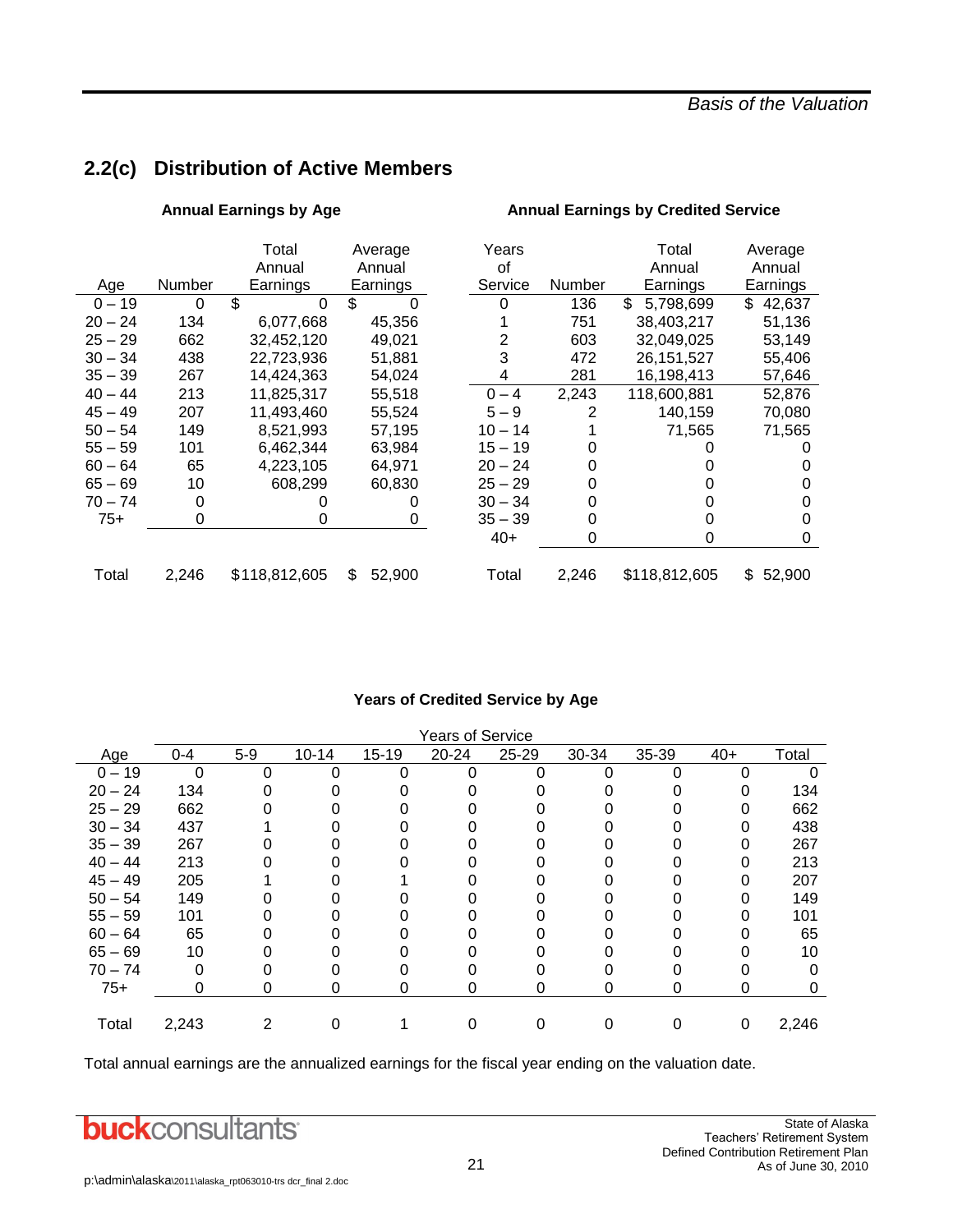| <b>Valuation</b><br>Date | <b>Number</b> | Annual<br><b>Earnings</b><br>(000's) | Annual<br>Average<br><b>Earnings</b> | <b>Percent</b><br>Increase/<br>(Decrease)<br>in Average<br><b>Earnings</b> | Number of<br>Participating<br><b>Employers</b> |
|--------------------------|---------------|--------------------------------------|--------------------------------------|----------------------------------------------------------------------------|------------------------------------------------|
| June 30, 2010            | 2,246         | \$118,813                            | \$52,900                             | 5.7%                                                                       | 58                                             |
| June 30, 2009            | 1,792         | 89,708                               | 50,061                               | 6.4%                                                                       | 58                                             |
| June 30, 2008            | 1,198         | 56,369                               | 47,053                               | 6.2%                                                                       | 58                                             |
| June 30, 2007            | 641           | 28,410                               | 44,322                               | $0.0\%$                                                                    | 58                                             |
| June 30, 2006            | $\Omega$      | 0                                    | 0                                    | $0.0\%$                                                                    | 58                                             |

## **2.2(d) Schedule of Active Member Valuation Data**

Annual earnings are the annualized earnings for the fiscal year ending on the valuation date.

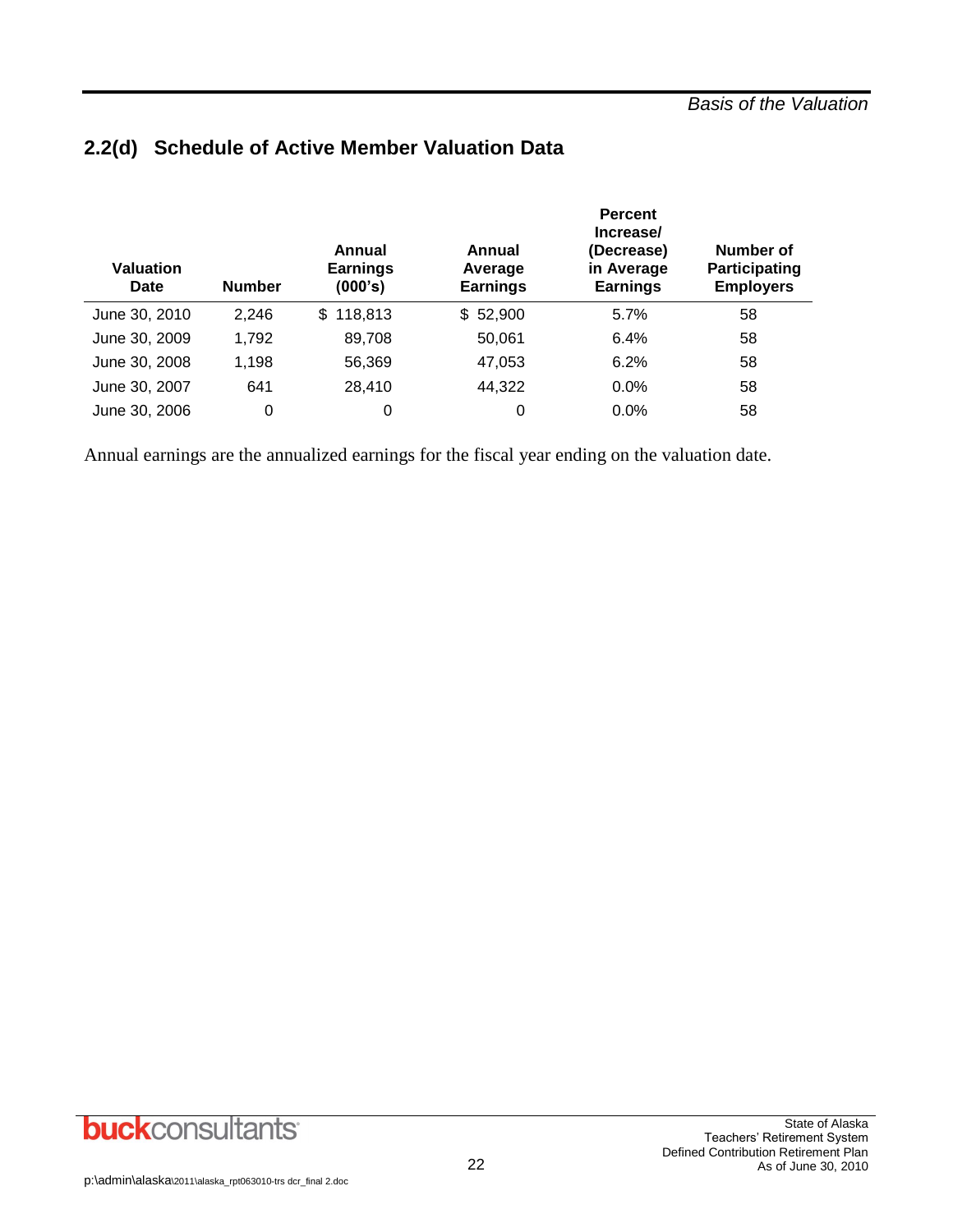The demographic and economic assumptions used in the June 30, 2010 valuation are described below. Unless noted otherwise, these assumptions were adopted by the Board in December 2010. These assumptions were the result of an experience study performed for the DB Plan as of June 30, 2009. The funding method used in this valuation was adopted by the Board in October 2006. The asset smoothing method used to determine valuation assets was changed effective June 30, 2002.

Benefits valued are those delineated in Alaska State statutes as of the valuation date. Changes in State statutes effective after the valuation date are not taken into consideration in setting the assumptions and methods.

#### **Valuation of Liabilities**

#### **(A) Actuarial Method** – Entry Age Actuarial Cost

Liabilities and contributions shown in the report are computed using the Entry Age Actuarial Cost method of funding. Any funding surpluses or unfunded accrued liability is amortized over 25 years as a level percentage of expected payroll. Payroll is assumed to increase by the payroll growth assumption per year for this purpose. However, in keeping with GASB requirements, the net amortization period will not exceed 30 years.

Cost factors designed to produce annual costs as a constant percentage of each member's expected compensation in each year for death and disability benefits (constant dollar amount for retiree medical benefits), from the assumed entry age to the last age with a future benefit were applied to the projected benefits to determine the normal cost (the portion of the total cost of the Plan allocated to the current year under the method). The normal cost is determined by summing intermediate results for active members and determining an average normal cost rate which is then related to the total DCR Plan payroll of active members. The actuarial accrued liability for active members (the portion of the total cost of the Plan allocated to prior years under the method) was determined as the excess of the actuarial present value of projected benefits over the actuarial present value of future normal costs.

The actuarial accrued liability for beneficiaries and disabled members currently receiving benefits (if any) was determined as the actuarial present value of the benefits expected to be paid. No future normal costs are payable for these members.

The actuarial accrued liability under this method at any point in time is the theoretical amount of the fund that would have been accumulated had annual contributions equal to the normal cost been made in prior years (it does not represent the liability for benefits accrued to the valuation date). The unfunded actuarial accrued liability is the excess of the actuarial accrued liability over the actuarial value of plan assets measured on the valuation date.

Under this method, experience gains or losses, i.e., decreases or increases in accrued liabilities attributable to deviations in experience from the actuarial assumptions, adjust the unfunded actuarial accrued liability.

#### **(B) Valuation of Assets**

Effective June 30, 2006, the asset valuation method recognizes 20% of the investment gain or loss in each of the current and preceding four years. This method will be phased in over five years. Market Value of Assets were \$0 as of June 30, 2006. All assets are valued at market value. Assets are accounted for on an accrued basis and are taken directly from financial statements audited by KPMG LLP. Valuation assets are constrained to a range of 80% to 120% of the market value of assets.

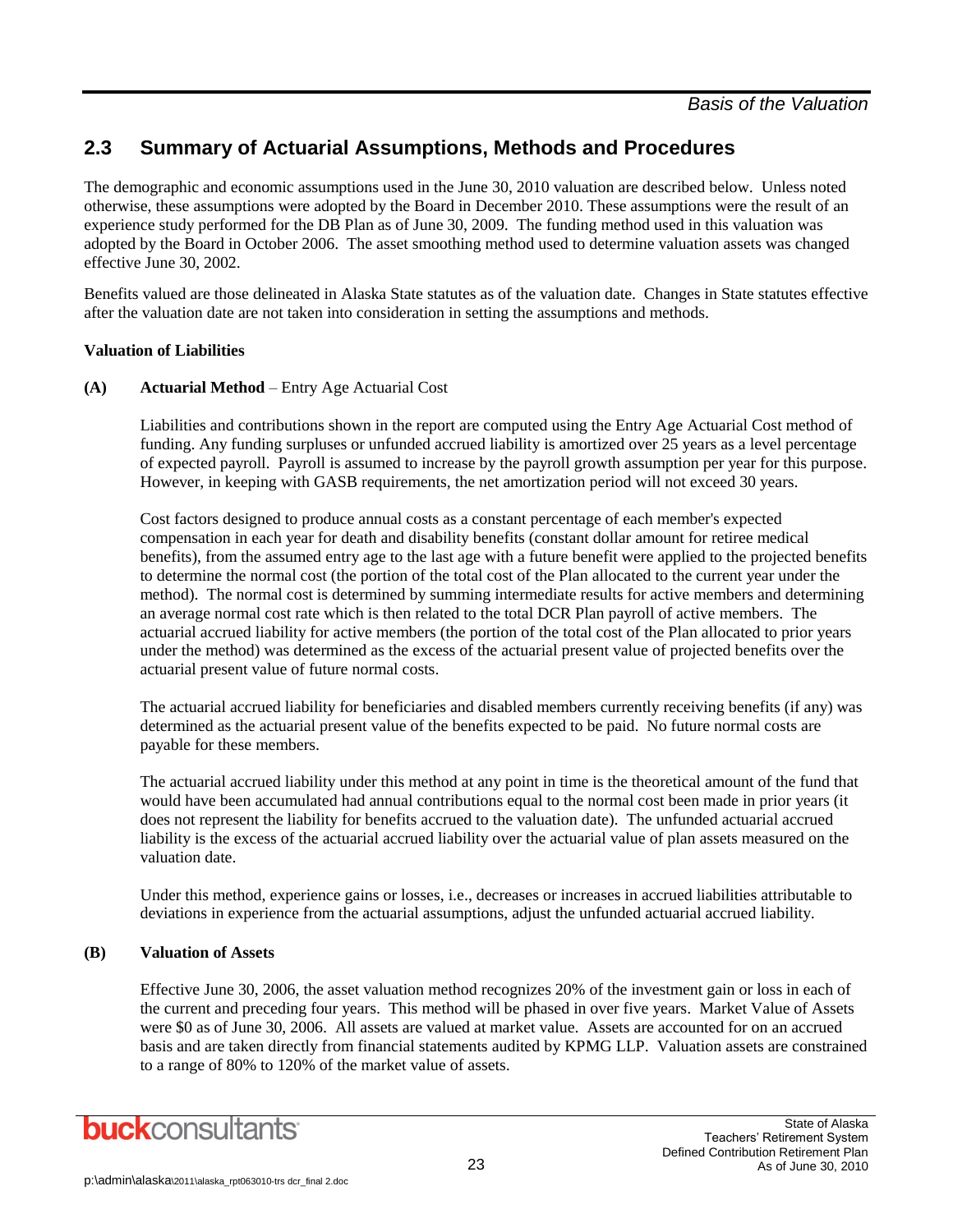#### **(C) Valuation of Retiree Medical Benefits**

The methodology used for the valuation of the retiree medical benefits is described in Section 2.3(c) of the State of Alaska Teachers' Retirement System Defined Benefit Plan Actuarial Valuation Report as of June 30, 2010.

Due to the lack of experience for the DCR Plan only, base claims costs are based on those described in the actuarial valuation as of June 30, 2010 for TRS with some adjustments. The claims costs were adjusted to reflect the differences between the DCR medical plan and the DB medical plan. These differences include different coverage levels and an indexing of the retiree out-of-pocket dollar amounts. To account for higher initial copays, deductibles and out-of-pocket limits, FY10 claims costs were reduced 5.9% for medical and 0.7% for prescription drugs. Retiree out-of-pocket amounts were indexed 4.8% each year to reflect the effect of the deductible leveraging on trend, putting the annual projected trend closer to the ultimate trend rate.

No implicit subsidies are assumed. Employees projected to retire with 30 years of service prior to Medicare are valued with commencement deferred to Medicare eligibility, as such participants will be required to pay the full plan premium. Explicit subsidies for disabled and normal retirement are determined using the plandefined percentages of total projected plan costs, again with no implicit subsidy assumed.

#### **Healthcare Reform**

Healthcare Reform legislation passed on March 23, 2010 included several provisions with potential implications for the State of Alaska Retiree Health Plan liability. Buck evaluated the impact of the following provisions; however, none of the impacts have been included in the valuation results.

- $\bullet$ Because the State plan is retiree-only, and was in effect at the time the legislation was enacted, not all provisions are required. Unlimited lifetime benefits and dependent coverage to age 26 are two of these provisions. We reviewed the impact of including these provisions, but there was no decision made to adopt them, and no requirement to do so.
- The Plan will be subject to the high cost plan excise tax (Cadillac tax). Based upon guidance available  $\bullet$ at the time of disclosures, Buck estimated the year in which the tax would potentially affect Alaska to be 2047, and with a minimal impact. Buck determined the impact to be immaterial based on a blend of pre-Medicare and Medicare retirees.

We have not identified any other specific provisions of healthcare reform that would be expected to have a significant impact on the measured obligation. As additional guidance on the legislation is issued, we will continue to monitor any potential impacts.

#### **Changes in Methods From the Prior Valuation**

There were no changes in methods from the prior valuation.

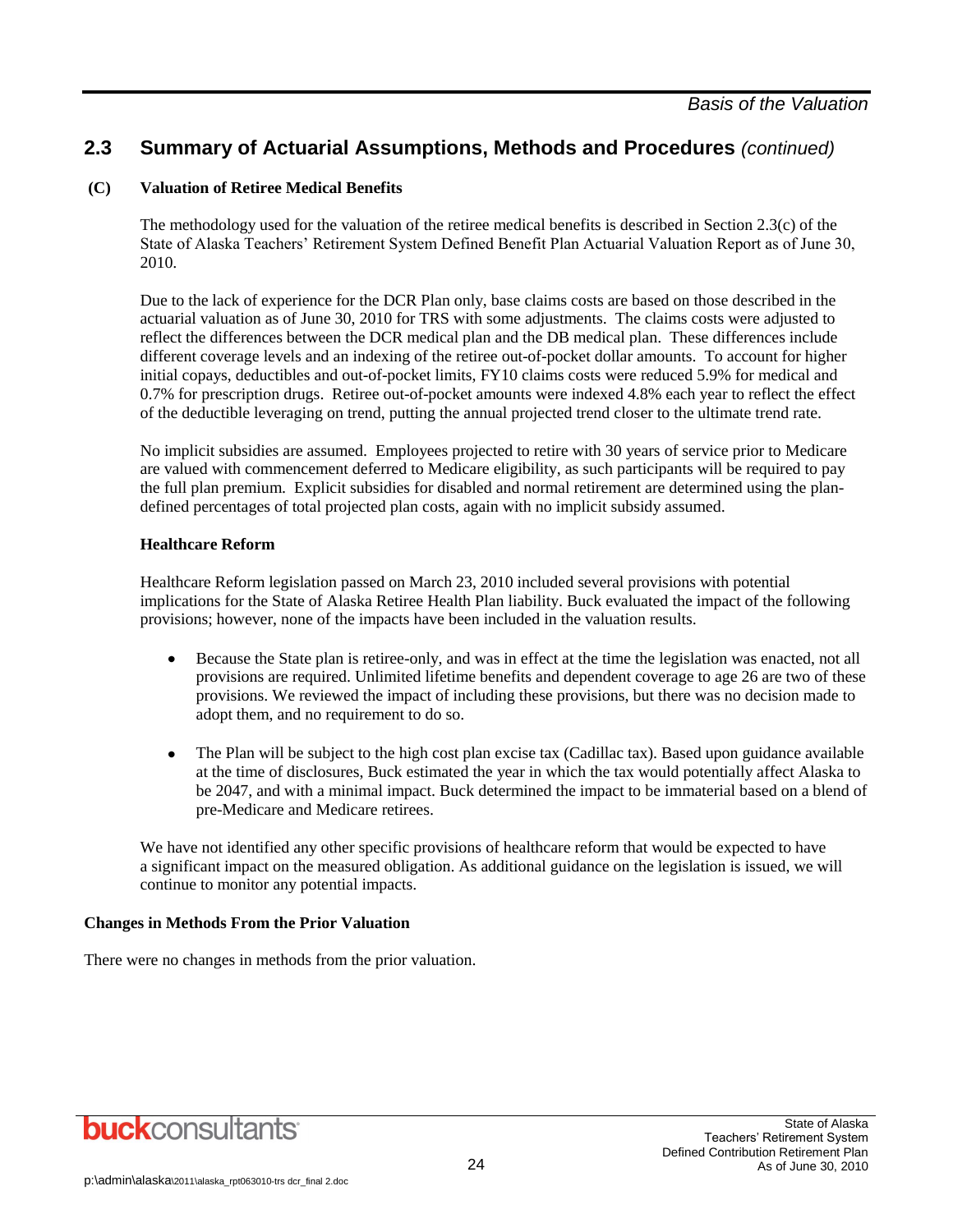| <b>Investment Return / Discount Rate</b> | 8.00% per year (geometric), compounded annually, net of<br>expenses.                                                                                                                                                                                                                                                  |
|------------------------------------------|-----------------------------------------------------------------------------------------------------------------------------------------------------------------------------------------------------------------------------------------------------------------------------------------------------------------------|
| <b>Salary Scale</b>                      | Inflation $-3.12%$ per year.                                                                                                                                                                                                                                                                                          |
|                                          | Productivity $-0.5%$ per year.                                                                                                                                                                                                                                                                                        |
|                                          | See Table 1 for salary scale rates.                                                                                                                                                                                                                                                                                   |
| Payroll Growth                           | 3.62% per year.                                                                                                                                                                                                                                                                                                       |
| <b>Total Inflation</b>                   | Total inflation as measured by the Consumer Price Index for urban<br>and clerical workers for Anchorage is assumed to increase 3.12%<br>annually.                                                                                                                                                                     |
| Mortality (Pre-termination)              | Based upon the 2005-2009 actual experience of the TRS DB Plan.<br>(See Table 2). 55% of the 1994 Group Annuity Mortality (GAM)<br>Table, 1994 Base Year without margin projected to 2013 using<br>Projection Scale AA for females and 45% for males. 15% of deaths<br>are assumed to result from occupational causes. |
| Mortality (Post-termination)             | Based upon the 2005-2009 actual experience of the TRS DB Plan.<br>(See Table 3). 3-year setback of the 1994 GAM Table, 1994 Base<br>Year without margin projected to 2013 using Projection Scale AA<br>for females and 4-year setback for males.                                                                      |
| Turnover                                 | Select rates were estimated and ultimate rates were set to the TRS<br>DB Plan's rates loaded by 10%. (See Table 4).                                                                                                                                                                                                   |
| Disability                               | Incidence rates based upon the 2005-2009 actual experience of the<br>TRS DB Plan, in accordance with Table 5. Post-disability mortality<br>in accordance with the RP-2000 Disabled Retiree Mortality Table.<br>15% of disabilities are assumed to result from occupational causes.                                    |
| Retirement                               | Retirement rates were estimated in accordance with Table 6.                                                                                                                                                                                                                                                           |
| Marriage and Age Difference              | Wives are assumed to be three years younger than husbands. 85%<br>of male members and 75% of female members are assumed to be<br>married.                                                                                                                                                                             |
| <b>Part-time Status</b>                  | Part-time employees are assumed to earn 0.60 years of credited<br>service per year.                                                                                                                                                                                                                                   |

#### **(D) Actuarial Assumptions**

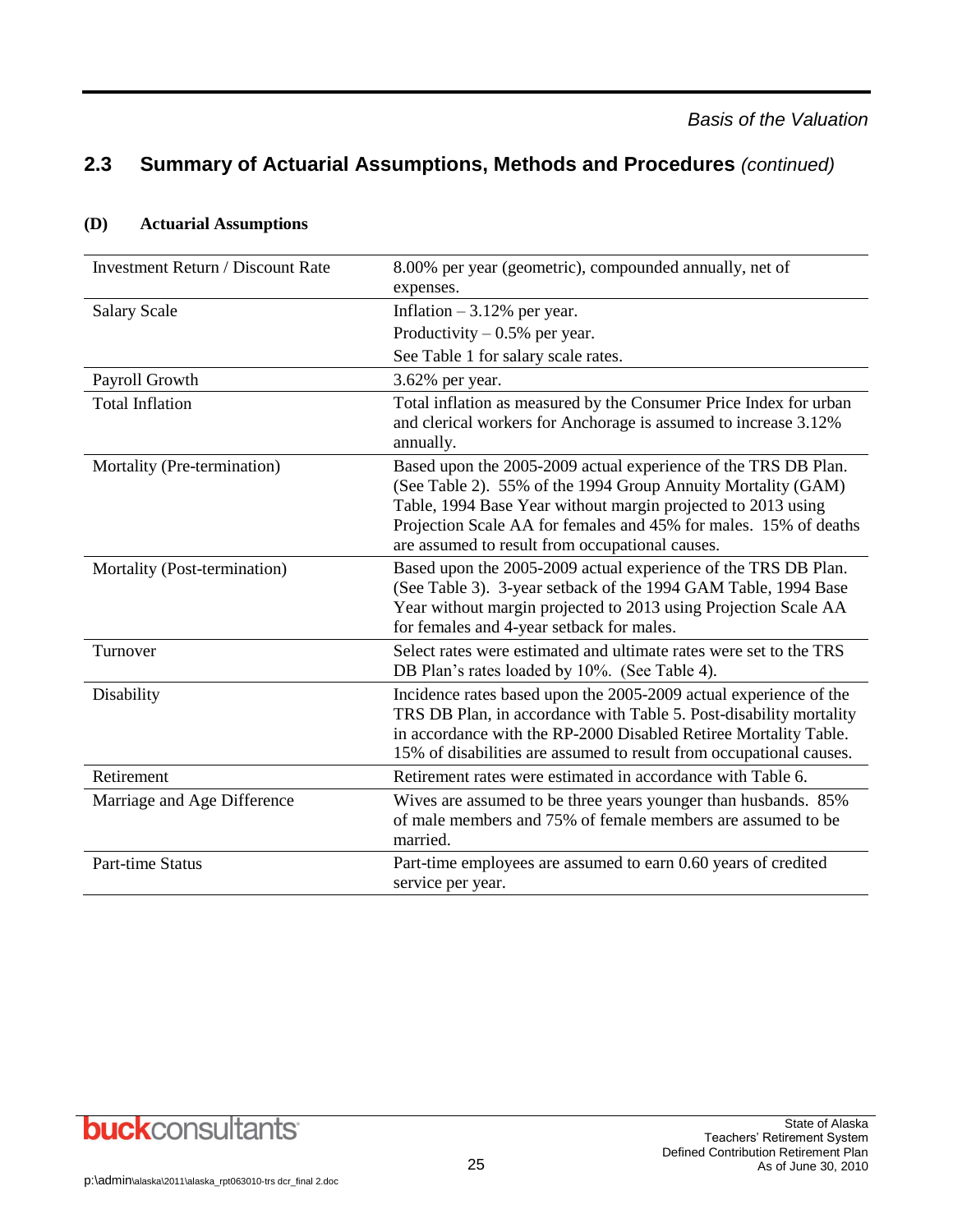| Expenses                       | All expenses are net of the investment return assumption.                                                                                                           |                |                                     |  |  |
|--------------------------------|---------------------------------------------------------------------------------------------------------------------------------------------------------------------|----------------|-------------------------------------|--|--|
| Per Capita Claims Cost         | Sample claims cost rates adjusted to age 65 for FY11 medical<br>benefits are shown below:                                                                           |                |                                     |  |  |
|                                |                                                                                                                                                                     | <b>Medical</b> | <b>Prescription</b><br><b>Drugs</b> |  |  |
|                                | Pre-Medicare                                                                                                                                                        | \$8,606        | \$2,600                             |  |  |
|                                | Medicare Parts A & B                                                                                                                                                | \$1,563        | \$2,600                             |  |  |
|                                | Medicare Part B Only                                                                                                                                                | \$6,654        | \$2,600                             |  |  |
|                                | Medicare Part D                                                                                                                                                     | N/A            | 515<br>S                            |  |  |
| Third Party Administrator Fees | \$153.33 per person per year; assumed trend rate of 5% per year.                                                                                                    |                |                                     |  |  |
| Base Claims Cost Adjustments   | Due to higher initial copays, deductibles, out-of-pocket limits<br>and member cost sharing compared to the DB medical plan, the<br>following adjustments were made: |                |                                     |  |  |
|                                | 0.941 for the medical plan.                                                                                                                                         |                |                                     |  |  |
|                                | 0.993 for the prescription drug plan.                                                                                                                               |                |                                     |  |  |
|                                | 0.952 for the annual indexing for member cost sharing.                                                                                                              |                |                                     |  |  |

#### **(D) Actuarial Assumptions** *(continued)*



p:\admin\alaska\2011\alaska\_rpt063010-trs dcr\_final 2.doc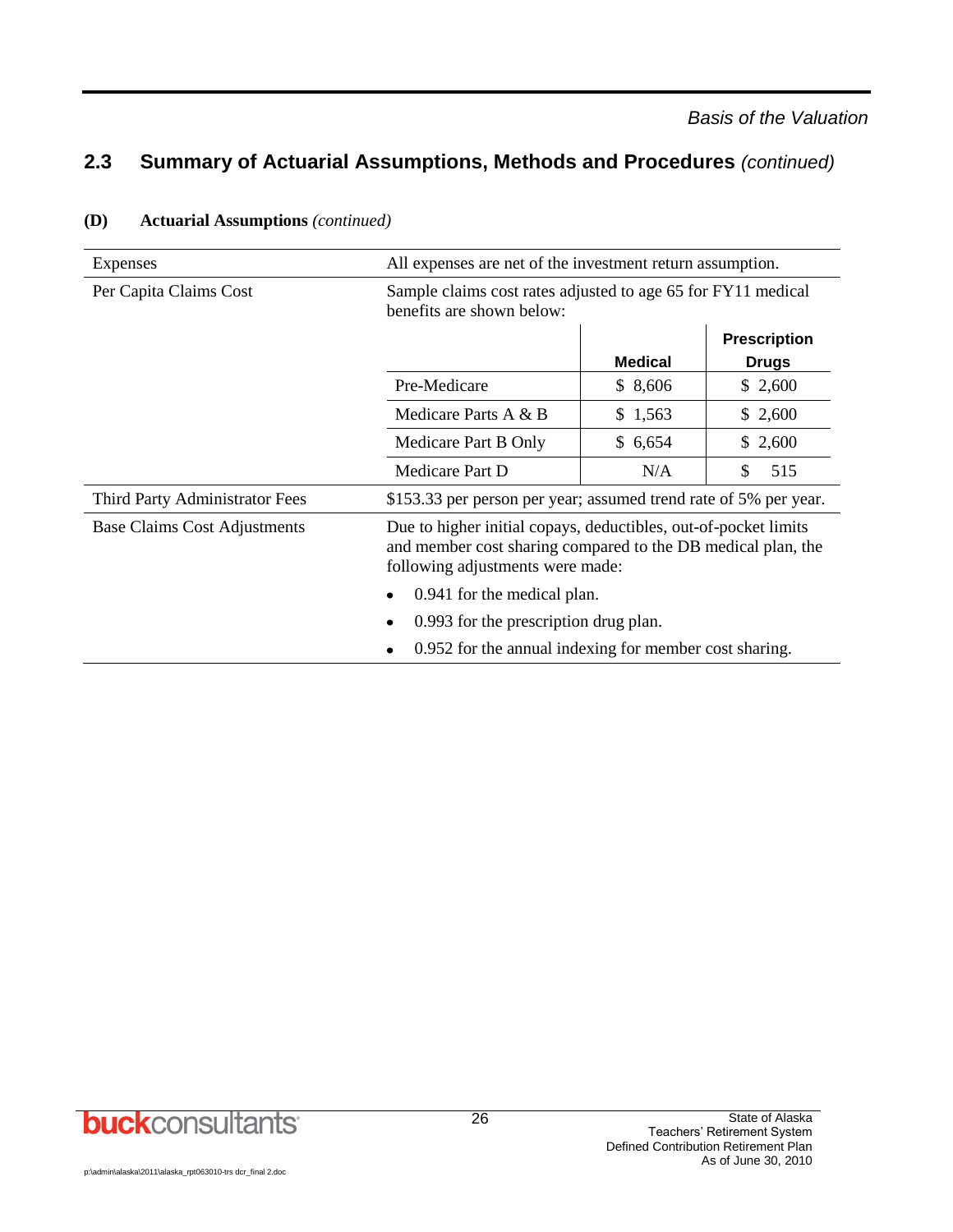|         | <b>Prescription</b> |
|---------|---------------------|
| Medical | <b>Drugs</b>        |
| 6.9%    | 8.3%                |
| 6.4%    | 7.1%                |
| 5.9%    | 5.9%                |
| 5.9%    | 5.9%                |
| 5.9%    | 5.9%                |
| 5.9%    | 5.9%                |
| 5.9%    | 5.9%                |
| 5.8%    | 5.8%                |
| 5.7%    | 5.7%                |
| 5.1%    | 5.1%                |
|         |                     |

from the shown fiscal year to the next fiscal year. For example, 6.9% is applied to the FY11 medical claims costs

to get the FY12 medical claims costs.

**(D) Actuarial Assumptions** *(continued)*

Health Cost Trend The table below shows the rate used to project the cost

For the June 30, 2008 valuation and later, the Society of Actuaries' Healthcare Cost Trend Model is used to project medical and prescription drug costs. This model effectively begins estimating trend amounts beginning in 2012 and projects out to 2100. The model has been populated with assumptions that are specific to the State of Alaska.

| <b>Aging Factors</b> |          |                | <b>Prescription</b> |
|----------------------|----------|----------------|---------------------|
|                      | Age      | <b>Medical</b> | <b>Drugs</b>        |
|                      | $0 - 44$ | 2.0%           | 4.5%                |
|                      | 45-54    | 2.5%           | 3.5%                |
|                      | 55-64    | 3.5%           | 3.0%                |
|                      | 65-74    | 4.0%           | 1.5%                |
|                      | 75-84    | 1.5%           | 0.5%                |
|                      | 85-94    | 0.5%           | 0.0%                |
|                      | $95+$    | 0.0%           | 0.0%                |

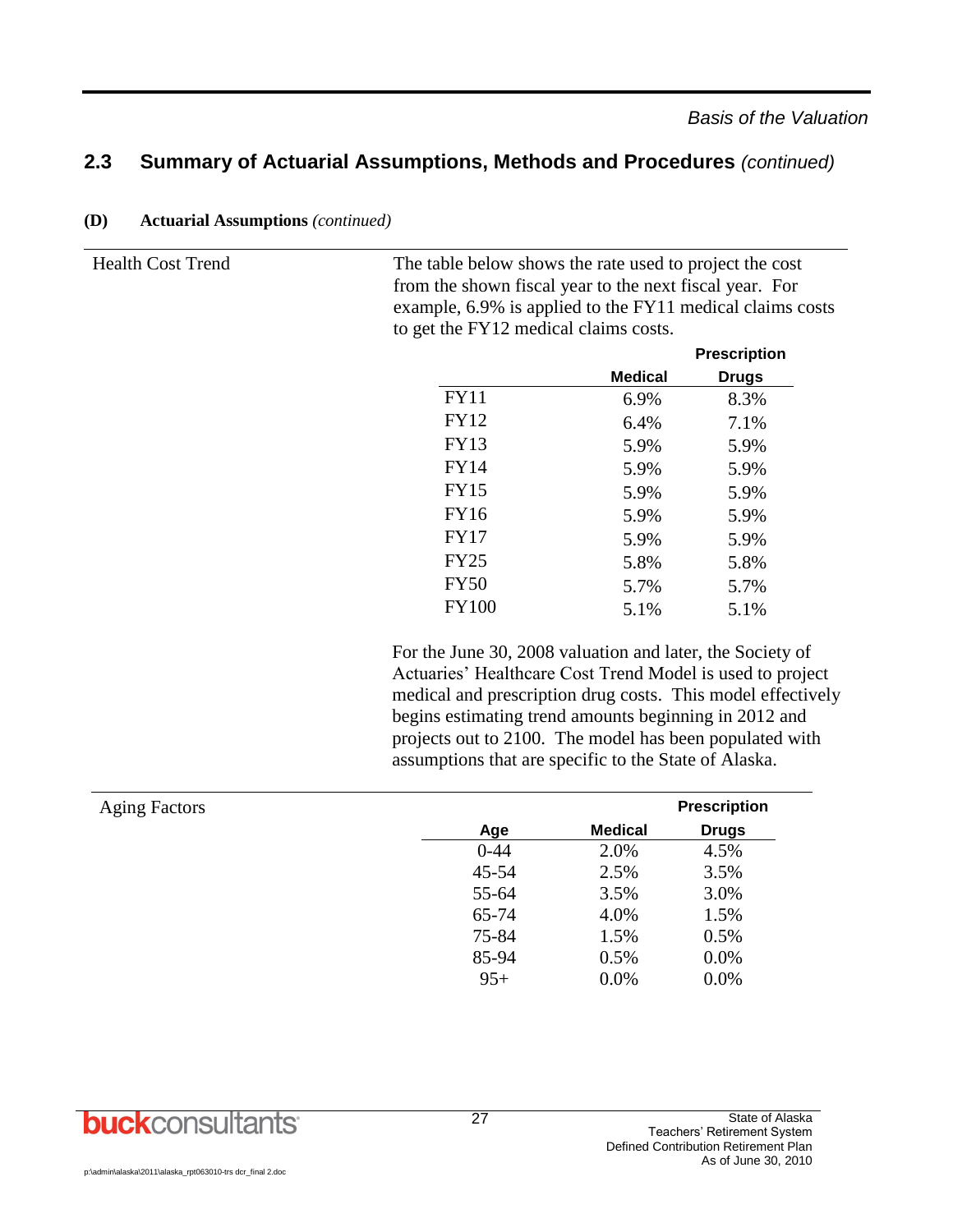*Basis of the Valuation*

| Years of Service | <b>Percent Participation</b> |
|------------------|------------------------------|
| $10-14$          | 75%                          |
| $15-19$          | 80%                          |
| $20 - 24$        | 85%                          |
| 25-29            | 95%                          |
| $30+$            | 100%                         |
|                  |                              |

## **2.3 Summary of Actuarial Assumptions, Methods and Procedures** *(continued)*

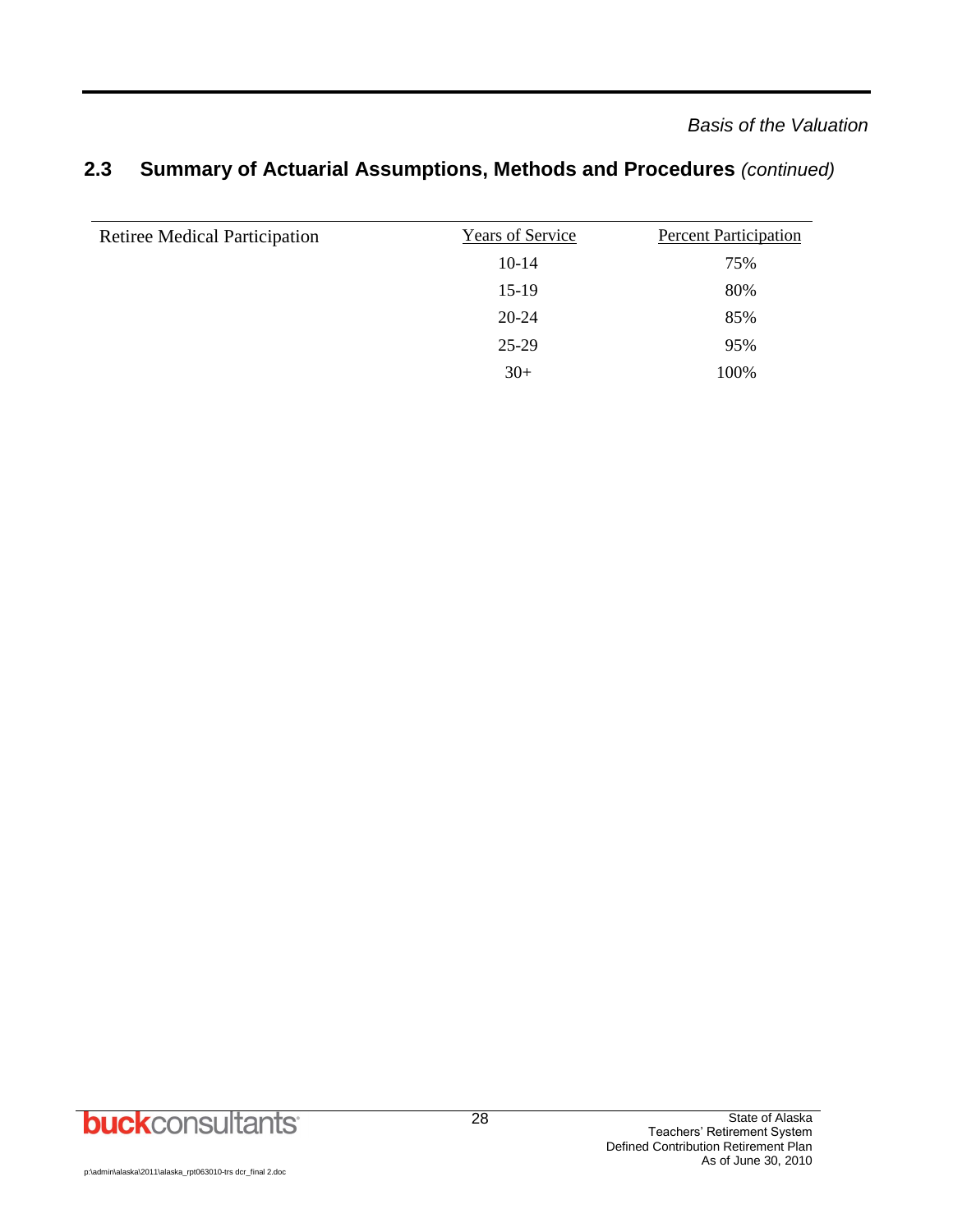| <b>Year of Employment</b> | <b>Unisex Rate</b> |
|---------------------------|--------------------|
|                           |                    |
| $1-6$                     | 6.11%              |
| 7                         | 5.94               |
| 8                         | 5.78               |
| 9                         | 5.61               |
| 10                        | 5.44               |
| 11                        | 5.28               |
| 12                        | 5.11               |
| 13                        | 4.94               |
| 14                        | 4.78               |
| 15                        | 4.61               |
| 16                        | 4.45               |
| 17                        | 4.28               |
| 18                        | 4.11               |
| 19                        | 3.95               |
| 20                        | 3.78               |
| $21+$                     | 3.62               |
|                           |                    |

#### **Table 1 Alaska TRS DCR Plan Salary Scale**

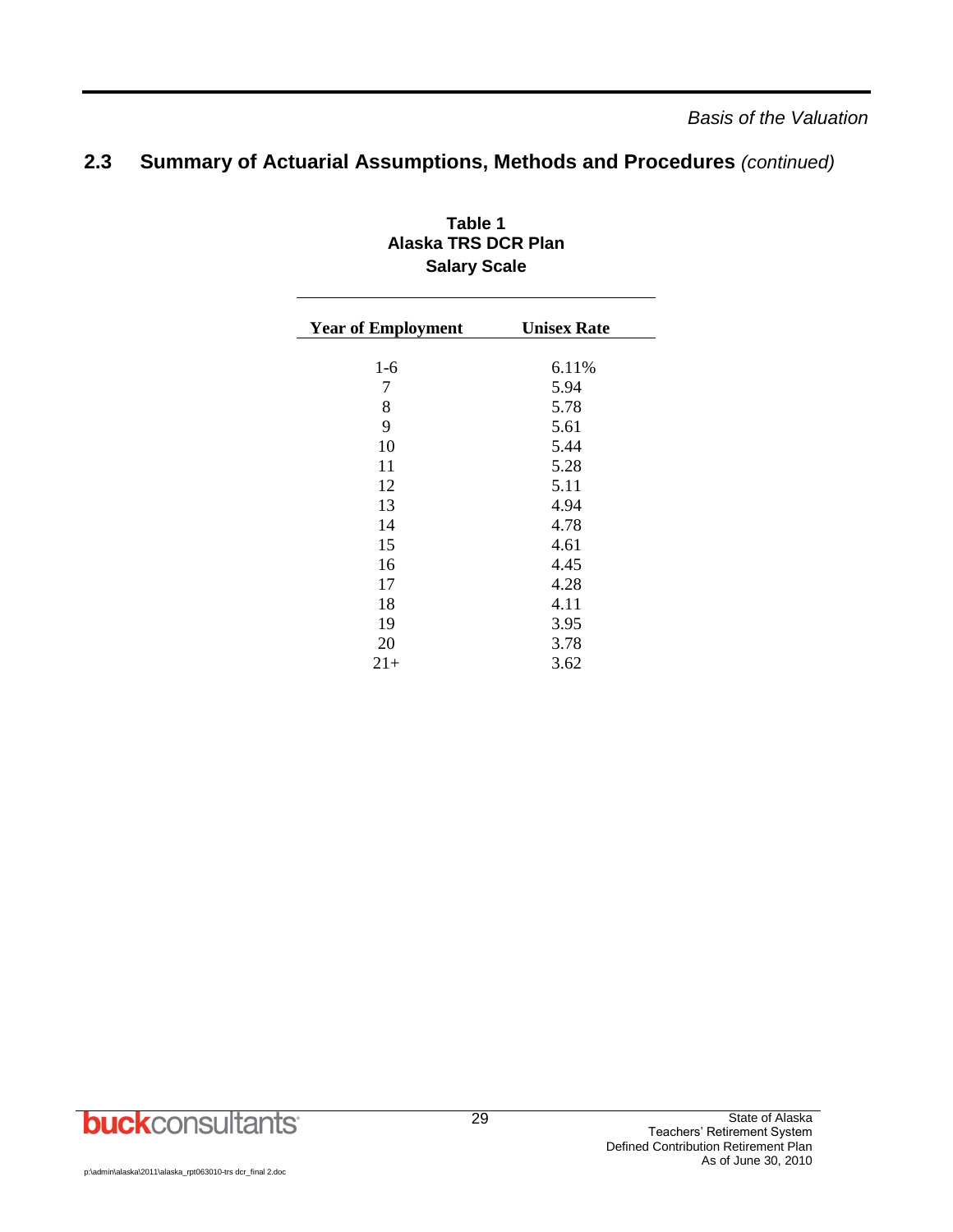*Basis of the Valuation*

## **2.3 Summary of Actuarial Assumptions, Methods and Procedures** *(continued)*

#### **Table 2 Alaska TRS DCR Plan Mortality Table (Pre-termination)**

| <u>Age</u> | <b>Male</b> | <b>Female</b> |
|------------|-------------|---------------|
| 20         | .017%       | .012%         |
| 21         | .018        | .012          |
| 22         | .019        | .012          |
| 23         | .021        | .013          |
| 24         | .024        | .013          |
| 25         | .026        | .013          |
| 26         | .030        | .014          |
| 27         | .032        | .014          |
| 28         | .033        | .015          |
| 29         | .034        | .016          |
| 30         | .035        | .017          |
| 31         | .036        | .019          |
| 32         | .037        | .020          |
| 33         | .037        | .021          |
| 34         | .037        | .022          |
| 35         | .037        | .023          |
| 36         | .038        | .024          |
| 37         | .039        | .025          |
| 38         | .041        | .027          |
| 39         | .042        | .029          |
| 40         | .045        | .032          |
| 41         | .047        | .034          |
| 42         | .050        | .037          |
| 43         | .053        | .039          |
| 44         | .056        | .041          |
| 45         | .060        | .042          |
| 46         | .064        | .044          |
| 47         | .069        | .047          |
| 48         | .075        | .051          |
| 49         | .081        | .055          |
| 50         | .088        | .061          |
| 51         | .097        | .068          |
| 52         | .106        | .078          |
| 53         | .118        | .090          |
| 54         | .131        | .102          |
| 55         | .149        | .116          |
| 56         | .170        | .135          |
| 57         | .195        | .157          |
| 58         | .224        | .181          |
| 59         | .253        | .208          |
| 60         | .284        | .239          |
| 61         | .326        | .274          |
| 62         | .368        | .314          |
| 63         | .425        | .359          |
| 64         | .479        | .410          |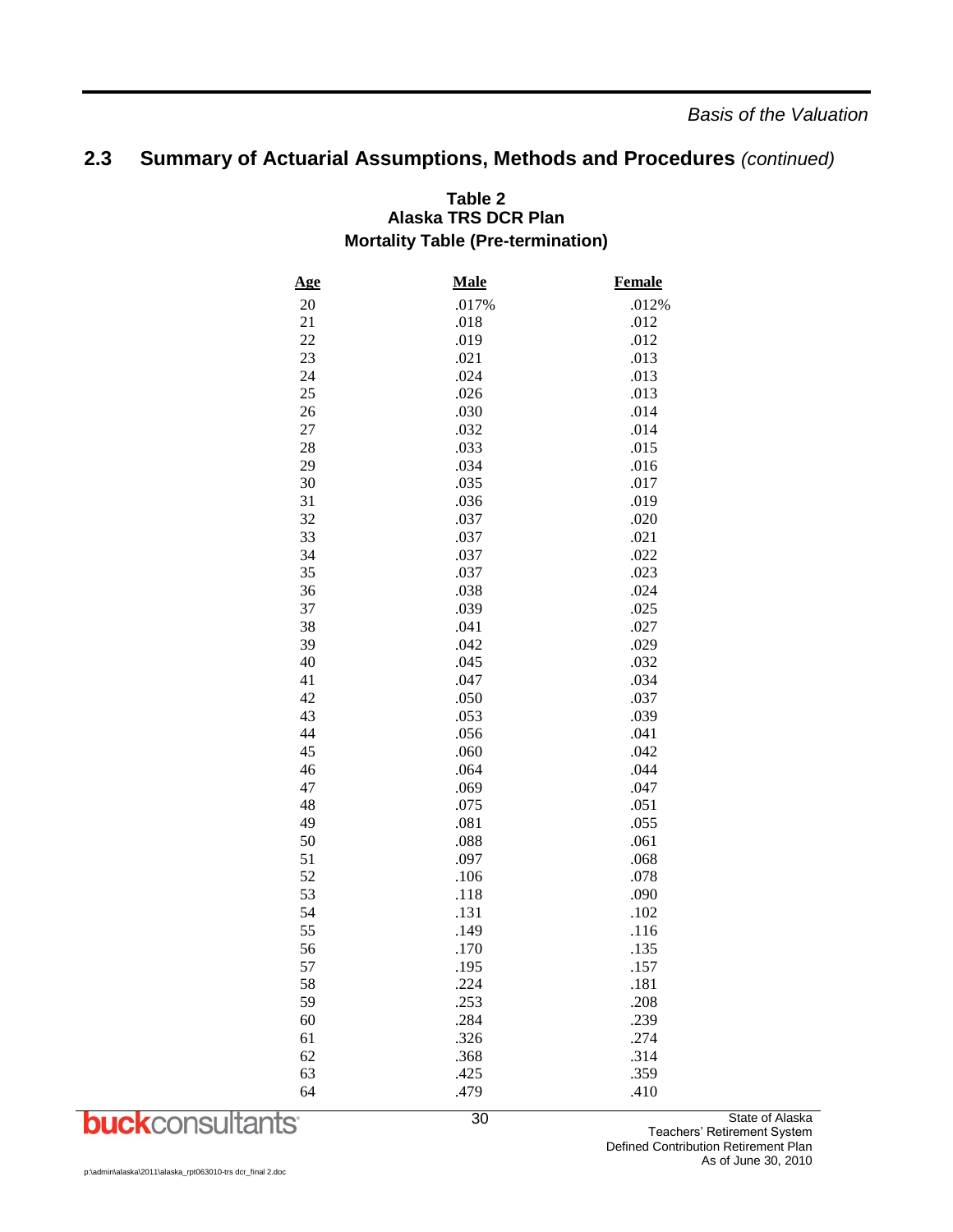*Basis of the Valuation*

## **2.3 Summary of Actuarial Assumptions, Methods and Procedures** *(continued)*

#### **Table 3 Alaska TRS DCR Plan Mortality Table (Post-termination)**

| <u>Age</u> | Male  | <b>Female</b> |
|------------|-------|---------------|
| 50         | .142% | .085%         |
| 51         | .153  | .092          |
| 52         | .166  | .100          |
| 53         | .181  | .111          |
| 54         | .196  | .124          |
| 55         | .215  | .143          |
| 56         | .235  | .163          |
| 57         | .263  | .185          |
| 58         | .291  | .212          |
| 59         | .331  | .246          |
| 60         | .377  | .285          |
| 61         | .433  | .328          |
| 62         | .499  | .378          |
| 63         | .561  | .434          |
| 64         | .631  | .498          |
| 65         | .725  | .570          |
| 66         | .819  | .653          |
| 67         | .944  | .745          |
| 68         | 1.064 | .844          |
| 69         | 1.196 | .948          |
| 70         | 1.362 | 1.052         |
| 71         | 1.512 | 1.150         |
| 72         | 1.634 | 1.242         |
| 73         | 1.787 | 1.342         |
| 74         | 1.915 | 1.434         |
| 75         | 2.094 | 1.583         |
| 76         | 2.298 | 1.726         |
| 77         | 2.518 | 1.918         |
| 78         | 2.748 | 2.094         |
| 79         | 3.061 | 2.338         |
| 80         | 3.361 | 2.669         |
| 81         | 3.788 | 2.985         |
| 82         | 4.292 | 3.327         |
| 83         | 4.868 | 3.707         |
| 84         | 5.510 | 4.136         |
| 85         | 6.214 | 4.625         |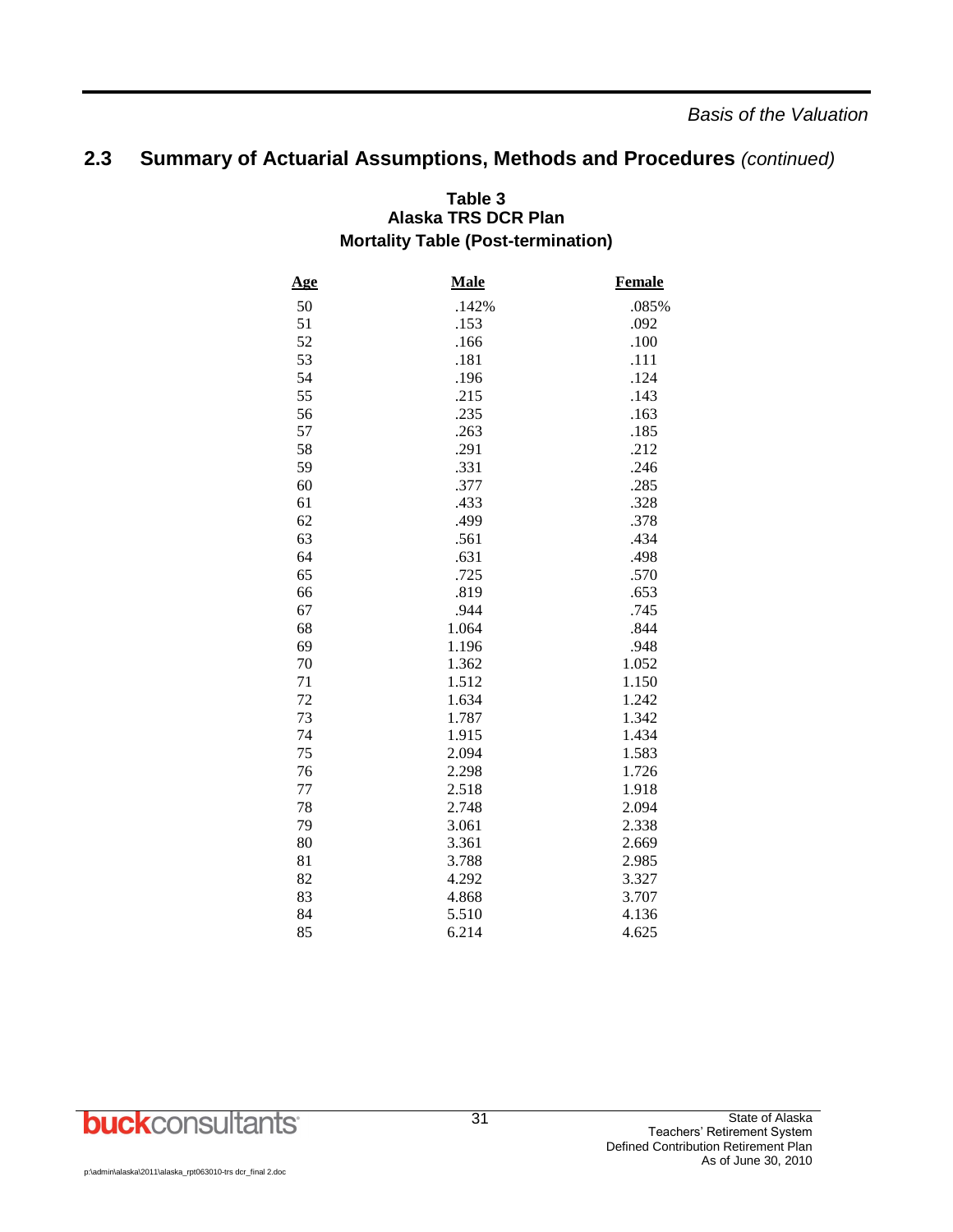| <b>Select Rates of Turnover During the First 5 Years of Employment</b><br><b>Year of</b> |      |  |
|------------------------------------------------------------------------------------------|------|--|
| <b>Employment</b>                                                                        | Rate |  |
| $\theta$                                                                                 | 18%  |  |
|                                                                                          | 17%  |  |
|                                                                                          | 14%  |  |
| 3                                                                                        | 12%  |  |
| 4                                                                                        | 10%  |  |

#### **Table 4 Alaska TRS DCR Plan Turnover Assumptions**

#### **Ultimate Rates of Turnover After the First 5 Years of Employment**

| then the thore I can't of Employment |             |         |            |             |               |  |  |  |  |  |  |
|--------------------------------------|-------------|---------|------------|-------------|---------------|--|--|--|--|--|--|
| <u>Age</u>                           | <b>Male</b> | Female  | <b>Age</b> | <b>Male</b> | <b>Female</b> |  |  |  |  |  |  |
| $\overline{15}$                      | 4.9042%     | 4.8122% | 40         | 4.7508%     | 4.6924%       |  |  |  |  |  |  |
| 16                                   | 4.8981      | 4.8085  | 41         | 4.7372      | 4.6815        |  |  |  |  |  |  |
| $17\,$                               | 4.8931      | 4.8061  | 42         | 4.7199      | 4.6706        |  |  |  |  |  |  |
| $18\,$                               | 4.8882      | 4.8049  | 43         | 4.7038      | 4.6609        |  |  |  |  |  |  |
| 19                                   | 4.8857      | 4.8037  | $44\,$     | 4.6827      | 4.6488        |  |  |  |  |  |  |
| 20                                   | 4.8474      | 4.7686  | 45         | 4.6593      | 4.6343        |  |  |  |  |  |  |
| 21                                   | 4.8448      | 4.7686  | 46         | 4.6345      | 4.6210        |  |  |  |  |  |  |
| $22\,$                               | 4.8399      | 4.7674  | 47         | 4.6035      | 4.6028        |  |  |  |  |  |  |
| 23                                   | 4.8362      | 4.7674  | 48         | 4.5676      | 4.5823        |  |  |  |  |  |  |
| 24                                   | 4.8300      | 4.7662  | 49         | 4.5306      | 4.5617        |  |  |  |  |  |  |
| 25                                   | 4.8250      | 4.7662  | 50         | 4.4884      | 4.5375        |  |  |  |  |  |  |
| 26                                   | 4.8201      | 4.7650  | 51         | 4.4389      | 4.5097        |  |  |  |  |  |  |
| $27\,$                               | 4.8151      | 4.7638  | 52         | 4.3808      | 4.4770        |  |  |  |  |  |  |
| 28                                   | 4.8102      | 4.7601  | 53         | 4.3164      | 4.4383        |  |  |  |  |  |  |
| 29                                   | 4.8052      | 4.7565  | 54         | 4.2447      | 4.3971        |  |  |  |  |  |  |
| 30                                   | 4.8015      | 4.7529  | 55         | 4.1630      | 4.3475        |  |  |  |  |  |  |
| 31                                   | 4.7991      | 4.7505  | 56         | 4.0640      | 4.2834        |  |  |  |  |  |  |
| 32                                   | 4.7953      | 4.7456  | 57         | 3.9427      | 4.2011        |  |  |  |  |  |  |
| 33                                   | 4.7929      | 4.7420  | 58         | 3.8103      | 4.1080        |  |  |  |  |  |  |
| 34                                   | 4.7916      | 4.7372  | 59         | 3.6507      | 3.9894        |  |  |  |  |  |  |
| 35                                   | 4.7892      | 4.7323  | 60         | 3.4713      | 3.8551        |  |  |  |  |  |  |
| 36                                   | 4.7854      | 4.7251  | 61         | 3.2720      | 3.7050        |  |  |  |  |  |  |
| 37                                   | 4.7805      | 4.7190  | 62         | 3.0406      | 3.5344        |  |  |  |  |  |  |
| 38                                   | 4.7718      | 4.7105  | 63         | 2.7770      | 3.3396        |  |  |  |  |  |  |
| 39                                   | 4.7619      | 4.7021  | 64         | 2.4912      | 3.1279        |  |  |  |  |  |  |
|                                      |             |         | $65+$      | 4.9500      | 4.8400        |  |  |  |  |  |  |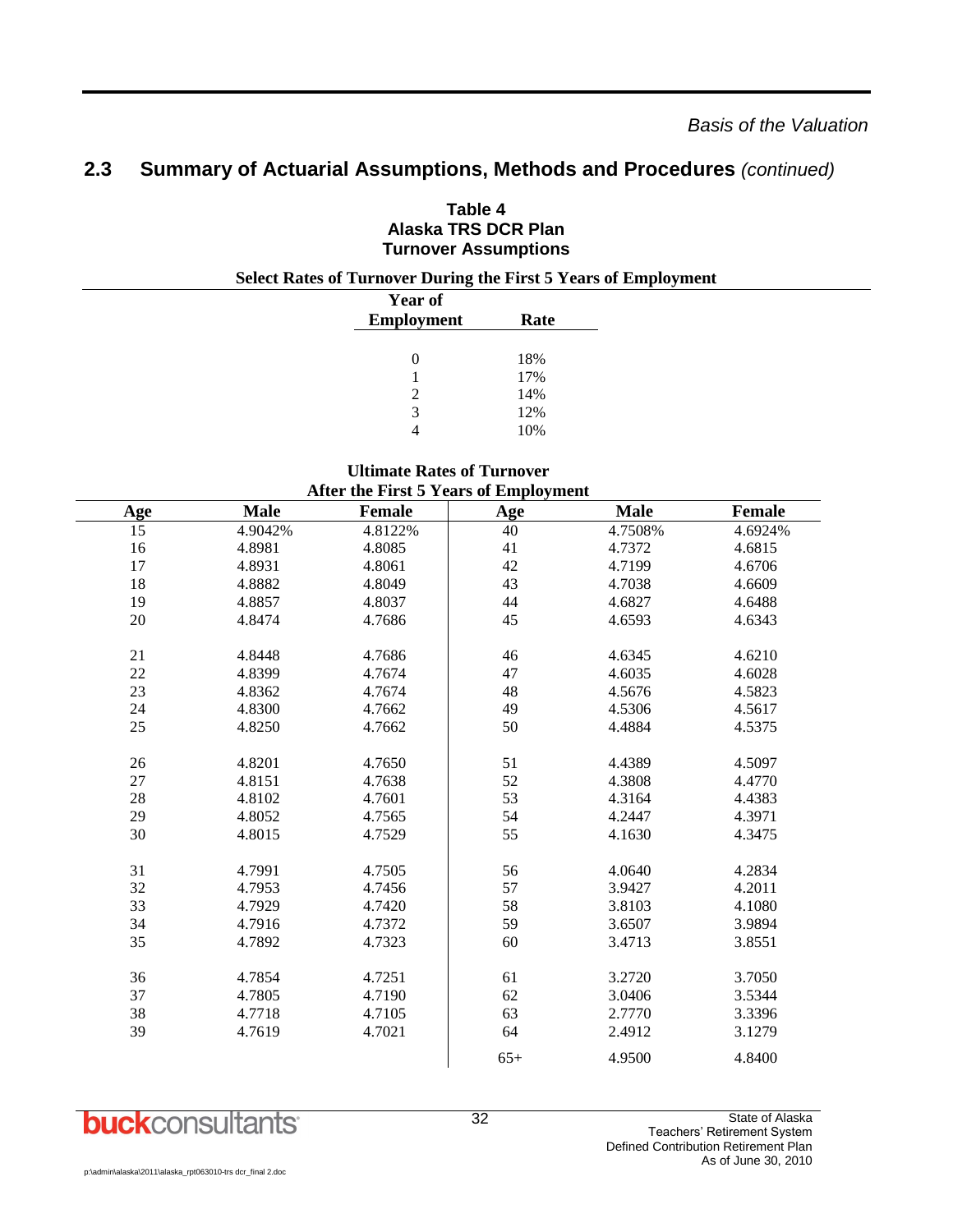| Table 5<br>Alaska TRS DCR Plan<br><b>Disability Table</b> |             |               |  |  |  |  |  |
|-----------------------------------------------------------|-------------|---------------|--|--|--|--|--|
| Age                                                       | <b>Male</b> | <b>Female</b> |  |  |  |  |  |
| 20                                                        | .022%       | .020%         |  |  |  |  |  |
| 21                                                        | .022        | .020          |  |  |  |  |  |
| 22                                                        | .023        | .021          |  |  |  |  |  |
| 23                                                        | .023        | .021          |  |  |  |  |  |
| 24                                                        | .024        | .022          |  |  |  |  |  |
| 25                                                        | .024        | .022          |  |  |  |  |  |
| 26                                                        | .024        | .022          |  |  |  |  |  |
| 27                                                        | .025        | .022          |  |  |  |  |  |
| 28                                                        | .026        | .023          |  |  |  |  |  |
| 29                                                        | .026        | .024          |  |  |  |  |  |
| 30                                                        | .027        | .025          |  |  |  |  |  |
| 31                                                        | .027        | .025          |  |  |  |  |  |
| 32                                                        | .028        | .025          |  |  |  |  |  |
| 33                                                        | .029        | .026          |  |  |  |  |  |
| 34                                                        | .030        | .027          |  |  |  |  |  |
| 35                                                        | .030        | .027          |  |  |  |  |  |
| 36                                                        | .032        | .029          |  |  |  |  |  |
| 37                                                        | .033        | .030          |  |  |  |  |  |
| 38                                                        | .034        | .031          |  |  |  |  |  |
| 39                                                        | .035        | .032          |  |  |  |  |  |
| 40                                                        | .037        | .033          |  |  |  |  |  |
| 41                                                        | .038        | .035          |  |  |  |  |  |
| 42                                                        | .041        | .037          |  |  |  |  |  |
| 43                                                        | .043        | .039          |  |  |  |  |  |
| 44                                                        | .047        | .043          |  |  |  |  |  |
| 45                                                        | .052        | .047          |  |  |  |  |  |
| 46                                                        | .056        | .050          |  |  |  |  |  |
| 47                                                        | .061        | .055          |  |  |  |  |  |
| 48                                                        | .066        | .060          |  |  |  |  |  |
| 49                                                        | .071        | .064          |  |  |  |  |  |
| 50                                                        | .077        | .069          |  |  |  |  |  |
| 51                                                        | .083        | .075          |  |  |  |  |  |
| 52                                                        | .091        | .082          |  |  |  |  |  |
| 53                                                        | .102        | .091          |  |  |  |  |  |
| 54                                                        | .114        | .102          |  |  |  |  |  |
| 55                                                        | .128        | .115          |  |  |  |  |  |
| 56                                                        | .147        | .133          |  |  |  |  |  |
| 57                                                        | .171        | .154          |  |  |  |  |  |
| 58                                                        | .195        | .176          |  |  |  |  |  |
| 59                                                        | .230        | .207          |  |  |  |  |  |
| 60                                                        | .270        | .243          |  |  |  |  |  |
| 61                                                        | .312        | .281          |  |  |  |  |  |
| 62                                                        | .362        | .325          |  |  |  |  |  |
| 63                                                        | .418        | .376          |  |  |  |  |  |
| 64                                                        | .477        | .429          |  |  |  |  |  |

## **2.3 Summary of Actuarial Assumptions, Methods and Procedures** *(continued)*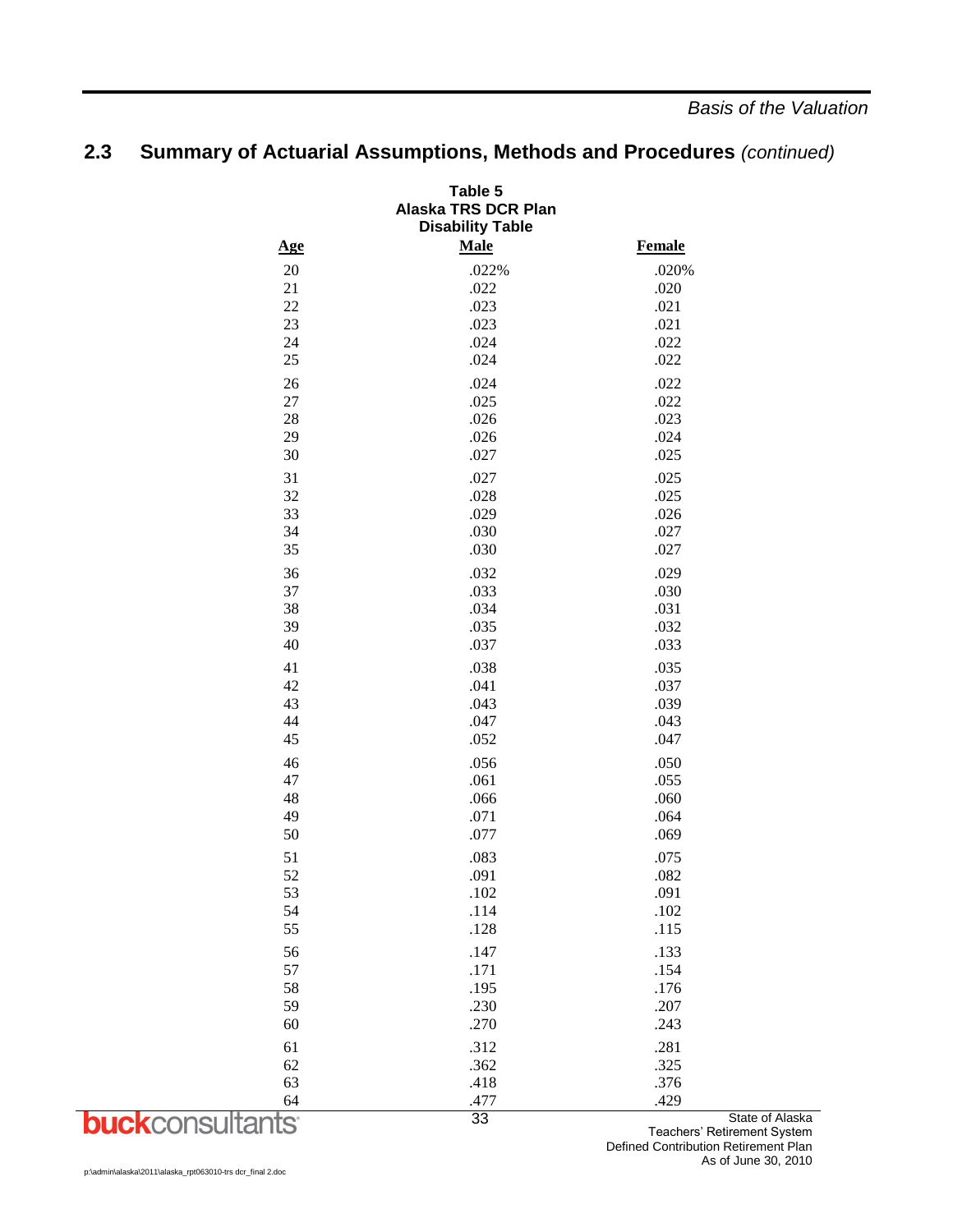*Basis of the Valuation*

| Table 6<br>Alaska TRS DCR Plan<br><b>Retirement Table</b> |      |  |  |  |  |  |  |
|-----------------------------------------------------------|------|--|--|--|--|--|--|
| Age                                                       | Rate |  |  |  |  |  |  |
| $<$ 55                                                    | 2%   |  |  |  |  |  |  |
| 55-59                                                     | 3%   |  |  |  |  |  |  |
| 60                                                        | 5%   |  |  |  |  |  |  |
| 61                                                        | 5%   |  |  |  |  |  |  |
| 62                                                        | 10%  |  |  |  |  |  |  |
| 63                                                        | 5%   |  |  |  |  |  |  |
| 64                                                        | 5%   |  |  |  |  |  |  |
| 65                                                        | 25%  |  |  |  |  |  |  |
| 66                                                        | 25%  |  |  |  |  |  |  |
| 67                                                        | 25%  |  |  |  |  |  |  |
| 68                                                        | 20%  |  |  |  |  |  |  |
| 69                                                        | 20%  |  |  |  |  |  |  |
| 70                                                        | 100% |  |  |  |  |  |  |

## **2.3 Summary of Actuarial Assumptions, Methods and Procedures** *(continued)*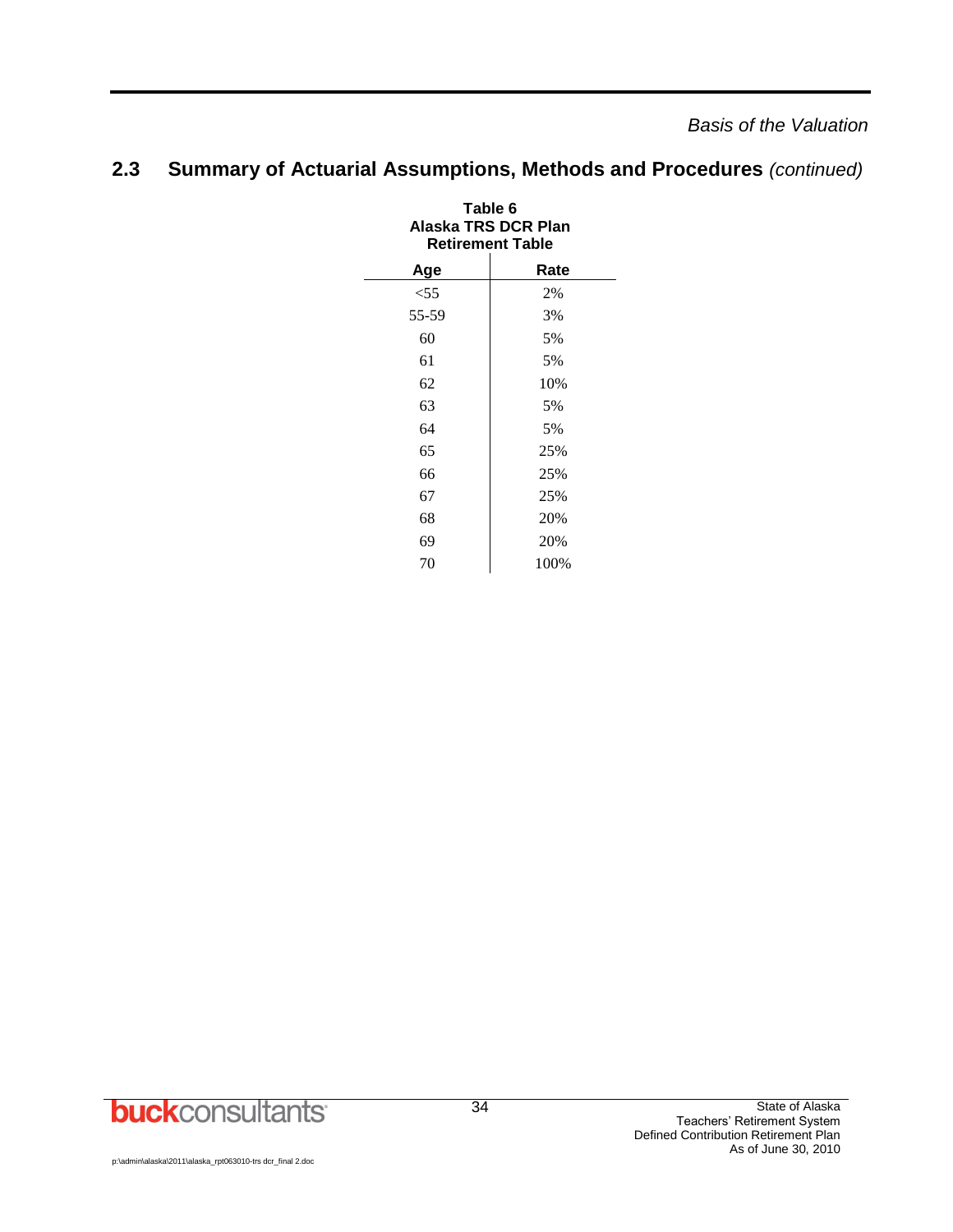#### **Changes in Actuarial Assumptions Since the Prior Valuation**

|                                            | June 30, 2009                                                                                                             | June 30, 2010                                                                                                                                          |  |  |  |  |  |
|--------------------------------------------|---------------------------------------------------------------------------------------------------------------------------|--------------------------------------------------------------------------------------------------------------------------------------------------------|--|--|--|--|--|
| Investment Return/<br><b>Discount Rate</b> | 8.25% per year (geometric),<br>compounded annually, net of<br>expenses.                                                   | 8.00% per year (geometric),<br>compounded annually, net of<br>expenses.                                                                                |  |  |  |  |  |
| <b>Salary Scale</b>                        | Based on actual TRS DB Plan<br>experience from 2001 to 2005.                                                              | Rates adjusted based on actual<br>experience from 2005 to 2009.                                                                                        |  |  |  |  |  |
| Payroll Growth                             | 4.00% per year                                                                                                            | 3.62% per year                                                                                                                                         |  |  |  |  |  |
| Inflation                                  | 3.50%                                                                                                                     | 3.12%                                                                                                                                                  |  |  |  |  |  |
| Pre-termination Mortality                  | 55% of the 1994 GAM Table,<br>1994 Base Year for males.<br>60% for females.                                               | 45% of the 1994 GAM Table,<br>1994 Base Year projected to 2013<br>using Projection Scale AA for<br>males. 55% for females.                             |  |  |  |  |  |
| <b>Post-termination Mortality</b>          | 1-year setback of the 1994 GAM<br>Table, 1994 Base Year for females<br>and 3-year setback for males.                      | 3-year setback of the 1994 GAM<br>Table, 1994 Base Year projected<br>to 2013 using Projection Scale AA<br>for females and 4-year setback for<br>males. |  |  |  |  |  |
| <b>Disability Mortality</b>                | 1979 PBGC Disability Mortality<br>Table for those receiving Social<br>Security disability benefits.                       | RP-2000 Disabled Retiree<br>Mortality Table.                                                                                                           |  |  |  |  |  |
| Turnover                                   | Unisex 5-year select period,<br>ultimate rates are sex-distinct and<br>are equal to the DB Plan's rates<br>loaded by 10%. | Most unisex select rates increased,<br>ultimate rates are sex-distinct and<br>are equal to the DB Plan's rates<br>loaded by 10%.                       |  |  |  |  |  |
| Disability                                 | Based on actual TRS DB Plan<br>experience from 2001 to 2005.                                                              | Rates adjusted based on actual<br>TRS DB Plan experience from<br>2005 to 2009.                                                                         |  |  |  |  |  |
| Part-time Service                          | 0.55 years of credited service per<br>year.                                                                               | 0.60 years of credited service per<br>year.                                                                                                            |  |  |  |  |  |
| Healthcare Participation                   | $100%$ of members and their                                                                                               | <b>Years of Service</b><br>Participation                                                                                                               |  |  |  |  |  |
|                                            | spouses are assumed to elect<br>healthcare benefits as soon as they                                                       | $10-14$<br>75%                                                                                                                                         |  |  |  |  |  |
|                                            | are eligible.                                                                                                             | $15-19$<br>80%                                                                                                                                         |  |  |  |  |  |
|                                            |                                                                                                                           | 20-24<br>85%                                                                                                                                           |  |  |  |  |  |
|                                            |                                                                                                                           | 25-29<br>95%                                                                                                                                           |  |  |  |  |  |
|                                            |                                                                                                                           | $30+$<br>100%                                                                                                                                          |  |  |  |  |  |

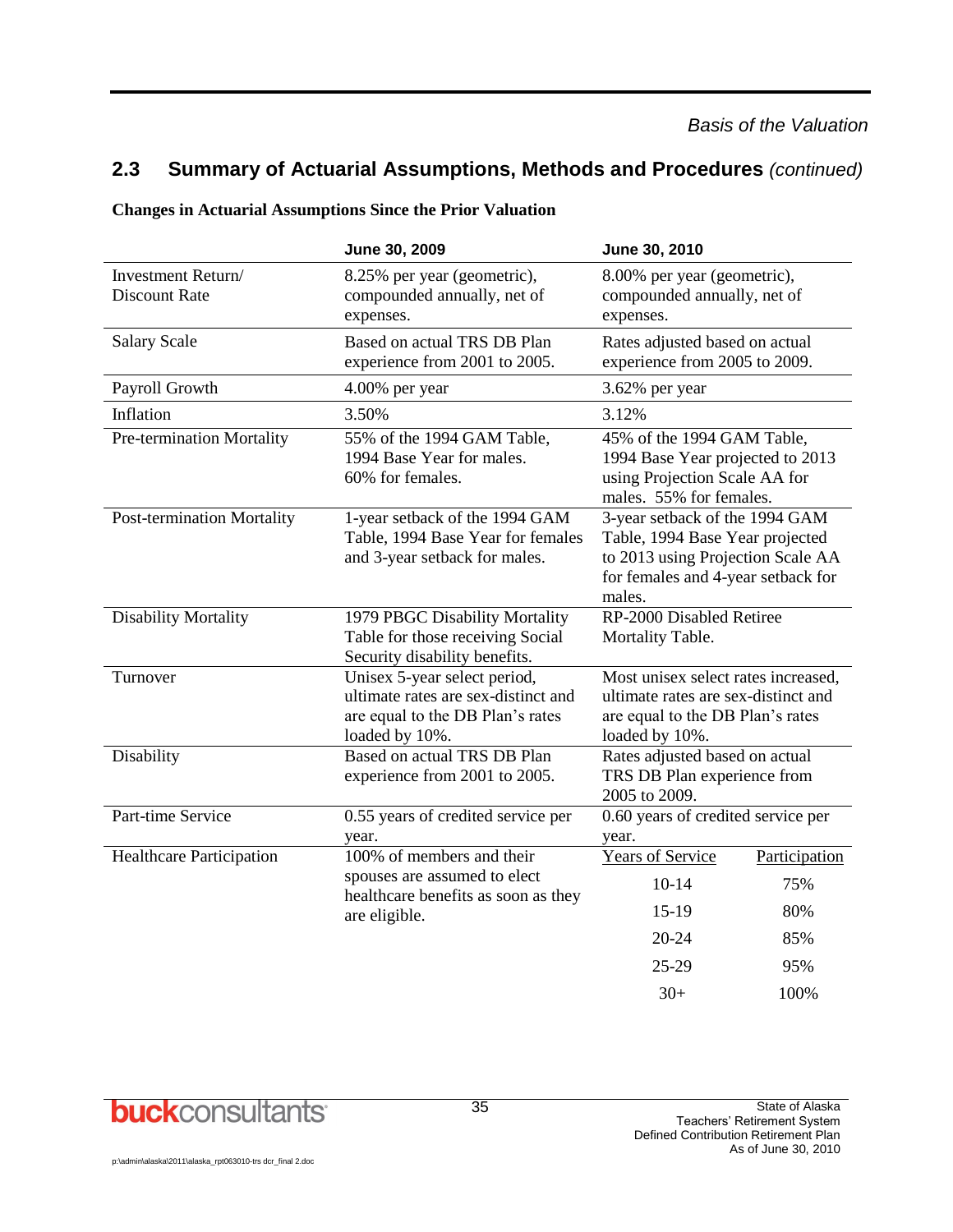## **Section 3**

This section contains supplementary information on benefits that is required to be disclosed in financial statements to comply with Statements No. 25 and 43 of the Governmental Accounting Standards Board (GASB Nos. 25 and 43). GASB No. 43 first applies for the June 30, 2006 disclosure.

| Section $3.1(a)$ | Summary of Accrued and Unfunded Accrued Liabilities.                      |
|------------------|---------------------------------------------------------------------------|
| Section $3.1(b)$ | Schedule of Contributions from Employers and Other Contributing Entities. |
| Section $3.1(c)$ | Actuarial Assumptions, Methods and Additional Information.                |

Section 3.2 Solvency Test.

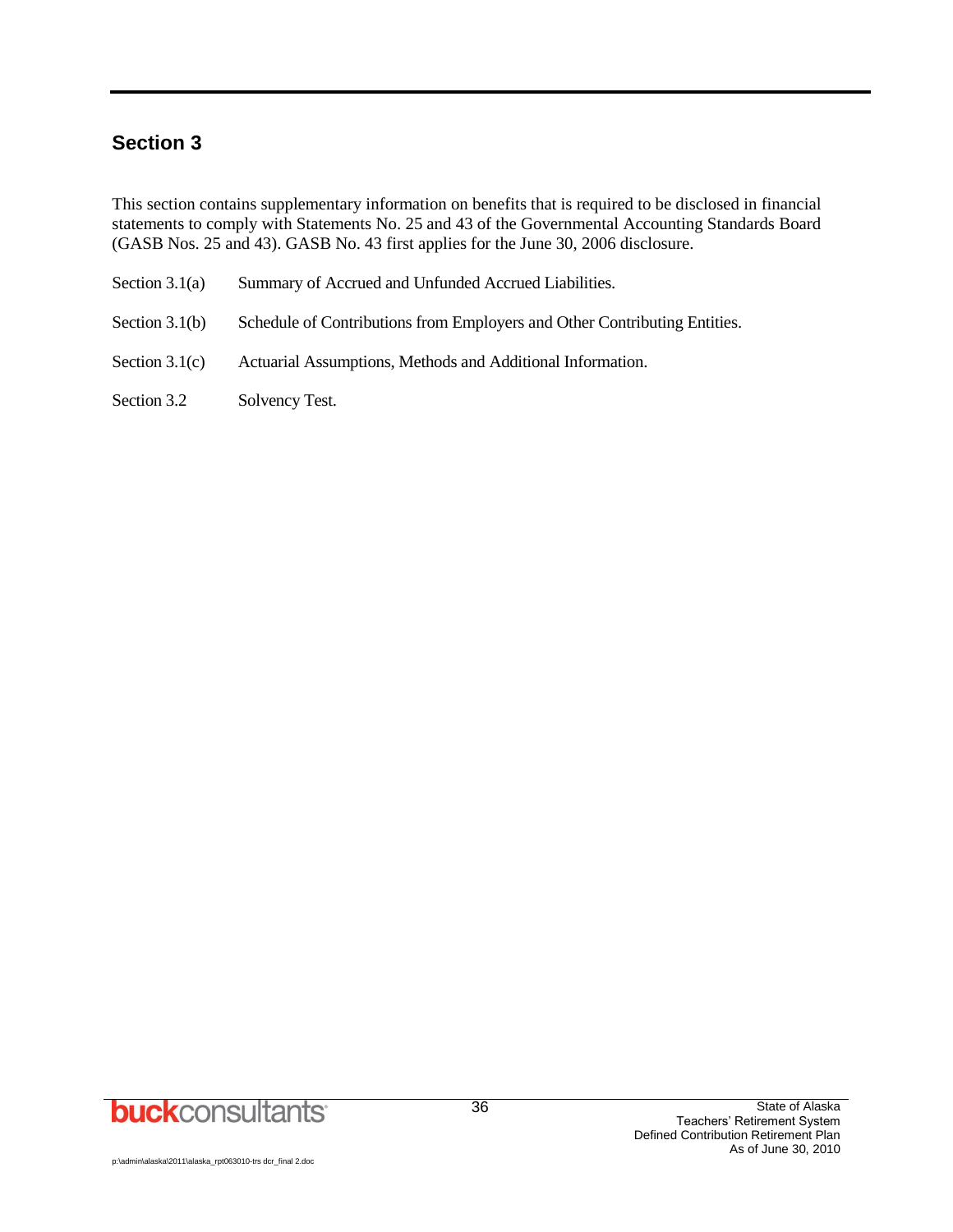## **3.1(a) Summary of Accrued and Unfunded Accrued Liabilities**

The exhibit below shows the death and disability plan disclosure under GASB No. 25.

|               | <b>Actuarial Accrued</b><br><b>Liabilities (AAL)</b><br>(000's) |    |    | <b>Actuarial Value</b><br>of Assets<br>(000's) | <b>Unfunded AAL</b><br>(UAAL)<br><b>Funded Ratio</b><br>(000's) |    |          |    | <b>Covered Payroll</b><br>(000's) | UAAL as a<br>Percentage of<br><b>Covered Payroll</b> |  |
|---------------|-----------------------------------------------------------------|----|----|------------------------------------------------|-----------------------------------------------------------------|----|----------|----|-----------------------------------|------------------------------------------------------|--|
| June 30, 2010 | \$                                                              | 18 | \$ | 1.577                                          | 8.761.1%                                                        | \$ | (1, 559) | \$ | 118.813                           | (1.3)%                                               |  |
| June 30, 2009 |                                                                 | 14 |    | 1,071                                          | 7,650.0%                                                        |    | (1,057)  |    | 89.708                            | (1.2)%                                               |  |
| June 30, 2008 |                                                                 | 44 |    | 420                                            | 954.5%                                                          |    | (376)    |    | 56,369                            | (0.7)%                                               |  |
| June 30, 2007 |                                                                 | 16 |    | 0                                              | 0.0%                                                            |    | 16       |    | 28,410                            | 0.1%                                                 |  |

The exhibit below shows the retiree medical disclosure without regard to Medicare Part D under GASB No. 43.

|               | <b>Actuarial Accrued</b><br><b>Liabilities (AAL)</b><br>(000's) |       | <b>Actuarial Value</b><br>of Assets<br>(000's) | <b>Unfunded AAL</b><br>(UAAL)<br>(000's)<br><b>Funded Ratio</b> |    |         | <b>Covered Payroll</b><br>(000's) | UAAL as a<br>Percentage of<br><b>Covered Payroll</b> |  |
|---------------|-----------------------------------------------------------------|-------|------------------------------------------------|-----------------------------------------------------------------|----|---------|-----------------------------------|------------------------------------------------------|--|
| June 30, 2010 | \$                                                              | 2,809 | \$<br>3,895                                    | 138.7%                                                          | \$ | (1,086) | \$<br>118.813                     | (0.9)%                                               |  |
| June 30, 2009 |                                                                 | 1.690 | 2,353                                          | 139.2%                                                          |    | (663)   | 89.708                            | (0.7)%                                               |  |
| June 30, 2008 |                                                                 | 899   | .308                                           | 145.5%                                                          |    | (409)   | 56,369                            | (0.7)%                                               |  |
| June 30, 2007 |                                                                 | 403   | 597                                            | 148.1%                                                          |    | (194)   | 28,410                            | (0.7)%                                               |  |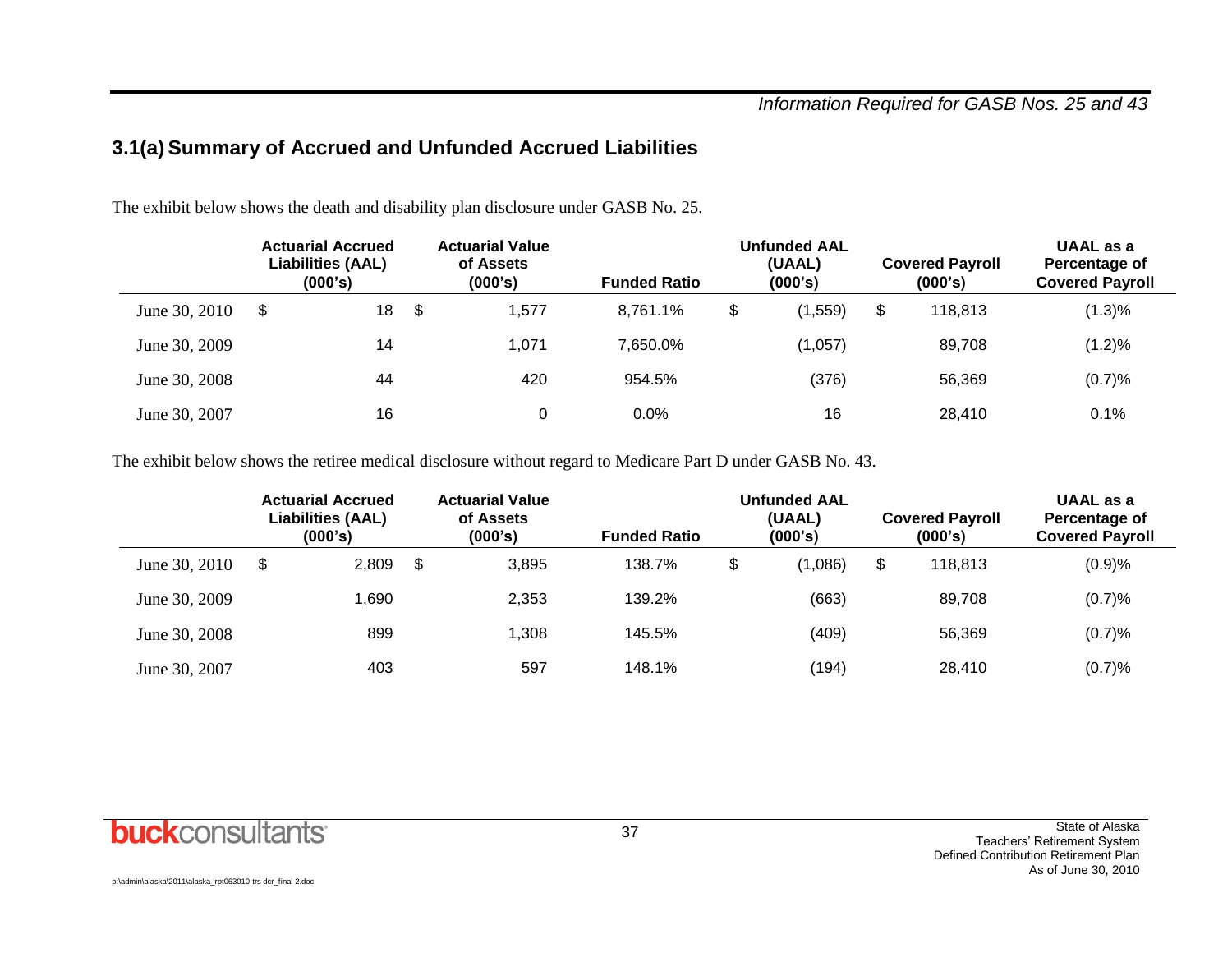## **3.1(b)Summary of Contributions from Employers and Other Contributing Entities (\$'s in thousands)**

The following shows the death and disability disclosure under GASB No. 25 for fiscal year ending 2007 and later.

| <b>Fiscal Year Ending</b> | <b>Annual Required</b><br><b>Contribution (ARC)</b> |     | <b>Percentage of ARC</b><br><b>Contributed</b> |
|---------------------------|-----------------------------------------------------|-----|------------------------------------------------|
| June 30, 2010             |                                                     | 442 | 100%                                           |
| June 30, 2009             |                                                     | 623 | 100%                                           |
| June 30, 2008             |                                                     | 408 | 100%                                           |
| June 30, 2007             |                                                     | 72  | $0\%$                                          |

The following shows the retiree medical disclosure without regard to Medicare Part D subsidy under GASB No. 43 for fiscal year ending 2007 and later.

| <b>Annual Required</b><br><b>Contribution (ARC)</b> | <b>Percentage of ARC</b><br><b>Contributed</b> |
|-----------------------------------------------------|------------------------------------------------|
| \$1,628                                             | 87%                                            |
| \$1,162                                             | 85%                                            |
| 763                                                 | 85%                                            |
| - 575                                               | 100%                                           |
|                                                     |                                                |

The exhibit below shows the annual required contribution (ARC) as a percentage of pay.

|                       |                    | <b>Total Employer Contribution Rate</b>       |                        |       |  |  |  |  |  |
|-----------------------|--------------------|-----------------------------------------------|------------------------|-------|--|--|--|--|--|
| <b>Valuation Date</b> | <b>Fiscal Year</b> | Occupational<br><b>Death &amp; Disability</b> | <b>Retiree Medical</b> | Total |  |  |  |  |  |
| N/A                   | <b>FY07</b>        | N/A                                           | 1.75%                  | 1.75% |  |  |  |  |  |
| N/A                   | <b>FY08</b>        | 0.56%                                         | 1.16%                  | 1.72% |  |  |  |  |  |
| N/A                   | <b>FY09</b>        | 0.62%                                         | 1.16%                  | 1.78% |  |  |  |  |  |
| June 30, 2007         | <b>FY10</b>        | 0.32%                                         | 1.18%                  | 1.50% |  |  |  |  |  |
| June 30, 2008         | <b>FY11</b>        | 0.28%                                         | 0.84%                  | 1.12% |  |  |  |  |  |
| June 30, 2009         | <b>FY12</b>        | $0.00\%$                                      | 0.71%                  | 0.71% |  |  |  |  |  |
| June 30, 2010         | <b>FY13</b>        | $0.00\%$                                      | 0.60%                  | 0.60% |  |  |  |  |  |
|                       |                    | 38                                            |                        |       |  |  |  |  |  |

**buck**consultants

State of Alaska Teachers' Retirement System Defined Contribution Retirement Plan As of June 30, 2010

p:\admin\alaska\2011\alaska\_rpt063010-trs dcr\_final 2.doc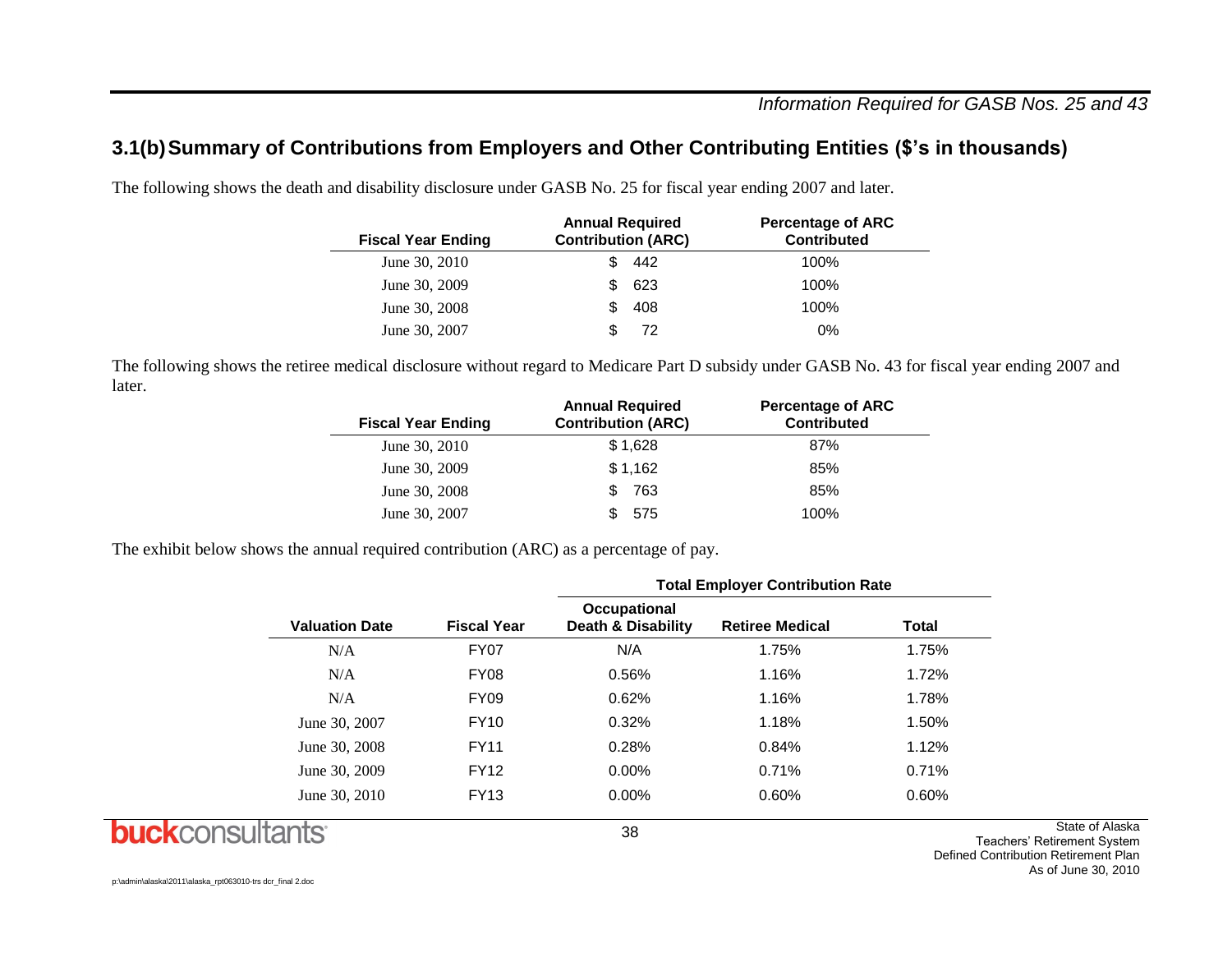*Information Required for GASB Nos. 25 and 43*

| <b>Valuation Date</b>                        | June 30, 2010                                                              |
|----------------------------------------------|----------------------------------------------------------------------------|
| <b>Actuarial Cost Method</b>                 | Entry Age Normal                                                           |
|                                              | Level Percentage of Pay for Occupational Death &<br><b>Disability</b>      |
|                                              | Level Dollar for Retiree Medical                                           |
| Amortization Method                          | Level Dollar, closed with bases established annually                       |
| <b>Equivalent Single Amortization Period</b> | 24 years                                                                   |
| <b>Asset Valuation Method</b>                | 5-year smoothed market                                                     |
| <b>Actuarial Assumptions:</b>                |                                                                            |
| Investment rate of return*                   | 8.00%                                                                      |
| Projected salary increases                   | 6.11% for first 5 years of service grading down to<br>3.62% after 20 years |
| *Includes inflation at                       | 3.12%                                                                      |

## **3.1(c) Actuarial Assumptions, Methods and Additional Information**

GASB 43 requires that the discount rate used in the valuation be the estimated long-term yield on investments that are expected to finance postemployment benefits. Depending on the method by which a plan is financed, the relevant investments could be plan assets, employer assets or a combination of plan and employer assets. The investment return should reflect the nature and the mix of both current and expected investments and the basis used to determined the actuarial value of assets.

The State of Alaska Teachers' Retirement System DCR Plan's retiree medical benefits are fully funded. Therefore, the 8.00% discount rate used for GASB 25 reporting is also applied herein for GASB 43 reporting.

Based on GASB accounting rules, the retiree drug subsidy the State of Alaska receives under Medicare Part D has not been recognized for GASB 43 disclosure purposes.

Disregarding future Medicare Part D payments, the fiscal 2013 employer ARC for accounting purposes is 0.60% of pay for retiree medical benefits and 0.60% of pay for retiree medical and death and disability benefits combined.